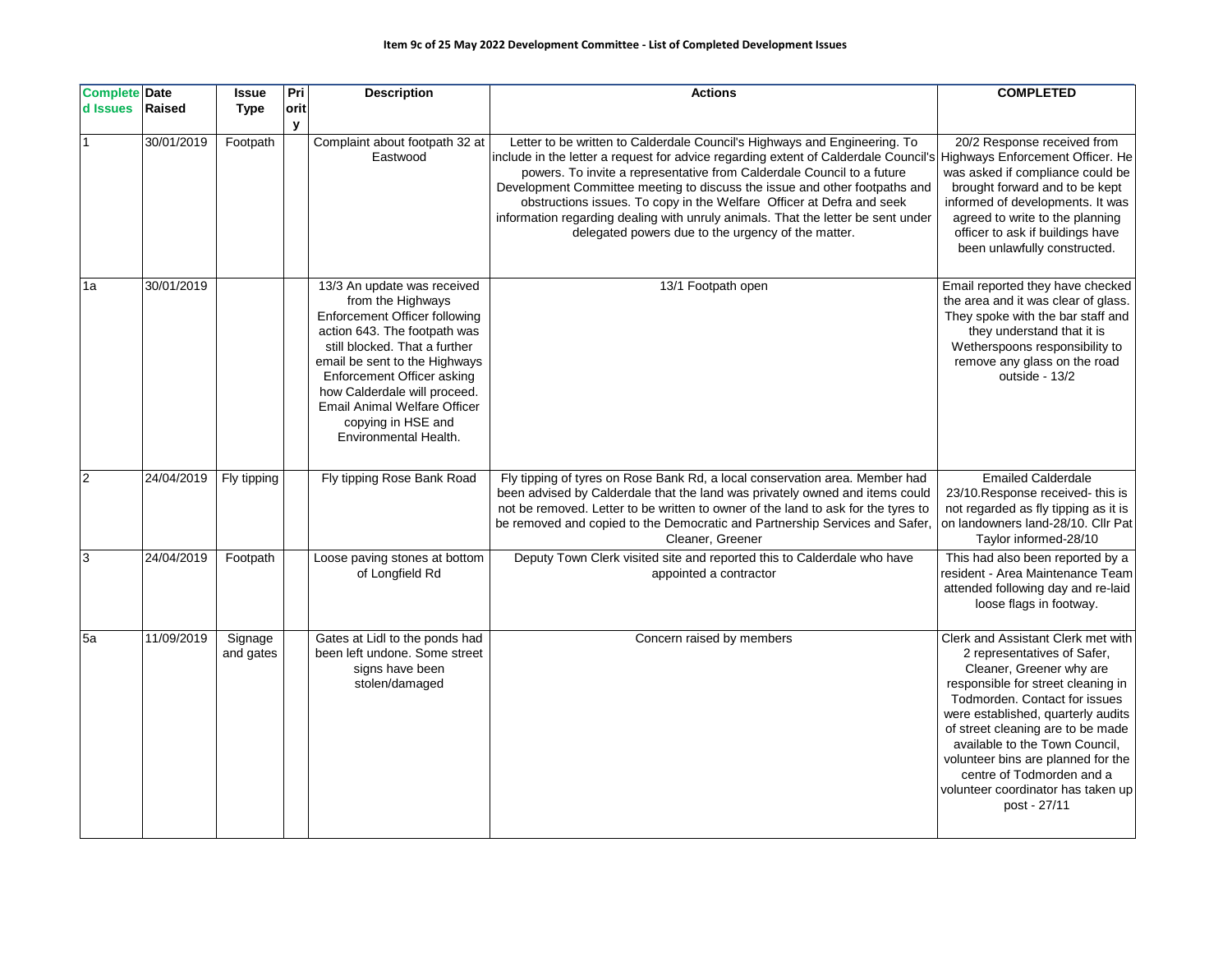| 5 <sub>b</sub> | 13/11/2019 | Site<br>security at<br>Lidl | Concern about health and<br>safety as the gate to the<br>lagoons has been left open on<br>several occasions                                                                                                                                                                                                                                                                                                       | This was raised by the Clerk with Inspector Doughty and the PCSOs are to<br>check the gate on their rounds. A member of the public mentioned that there is<br>a hole in the wall from the canal footpath behind the lagoons. The Clerk agreed<br>to feed this back to Insp. Doughty.                  |                                                                                                                                                                                                                                                                                                                                                                                                                                                                                                                                                                                                                                                                                                |
|----------------|------------|-----------------------------|-------------------------------------------------------------------------------------------------------------------------------------------------------------------------------------------------------------------------------------------------------------------------------------------------------------------------------------------------------------------------------------------------------------------|-------------------------------------------------------------------------------------------------------------------------------------------------------------------------------------------------------------------------------------------------------------------------------------------------------|------------------------------------------------------------------------------------------------------------------------------------------------------------------------------------------------------------------------------------------------------------------------------------------------------------------------------------------------------------------------------------------------------------------------------------------------------------------------------------------------------------------------------------------------------------------------------------------------------------------------------------------------------------------------------------------------|
| $\overline{7}$ | 21/08/2019 |                             | Side of market area towards<br>the Bus Station                                                                                                                                                                                                                                                                                                                                                                    | 13/3 An update was received from the Highways Enforcement Officer following<br>action 643. The footpath was still blocked. That a further email be sent to<br>Highways Enforcement Officer asking how Calderdale will proceed. Email<br>Animal Welfare Officer copying in HSE and Environment Health. | Advised to Calderdale 22/8 -<br>location appears to be Market Hall<br>Footpath, this is unadopted and<br>Calderdale do not cleanse gullies<br>on private roads-23/10                                                                                                                                                                                                                                                                                                                                                                                                                                                                                                                           |
| 8              | 21/08/2019 | <b>Blocked</b><br>drains    | Off Stansfield Road below Hall<br>Wall                                                                                                                                                                                                                                                                                                                                                                            | Concern raised by members                                                                                                                                                                                                                                                                             | Advised to Calderdale 22/9 - not<br>clear about this location, unable to<br>find anything logged under<br>Stansfield Road-23/10. Confirmed<br>to Calderdale that the location is<br>by the Todmorden Chippy OL14<br>5BB and area. 24/10 Calderdale<br>had Service Request logged on<br>31/07/19 for this location. Gullies<br>are inspected along this road<br>almost daily as it is a main<br>commute for our drainage<br>superintendent. They are designed<br>to cope with a certain amount of<br>water and were inspected<br>28/07/19 and 30/07/19, no flood<br>risk, seen to be overwhelmed after<br>heavy rainfall but not blocked.<br>They will be cleansed on the next<br>cyclic visit. |
| 10             | 02/10/2019 | Signage                     | Sign issue for Rise Lane                                                                                                                                                                                                                                                                                                                                                                                          | Concern raised by members                                                                                                                                                                                                                                                                             | Cllr Martin advised issue has been<br>resolved                                                                                                                                                                                                                                                                                                                                                                                                                                                                                                                                                                                                                                                 |
| 11             | 02/10/2019 | Pavement                    | Calder Street. Right hand<br>pavement (as seen from the<br>Town Hall) flagged and in good<br>condition. Left hand pavement<br>originally flagged but more than<br>half of the flags have been<br>removed and replaced with<br>patches of different sorts of<br>asphalt. Very pitted and<br>uneven. As there is no light on<br>Calder Street and the asphalt is<br>black this pavement is<br>hazardous after dark. | Raised by member. Town Clerk to write to Calderdale Council to ask for these<br>to include work to this pave pavement in a future programme of work.                                                                                                                                                  | 28/10 Assistant Clerk sent this<br>spreadsheet to Calderdale MBC to<br>register issues. Inspected 9/1 and<br>footway was worn but not a<br>serious safety issue at present -<br>3/2                                                                                                                                                                                                                                                                                                                                                                                                                                                                                                            |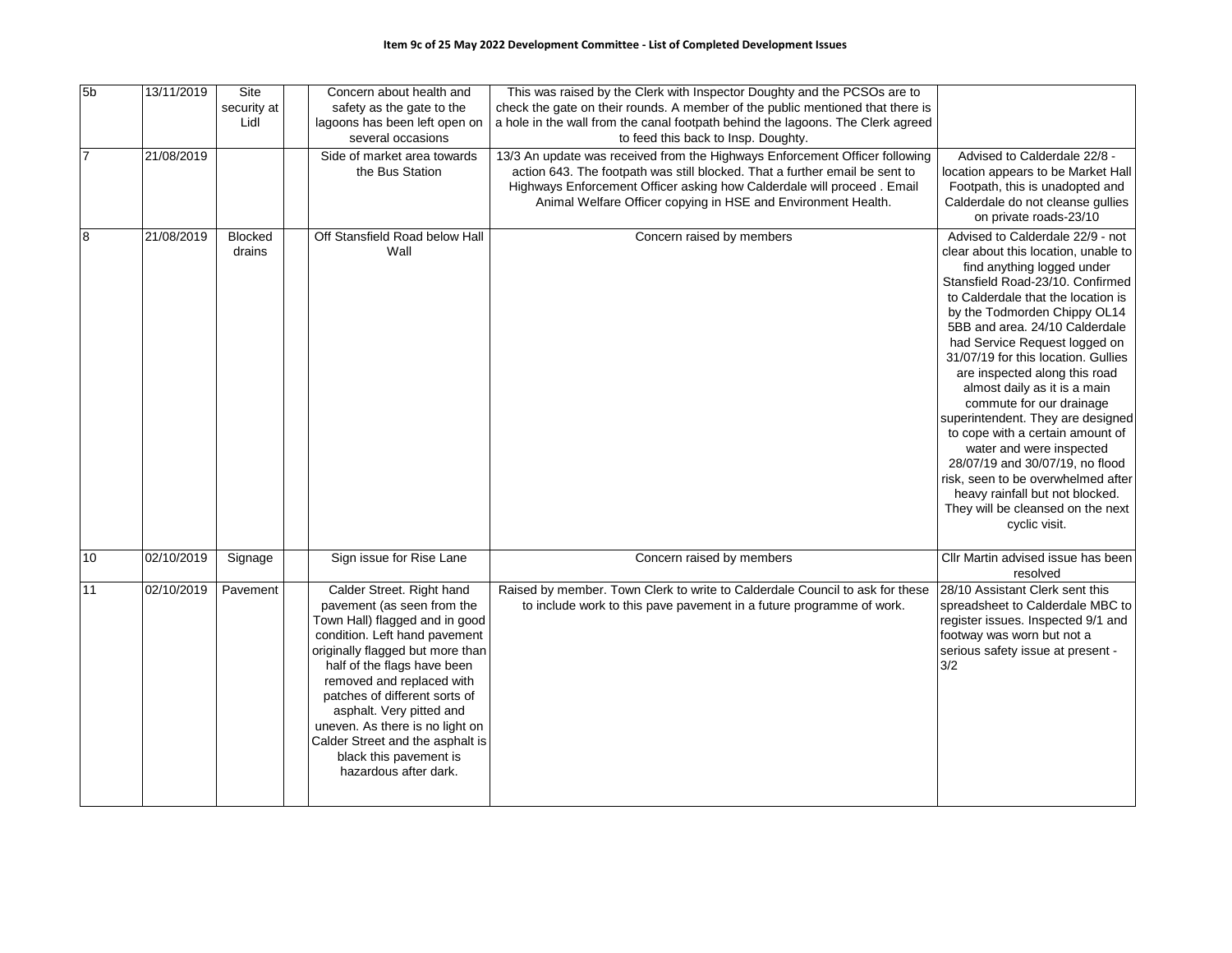| $\overline{12}$ | 02/10/2019 | Pavement    | School Lane, corner of front of<br>Methodist Church to Myrtle St.<br>Left hand footpath that follows<br>the side of the Central<br>Methodist Church, which is<br>pitted with many patches                     | Raised by member. Town Clerk to write to Calderdale Council to ask for these<br>to be included in a future programme of work.                                                                                                                                                                                                                                                                                                                                                              | 28/10 Assistant Clerk sent this<br>spreadsheet to Calderdale MBC to<br>register issues. Inspected 9/1 and<br>footway was worn but not a<br>serious safety issue at present -<br>3/2                                                                       |
|-----------------|------------|-------------|---------------------------------------------------------------------------------------------------------------------------------------------------------------------------------------------------------------|--------------------------------------------------------------------------------------------------------------------------------------------------------------------------------------------------------------------------------------------------------------------------------------------------------------------------------------------------------------------------------------------------------------------------------------------------------------------------------------------|-----------------------------------------------------------------------------------------------------------------------------------------------------------------------------------------------------------------------------------------------------------|
| 13              | 02/10/2019 | Pavement    | Myrtle Street - both sides the<br>asphalt is in poor condition                                                                                                                                                | Raised by member. Town Clerk to write to Calderdale Council to ask for these<br>to include work to this pavement in future programme of work. Cllr Holmstedt<br>provided photos and provided specific descriptions. In future, members<br>requested to let Susan (Assistant Town Clerk know of any further issues like<br>this. She will keep a log of issues and periodically update members about this<br>at meetings. Susan also to liaise with Calderdale Council about issues on log. | 28/10 Assistant Clerk sent this<br>spreadsheet to Calderdale MBC to<br>register issues. On inspection on<br>9/1/20, the Area Superintendent<br>found the footway was unsightly<br>and needs tidying up (when funds<br>are available) but is safe - 3/2/20 |
| 14              | 02/10/2019 | Pavement    | School Lane, corner of front of<br>Methodist Church to Myrtle<br>Street. Left hand footpath that<br>follows the side of the Central<br>Methodist Church, which is<br>asphalt, is pitted with many<br>patches. | Raised by member. Town Clerk to write to Calderdale Council to ask for these<br>to be include work to this payement in future programme of work.                                                                                                                                                                                                                                                                                                                                           | 28/10 Assistant Clerk sent this<br>spreadsheet to Calderdale MBC to<br>register issues. Inspected 9/1 and<br>footway was worn but not a<br>serious safety issue at present -<br>3/2                                                                       |
| 15              | 02/10/2019 | Litter      | Litter in town                                                                                                                                                                                                | To be raised at 13/11 Development Committee meeting                                                                                                                                                                                                                                                                                                                                                                                                                                        |                                                                                                                                                                                                                                                           |
| 17              | 23/10/2019 | Fly tipping | On Broadcarr Farm as<br>overlooked by 12 Manor Close,<br>Lee Bottom Issue raised by Pat<br>Taylor along with photos                                                                                           | Emailed Calderdale 23/10                                                                                                                                                                                                                                                                                                                                                                                                                                                                   |                                                                                                                                                                                                                                                           |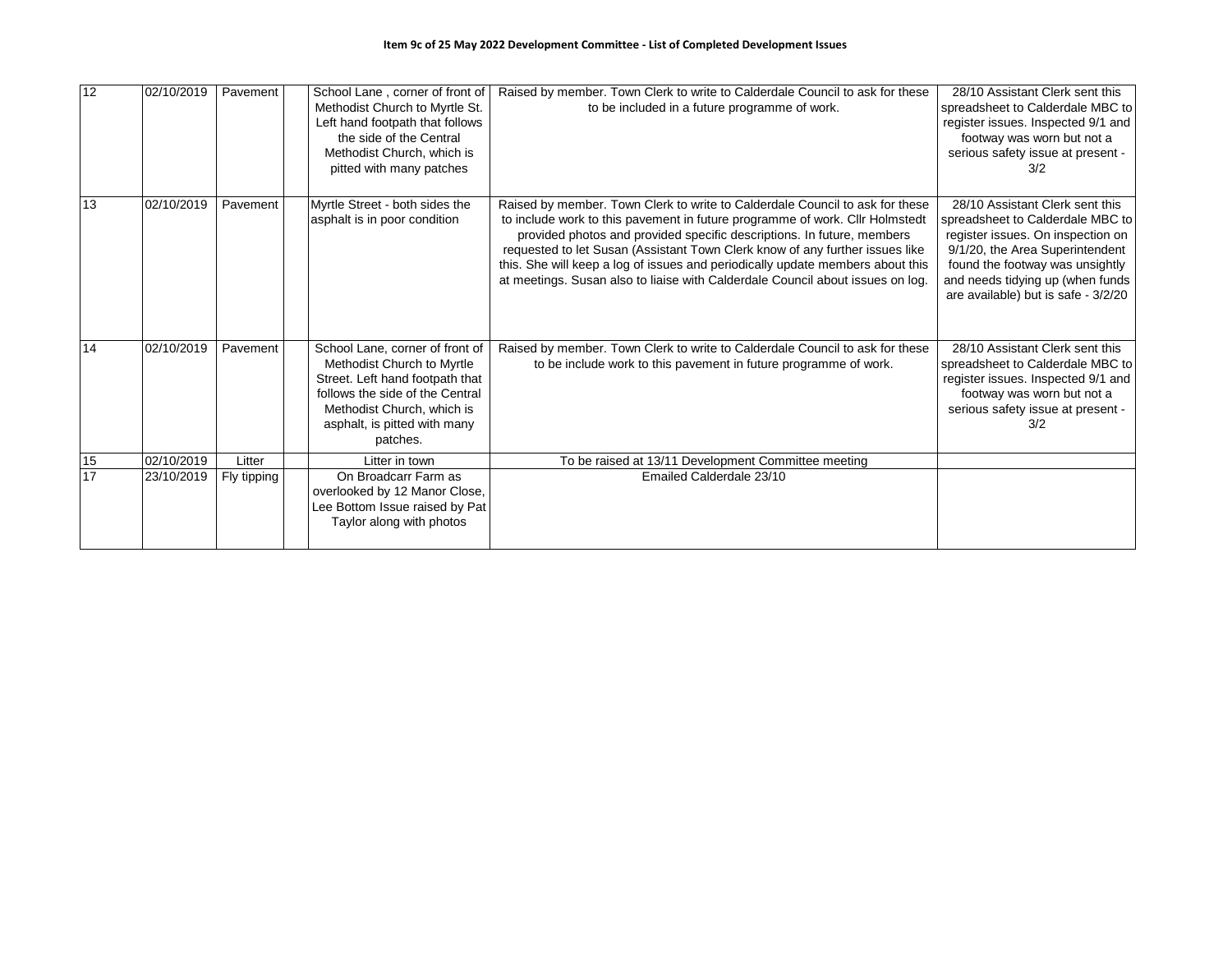| 19  | 23/10/2019 | Green<br>space                                                                                                                                            | Denis's Field has had been<br>identified as area for building<br>development. Requests<br>received for it to be designated<br>green area. | Development Committee agreed at 23/10 meeting that Denis's Field be a<br>designated Green Space with Neighbourhood Plan.        | Town Clerk wrote to Calderdale<br>MBC to advise them of this<br>inclusion. 5/11<br>Letters send to those who wrote to<br>the Council and in respect of the<br>letters from schools, confirmation<br>that these were sent on behalf of<br>the Governing Bodies-5/11<br>Proposed designation fed into<br>Calderdale Local Plan - Feb 2020.<br>Calderdale advised that Denis's<br>Field in process of being<br>designated an area of interest -<br>22/6<br>Clarified with Calderdale, although<br>site has been designated as an<br>area of interest it is to remain on<br>the Local Plan - 16/9 Designation<br>put in place June 2020 however<br>land is still in Local Plan.                                                               |
|-----|------------|-----------------------------------------------------------------------------------------------------------------------------------------------------------|-------------------------------------------------------------------------------------------------------------------------------------------|---------------------------------------------------------------------------------------------------------------------------------|-------------------------------------------------------------------------------------------------------------------------------------------------------------------------------------------------------------------------------------------------------------------------------------------------------------------------------------------------------------------------------------------------------------------------------------------------------------------------------------------------------------------------------------------------------------------------------------------------------------------------------------------------------------------------------------------------------------------------------------------|
| 21  | 23/10/2019 | Potential<br>re-opening<br>of railway<br>station at<br>Cornholme                                                                                          | <b>Development Committee</b><br>agreed to support any<br>proposals for this station to be<br>reopened.                                    | Clerk to request a copy of the footfall survey from Calderdale and report back.                                                 | Clerk sent letter to Calderdale<br>about Foot Fall survey - 11/11<br>No survey carried out - 26/2                                                                                                                                                                                                                                                                                                                                                                                                                                                                                                                                                                                                                                         |
| 24a | 13/11/2019 | a.Litter in<br>the town.<br>especially<br>from<br>takeaway<br>meals and<br>around the<br>bus<br>station.<br>Inadequat<br>e bins and<br>street<br>cleaning | Concern was raised at the<br><b>Development Committee</b><br>meeting 13/11                                                                | Clerk to investigate with Calderdale and First Group buses and report back to a<br>forthcoming meeting of the Committee - 13/11 | Susan met with cleaning manager<br>10/12. 2 bins to accommodate<br>stubbing out and storing cigarette<br>butts to be swapped for existing<br>ones around the Town Hall.<br>Calderdale do not have the<br>equipment to deep clean<br>pavements to remove chewing<br>gum. If the Town Council want this<br>they will need to identify the area<br>they want cleaning and pay for the<br>cost of contractors. A list of<br>suggested contractors and likely<br>cost will be provided to the<br>Assistant Town Clerk by the end<br>of February 2020. There is<br>currently a spending freeze at<br>Calderdale but when this is lifted<br>there may be a possibility of<br>Calderdale meeting half the cost<br>and the Town Council would meet |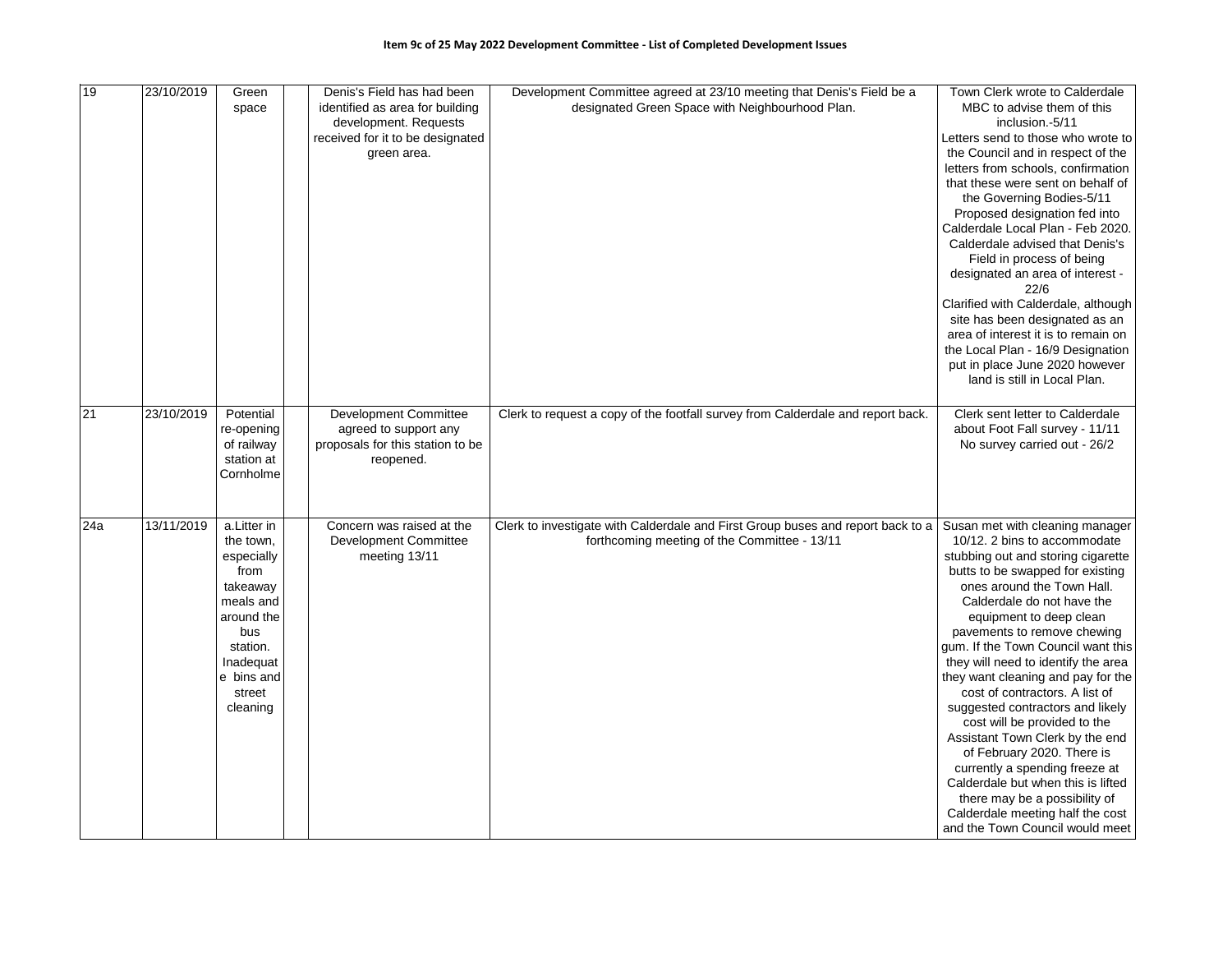| 24 <sub>b</sub> | 04/12/2019 | b.                | Concern about this raised at   | Contact was made with Calderdale to enquire about these issues. This is going Susan spoke with Street Cleaning |                                       |
|-----------------|------------|-------------------|--------------------------------|----------------------------------------------------------------------------------------------------------------|---------------------------------------|
|                 |            | Cigarette         | the Development Committee      | to be investigated and feedback given - 10/12                                                                  | team 9/1, additional sweeping to      |
|                 |            | butts and         | meeting 4/12                   |                                                                                                                | take place in these areas on 10/1.    |
|                 |            | chewing           |                                |                                                                                                                | Email sent to Environmental           |
|                 |            | gum               |                                |                                                                                                                | Health (including Street Warden       |
|                 |            | around the        |                                |                                                                                                                | Co-ordinator) about broken glass -    |
|                 |            | <b>Town Hall</b>  |                                |                                                                                                                | also about state of bins on Calder    |
|                 |            |                   |                                |                                                                                                                | St. This is being investigated by     |
|                 |            |                   |                                |                                                                                                                | the Environmental team and the        |
|                 |            |                   |                                |                                                                                                                | Warden Coordinator - 9/1.             |
|                 |            |                   |                                |                                                                                                                | Calderdale has moved their bin        |
|                 |            |                   |                                |                                                                                                                | away from next to the Biffa bins      |
|                 |            |                   |                                |                                                                                                                | belonging to the nightclub. Also,     |
|                 |            |                   |                                |                                                                                                                | received feedback from the            |
|                 |            |                   |                                |                                                                                                                | cleaning team that some of the        |
|                 |            |                   |                                |                                                                                                                | problem is caused by rubbish          |
|                 |            |                   |                                |                                                                                                                | being blown into these areas from     |
|                 |            |                   |                                |                                                                                                                | the market - 28/1. Email from         |
|                 |            |                   |                                |                                                                                                                | <b>Licensing Enforcement Officer</b>  |
|                 |            |                   |                                |                                                                                                                | who has made enquiries with the       |
|                 |            |                   |                                |                                                                                                                | nightclub and will monitor the area   |
| 24c             | 08/01/2020 | c. Glass          | Concern about glass and litter | Contact made with Calderdale - 9.                                                                              | Susan spoke with WYCA manager         |
|                 |            | and litter        | on Calder St, Butterworth St   |                                                                                                                | of cleaning at Todmorden bus          |
|                 |            | on Calder         | and Bramsche Sq. at 8/1        |                                                                                                                | station. There are 3 weekly cleans    |
|                 |            | St. Also,         | meeting.                       |                                                                                                                | on Monday, Wednesday and              |
|                 |            | general           |                                |                                                                                                                | Friday where the bins are emptied.    |
|                 |            | condition         |                                |                                                                                                                | On one of these days a deep           |
|                 |            | of seating        |                                |                                                                                                                | clean is done for the bus shelters.   |
|                 |            | areas             |                                |                                                                                                                | 2 staff (a cleaner and a principal    |
|                 |            | outside           |                                |                                                                                                                | cleaner) do the cleaning between      |
|                 |            | public            |                                |                                                                                                                | 5-6am in the morning. there are 11    |
|                 |            | toilets           |                                |                                                                                                                | bins in the bus station but litter is |
|                 |            | Bramsche          |                                |                                                                                                                | an ongoing problem. Susan and         |
|                 |            | Sq. and           |                                |                                                                                                                | Cllr White will meet the manager      |
|                 |            | <b>Butterwort</b> |                                |                                                                                                                | at the site on 7/1 to discuss. He     |
|                 |            | h St              |                                |                                                                                                                | has agreed to remind cleaners         |
|                 |            |                   |                                |                                                                                                                | that the rubbish must be removed      |
|                 |            |                   |                                |                                                                                                                | from the site after every clean.      |
|                 |            |                   |                                |                                                                                                                | Letter sent to confirm this and the   |
|                 |            |                   |                                |                                                                                                                | request a weekend clean. letter       |
|                 |            |                   |                                |                                                                                                                | also written to First Group to        |
|                 |            |                   |                                |                                                                                                                | request that the Biffa bin be locked  |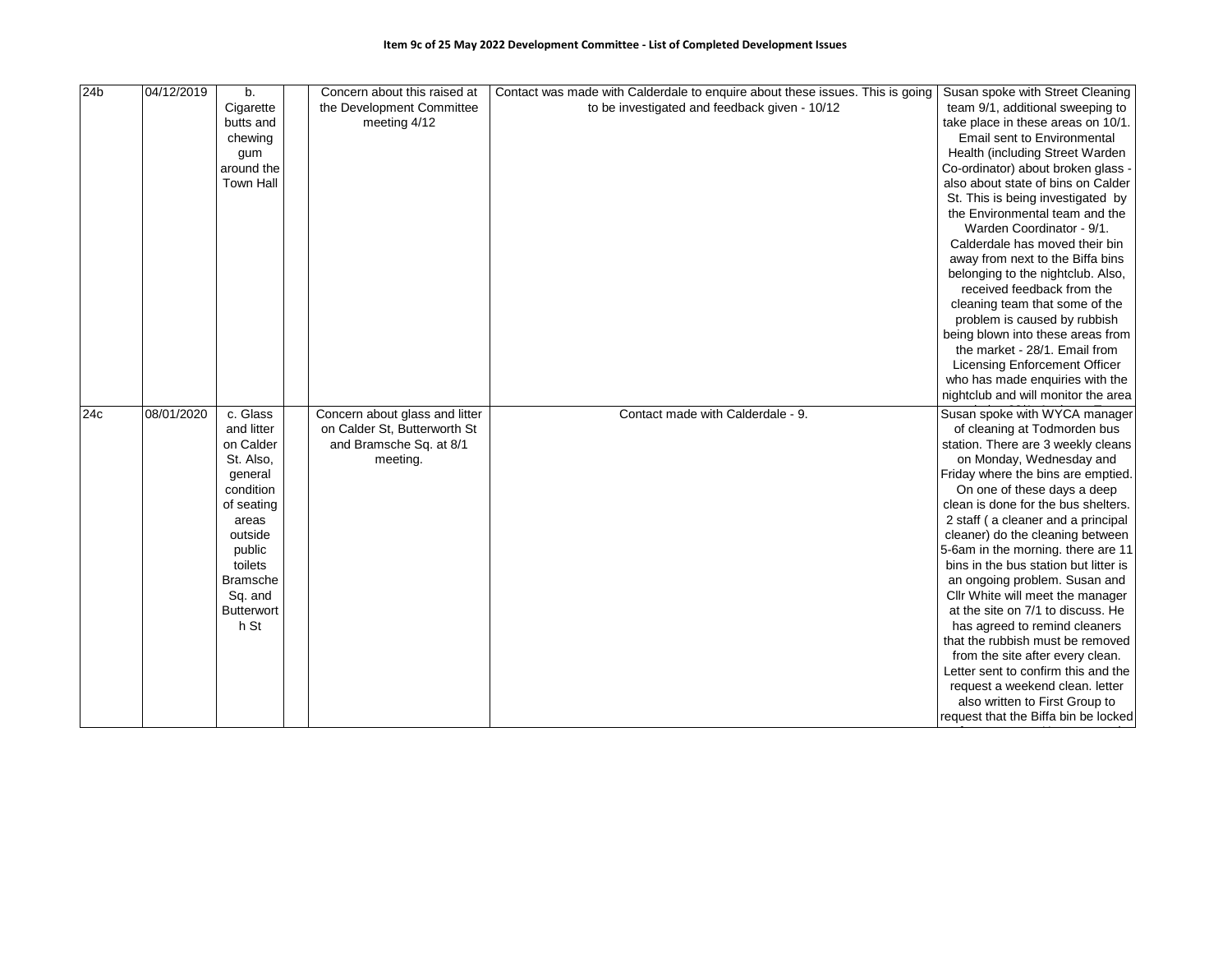| 24d | 13/11/2019 | d. Litter<br>and<br>cigarette<br>butts<br>around the<br>bus station<br>and<br>periphery | Concern was raised about litter<br>in the bus station and<br>peripheral area                                                              | Concern raised by members - 13/11             | Email reported that they litter pick<br>on a daily basis in Bramsche Sq.<br>They also take care of the<br>greenery there. and are not aware<br>of any additional commitment<br>made in the past - 12/2                                                                                                                                                                                                                                                                                                                                                                                                                                                                                                                                    |
|-----|------------|-----------------------------------------------------------------------------------------|-------------------------------------------------------------------------------------------------------------------------------------------|-----------------------------------------------|-------------------------------------------------------------------------------------------------------------------------------------------------------------------------------------------------------------------------------------------------------------------------------------------------------------------------------------------------------------------------------------------------------------------------------------------------------------------------------------------------------------------------------------------------------------------------------------------------------------------------------------------------------------------------------------------------------------------------------------------|
| 24f | 05/02/2020 | General<br>state of<br><b>Bramsche</b><br>Square                                        | Concern raised at Development<br>Committee meeting that a<br>commitment had been made in<br>the remove litter and tidy up<br>Bramsche Sq. | Contact made with Street Cleaning team - 11/2 | Chasing email sent to<br>Environmental Health/ Street<br>Cleaning Team - 19/2 Email<br>received from Environmental<br>Health that the manager of the<br>Street Cleaning Team and the<br>Upper Valley Warden Coordinator<br>will pick this up - 20/2 Response<br>from Upper Valley Coordinator that<br>it will be discussed at the next<br>SCG meeting but that all<br>resources are taken with the flood<br>relief work - 24/2 Warden<br>Coordinator emailed that she will<br>liaise with the wardens to see if<br>they can use their graffiti removal<br>kits. Unfortunately this does not<br>work on some surfaces. They will<br>liaise with Customer First about<br>the areas they cannot deal with -<br>24/2 Update from Upper Valley |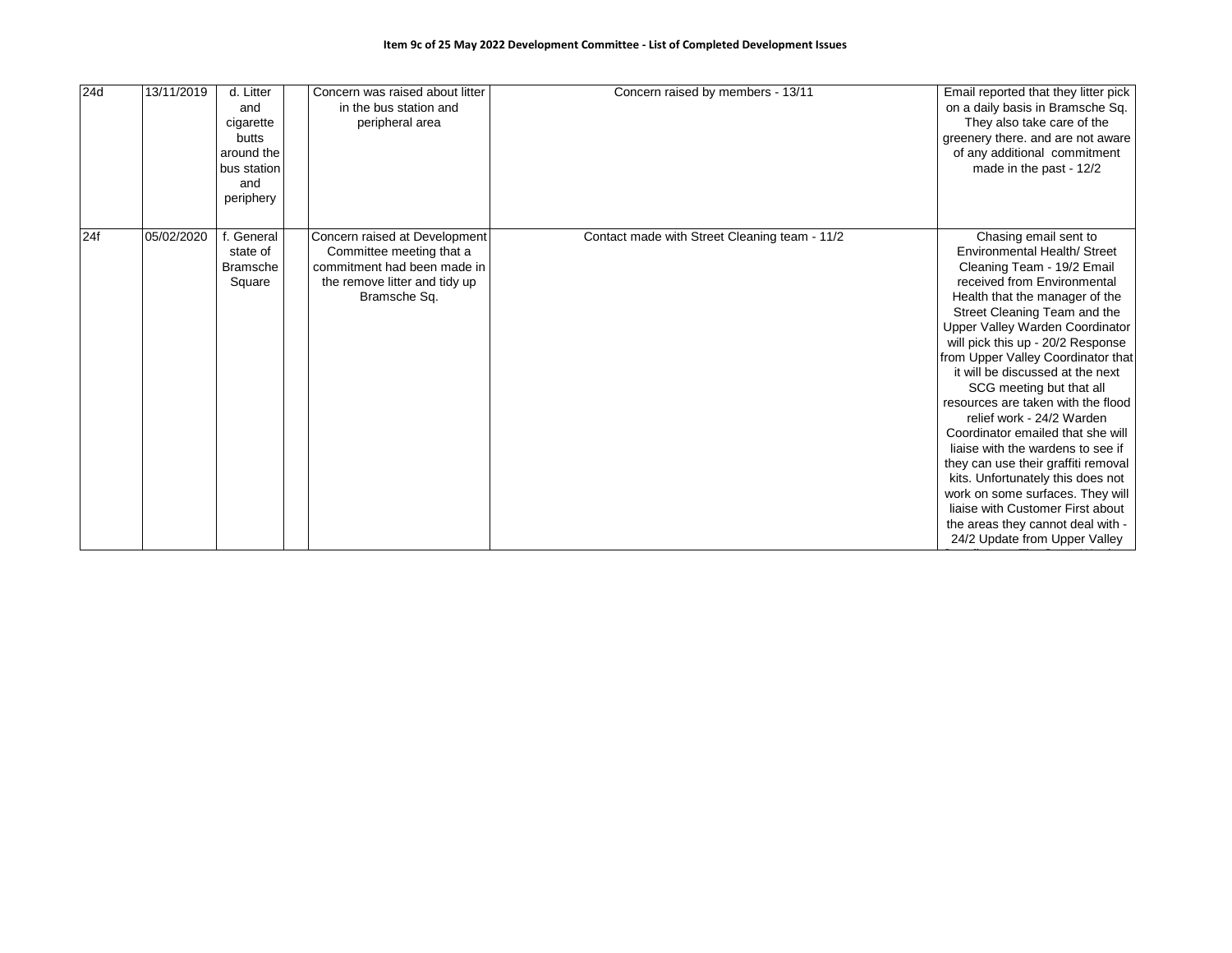| 24g | 08/01/2020 | g. Graffiti<br>on<br><b>Butterwort</b><br>h St and<br>around<br>Millennium<br><b>Building</b> | Concern raised at 13/11<br>Development Meeting.                                                                                                              | Reported to Environmental Health, Warden Coordinator and Street Cleaning<br>team - $8/1$ | Response from Manager saying a<br>survey of the recommended area<br>will be conducted w/c 24/2. He<br>said that there is no budget until at<br>least April 2020. He will contact<br>Cllr Needham to prioritise those<br>bins most required. TTC may need<br>to fund some - 20/2<br>Feedback from the Street<br>Cleaning Manager was that<br>recycling bin will be moved from<br>its current situation on Burnley Rd<br>across the road to be near the bus<br>station. He expressed concern<br>about the number of bins<br>requested and this number would<br>make the round too long. He is to<br>arrange walk round with Cllr<br>Needham and the Assistant Town<br>$Clerk - 5/3$ |
|-----|------------|-----------------------------------------------------------------------------------------------|--------------------------------------------------------------------------------------------------------------------------------------------------------------|------------------------------------------------------------------------------------------|-----------------------------------------------------------------------------------------------------------------------------------------------------------------------------------------------------------------------------------------------------------------------------------------------------------------------------------------------------------------------------------------------------------------------------------------------------------------------------------------------------------------------------------------------------------------------------------------------------------------------------------------------------------------------------------|
| 24h | 20/02/2020 | Additional<br>bins<br>required at<br>various<br>locations<br>in<br>Todmorde<br>n              | Cllt Needham has produced a<br>report listing the areas where<br>additional bins are required                                                                | Contacted Manager of Street Cleaning Team - 20/2                                         | <b>Assistant Town Clerk</b><br>photographed the fencing and<br>gate and a letter was sent to Lidl<br>Estates to query whether the<br>fencing is temporary, the gaps<br>under the fence, the uneven gate,<br>the small padlock and bolt as well<br>as the feedback received that the<br>lagoons are being infilled - 11/12                                                                                                                                                                                                                                                                                                                                                         |
| 26  | 10/07/2019 | New build<br>of<br>supermark<br>et                                                            | Feedback is that residents have<br>received communication about<br>the build. Also, planning<br>permission was requested for<br>illuminated branded signage. | Contact made with Aldi for an update.20/11                                               | Update from Aldi - building on site<br>to commence October 2020 and<br>store opening planned for March<br>$2021 - 16/12$<br>Formal letter sent to Lidl Head<br>Office raising concerns 1/11<br>Aldi as reported that building is<br>expected to commence October<br>2020 and the opening be March<br>2021 Investigations made about<br>issues of dust, lack of social<br>distancing and noise - April 2020                                                                                                                                                                                                                                                                        |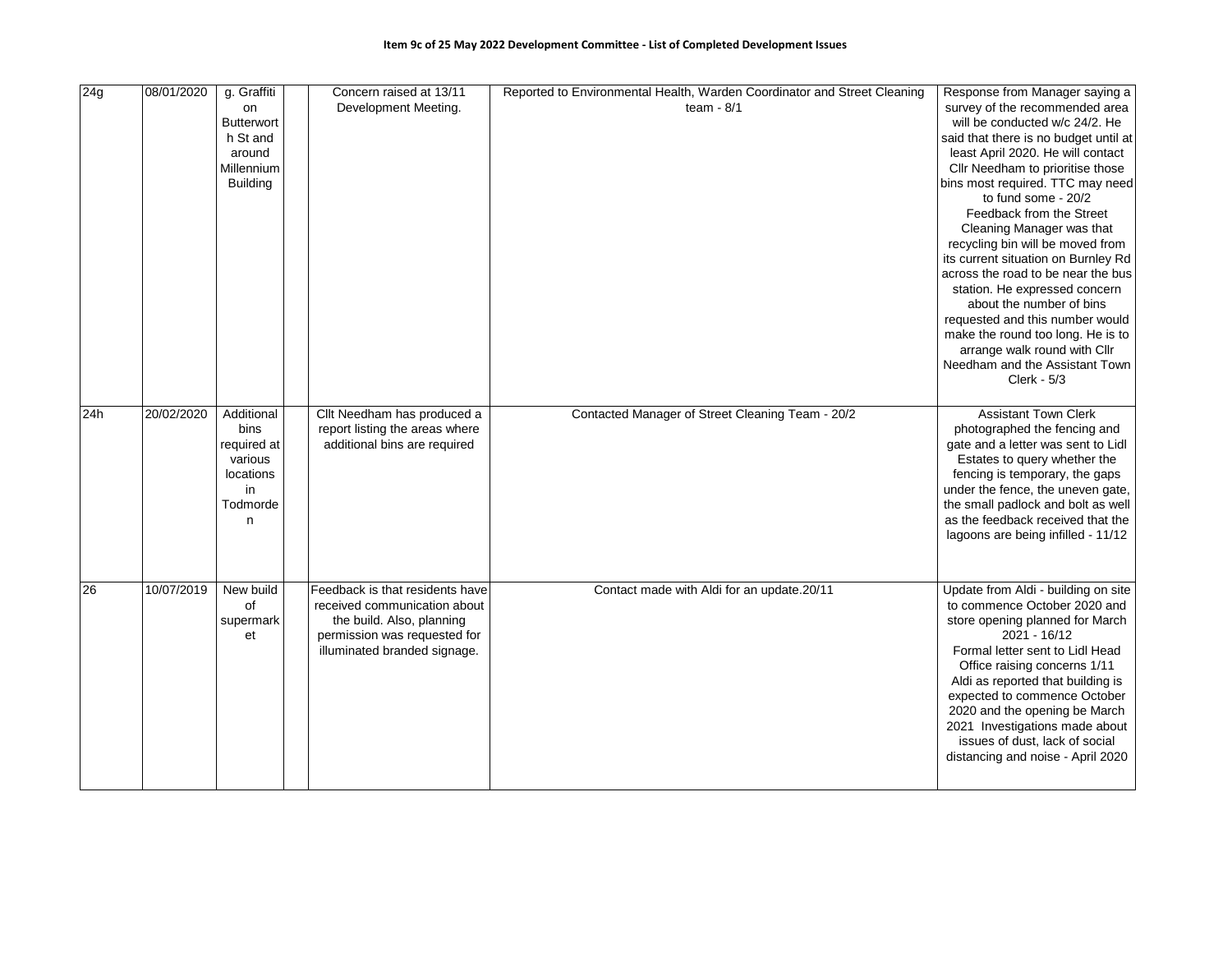| 27 | 04/12/2019 | Delay in<br>planning<br>permission<br>resolved<br>for<br>Cinderhill<br>Todmorde<br>$n -$<br>application<br>18/01496/<br><b>RES</b> |                                | Concern was raised at<br>Development Committee<br>meeting 4/12 | Email sent to Planning Team - 10/12           | Chasing email sent - 27/1<br>Planning team requested<br>reference number for the site - 8/1.<br>Reference emailed to Planning<br>team 9/1. Planning permission has<br>already been given - 19/2                                                                                                                                                                                                                                                                                                                                                                                                                                                                                                                                                           |
|----|------------|------------------------------------------------------------------------------------------------------------------------------------|--------------------------------|----------------------------------------------------------------|-----------------------------------------------|-----------------------------------------------------------------------------------------------------------------------------------------------------------------------------------------------------------------------------------------------------------------------------------------------------------------------------------------------------------------------------------------------------------------------------------------------------------------------------------------------------------------------------------------------------------------------------------------------------------------------------------------------------------------------------------------------------------------------------------------------------------|
| 29 | 20/11/2019 | Problems<br>exiting<br>residents<br>car parking<br>spaces at<br>Ridgefoot<br>on Cobden<br>Rd.                                      | $_{\rm co}$<br>mp<br>lete<br>d | This was raised by Cllr Pat<br>Taylor                          | Contact made with Calderdale Highways - 16/12 | Minor Works Webform completed<br>for Highways to suggest yellow<br>lines be put on Cobden St. Priority<br>is given to sites where there has<br>been an accident. The first step<br>will be for an inspector to take a<br>look at the site - 16/12<br>Chasing email sent to Highways -<br>19/2<br>Chasing<br>email sent to Highways - 8/3<br>Response from Highways that the<br>Traffic Team are still awaiting on<br>an assessment by the Traffic<br>Liaison Officer - we will contacted<br>after this has happened - 10/3<br>Response from the Traffic Liaison<br>Officer is that yellow lines cannot<br>be applied as this location does<br>not meet the criteria as the road is<br>a back street. Suggest that the<br>police be involved if someone is |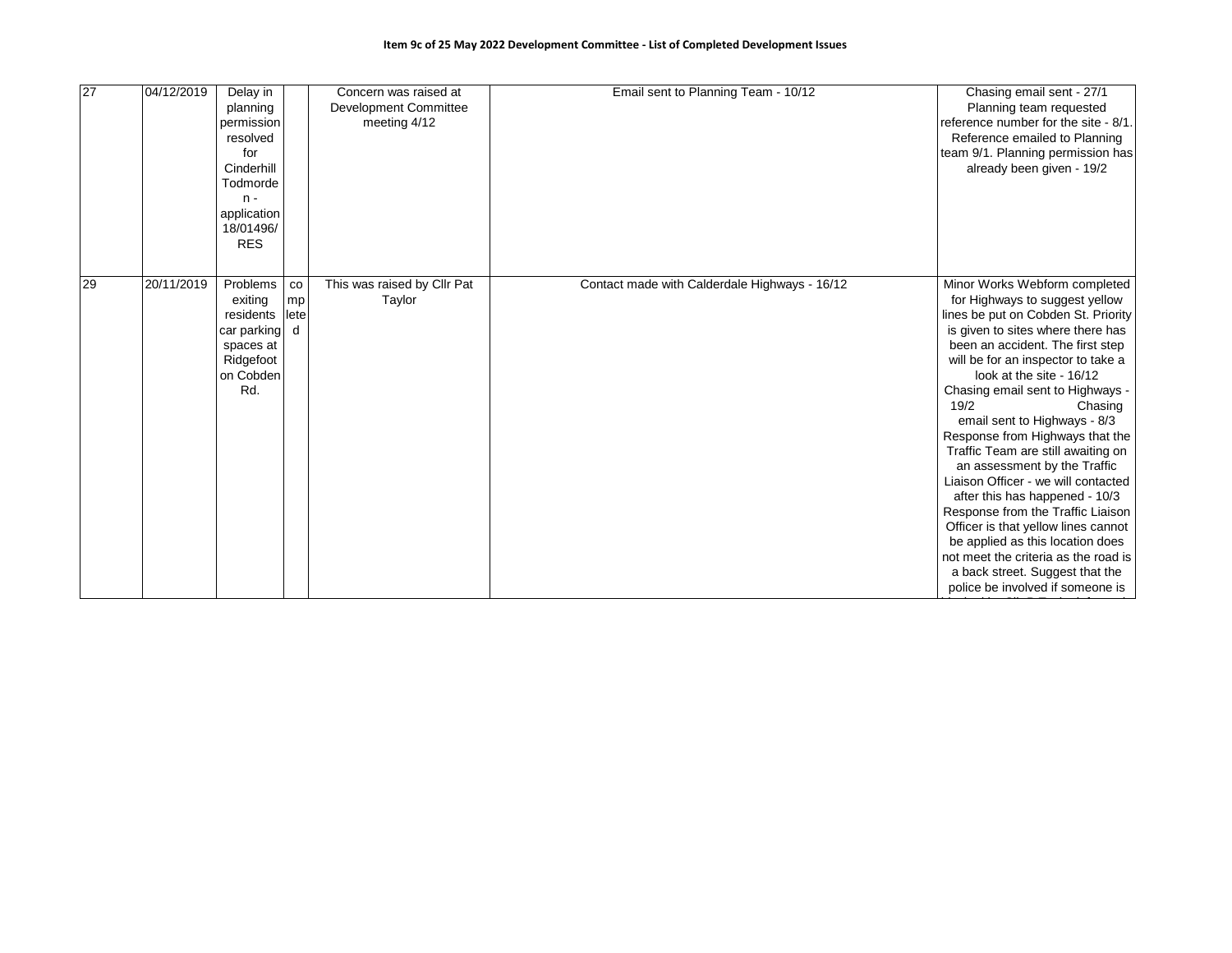| 30 | 05/12/2019 | Overgrown            | This was raised by Cllr        | Contacted Rivers and Canals Trust and their local office are going to get in     | Todmorden in Bloom are happy to              |
|----|------------|----------------------|--------------------------------|----------------------------------------------------------------------------------|----------------------------------------------|
|    |            | garden at            | Greenwood. He mentioned a      | touch within 24 hours - 28/1 Leeds office emailed, photos sent for issue to be   | be involved and will knock on local          |
|    |            | Shade                | local resident would be        | investigated. 28/1 Email from Canal & River Trust - this is not their            | doors to see if local people would           |
|    |            | between              | interested in helping with     | responsibility. 28/1 Assistant Town Clerk contacted Todmorden in Bloom and       | be interested in looking after these         |
|    |            | <b>Back</b>          | gardening in this plot.        | they are happy to work with local residents to improve this area - 1/2 Assistant | $-8/2$                                       |
|    |            | Waterloo             |                                | Clerk took photographs of the two area, one a raised flower bed, the other, an   | Follow-up email sent to                      |
|    |            | Terraces             |                                | area of raised flower beds behind lock and key which formed part of the          | Todmorden in Bloom - 19/2                    |
|    |            | and 193              |                                | upgrading of the flood defences in Shade. Contact made with Todmorden in         | Email sent to the Environment                |
|    |            | Rochdale             |                                | Bloom - 1/2.                                                                     | Agency to request access. They               |
|    |            | Rd.                  |                                |                                                                                  | confirmed that the land does not             |
|    |            |                      |                                |                                                                                  | belong to the Environment Agency             |
|    |            |                      |                                |                                                                                  | $-5/3$                                       |
|    |            |                      |                                |                                                                                  | Confirmation received that the               |
|    |            |                      |                                |                                                                                  | land does not belong to the Rivers           |
|    |            |                      |                                |                                                                                  | and Canals Trust or Calderdale               |
|    |            |                      |                                |                                                                                  | MBC. It was recommended that                 |
|    |            |                      |                                |                                                                                  | the Land Registry at Nottingham              |
|    |            |                      |                                |                                                                                  | be consulted - 5/3                           |
|    |            |                      |                                |                                                                                  | Land Registry shows that there is            |
|    |            |                      |                                |                                                                                  | no registered owner for this land -          |
|    |            |                      |                                |                                                                                  | 9/11                                         |
| 31 | 16/12/2019 | <b>Blocked</b>       | This was raised by Cllr Potter | Contact made with Calderdale-17/2                                                | The clearing of the drain and                |
|    |            | drain on             |                                |                                                                                  | damaged street sign has been                 |
|    |            | corner of            |                                |                                                                                  | raised as a job by Highways-18/12            |
|    |            | road by              |                                |                                                                                  | Gully cleansing request (SR                  |
|    |            | Todmorde             |                                |                                                                                  | 348834) passed to contractor for             |
|    |            | n Library.           |                                |                                                                                  | cleansing subject to access and              |
|    |            | Also the             |                                |                                                                                  | parked cars - should have been               |
|    |            | street sign          |                                |                                                                                  | completed.                                   |
|    |            | on same              |                                |                                                                                  | Chasing email sent to Calderdale             |
|    |            | corner is<br>damaged |                                |                                                                                  | to see if work has been completed<br>$-19/2$ |
|    |            | and cannot           |                                |                                                                                  | Chasing email sent to Calderdale             |
|    |            | be read.             |                                |                                                                                  | to see if work completed - 9/3               |
|    |            |                      |                                |                                                                                  | Response from Highways that this             |
|    |            |                      |                                |                                                                                  | job has should have been                     |
|    |            |                      |                                |                                                                                  | completed but the system not                 |
|    |            |                      |                                |                                                                                  | updated yet as Calderdale                    |
|    |            |                      |                                |                                                                                  | inundated with requests for gully            |
|    |            |                      |                                |                                                                                  | cleaning following floods - 10/3             |
|    |            |                      |                                |                                                                                  |                                              |
|    |            |                      |                                |                                                                                  |                                              |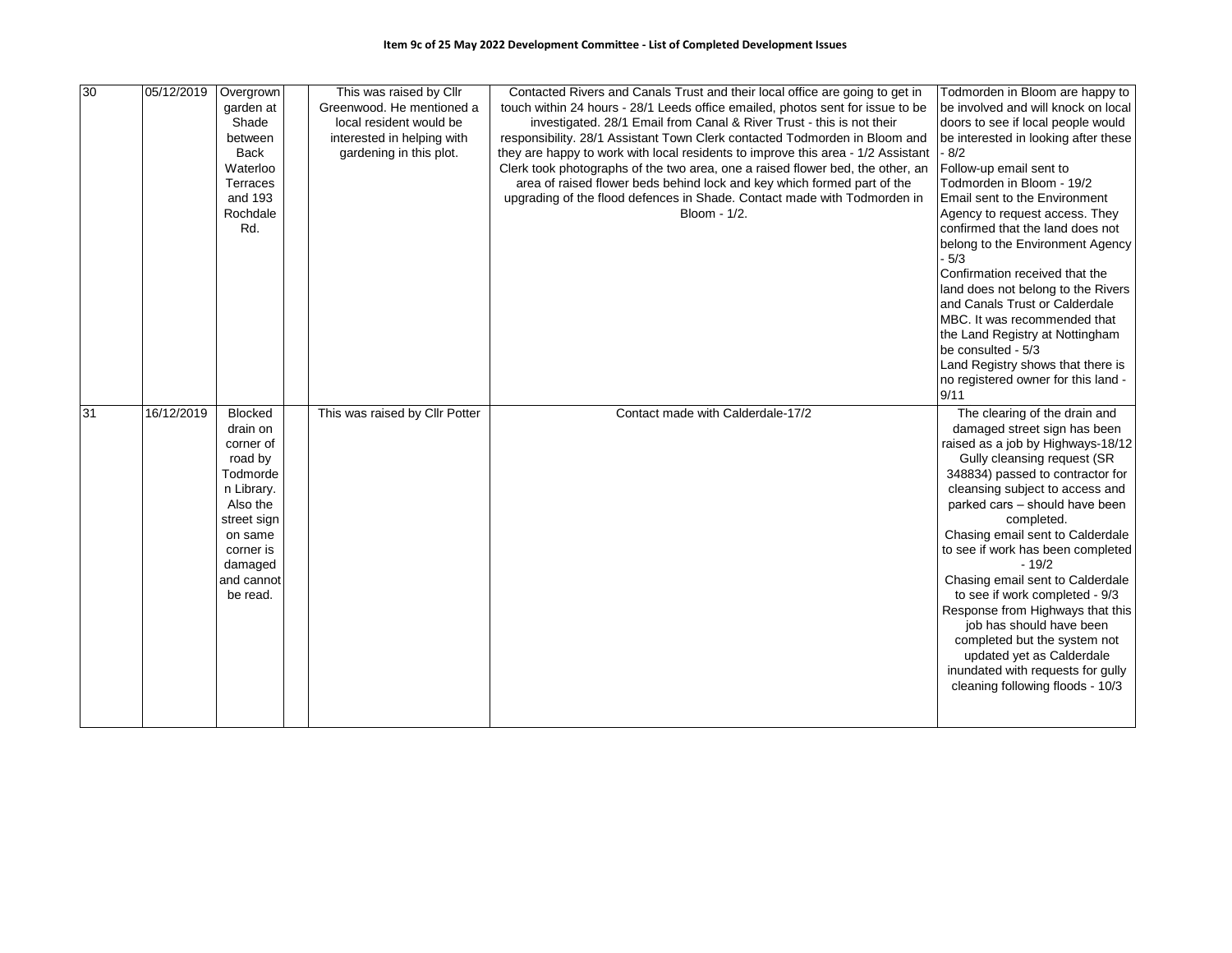| 32 | 16/12/2019 | Cycle<br>racks/stora<br>ge near<br>market                                                                     | This was raised by Cllr Pat<br>Taylor. There is nowhere for<br>visitors to the market to<br>securely leave their bikes.<br>car park may be able to<br>accommodate bikes - 17/12. | Researching contact at Calderdale. Also to be raised at Climate Emergency<br>Committee - 17/12. Identified contact at Calderdale and they have offered to<br>purchase and install racks - 28/1. Cllr Pat Taylor and Cllr Coleman-Taylor<br>consulted about type of stand and location - 4/2 Discussed<br>Pollination St and the Brook St   The clerk will explore options and report back with an integrated approach for<br>cycle racks and car parking and to investigate potential funding opportunities for<br>this -26/5<br>Proposalsfor<br>additional cycle racks received from CMBC 15/3/21. See item 170 |                                                                                                                                                                                                                                                                                                                                                                                                                                                 |
|----|------------|---------------------------------------------------------------------------------------------------------------|----------------------------------------------------------------------------------------------------------------------------------------------------------------------------------|------------------------------------------------------------------------------------------------------------------------------------------------------------------------------------------------------------------------------------------------------------------------------------------------------------------------------------------------------------------------------------------------------------------------------------------------------------------------------------------------------------------------------------------------------------------------------------------------------------------|-------------------------------------------------------------------------------------------------------------------------------------------------------------------------------------------------------------------------------------------------------------------------------------------------------------------------------------------------------------------------------------------------------------------------------------------------|
| 34 | 14/01/2020 | Parking<br>problems<br>on Cobden<br>St                                                                        | This was raised by Cllr Pat<br>Taylor                                                                                                                                            | Contact made with Highways - 16/1                                                                                                                                                                                                                                                                                                                                                                                                                                                                                                                                                                                | Responded that yellow lines could<br>not be considered to prevent the<br>parking. Cllr P Taylor informed                                                                                                                                                                                                                                                                                                                                        |
| 35 | 14/01/2020 | Security<br>ssues and<br>general<br>appearanc<br>e of railing<br>around<br>Peace<br>Garden                    | This was raised by Cllr Pat<br>Taylor                                                                                                                                            | Contact made with Calderdale Highways -16/12                                                                                                                                                                                                                                                                                                                                                                                                                                                                                                                                                                     | Confirmation received from Safer,<br>Greener, Cleaner that the railings<br>are the standard ones for<br>Calderdale. If Todmorden would<br>like different ones, they will need<br>to be funded locally - 19/2                                                                                                                                                                                                                                    |
| 36 | 08/01/2020 | Raised/dis<br>placed<br>paving<br>slab<br>outside<br>market                                                   | This was raised at 8/1<br>Development Meeting                                                                                                                                    | Fault raised with Calderdale 14/1                                                                                                                                                                                                                                                                                                                                                                                                                                                                                                                                                                                | Calderdale advised that the<br>displaced paving stone on the<br>steps of Brook St car park has<br>already been reported. Repaired<br>10/2                                                                                                                                                                                                                                                                                                       |
| 39 | 15/01/2020 | Could<br>Todmorde<br>n centre<br>footpaths<br>be uplifted<br>as part of<br>A646<br>pedestriani<br>sation plan | This was raised by Cllr<br>Holmstedt                                                                                                                                             | Contact made with Calderdale-17/12 This has been passed to the Streetworks<br>team                                                                                                                                                                                                                                                                                                                                                                                                                                                                                                                               | Fed into A646 consultation - 13/2<br>Business case for the A646<br>scheme to be submitted to West<br>Yorkshire Combined Authority in<br>August. Calderdale are seeking to<br>include additional public realm<br>works which would include some<br>upgrades of footways in the town<br>centre. They are also working<br>alongside the team developing<br>proposals for the Town Hall to<br>ensure that the schemes<br>complement each other 30/4 |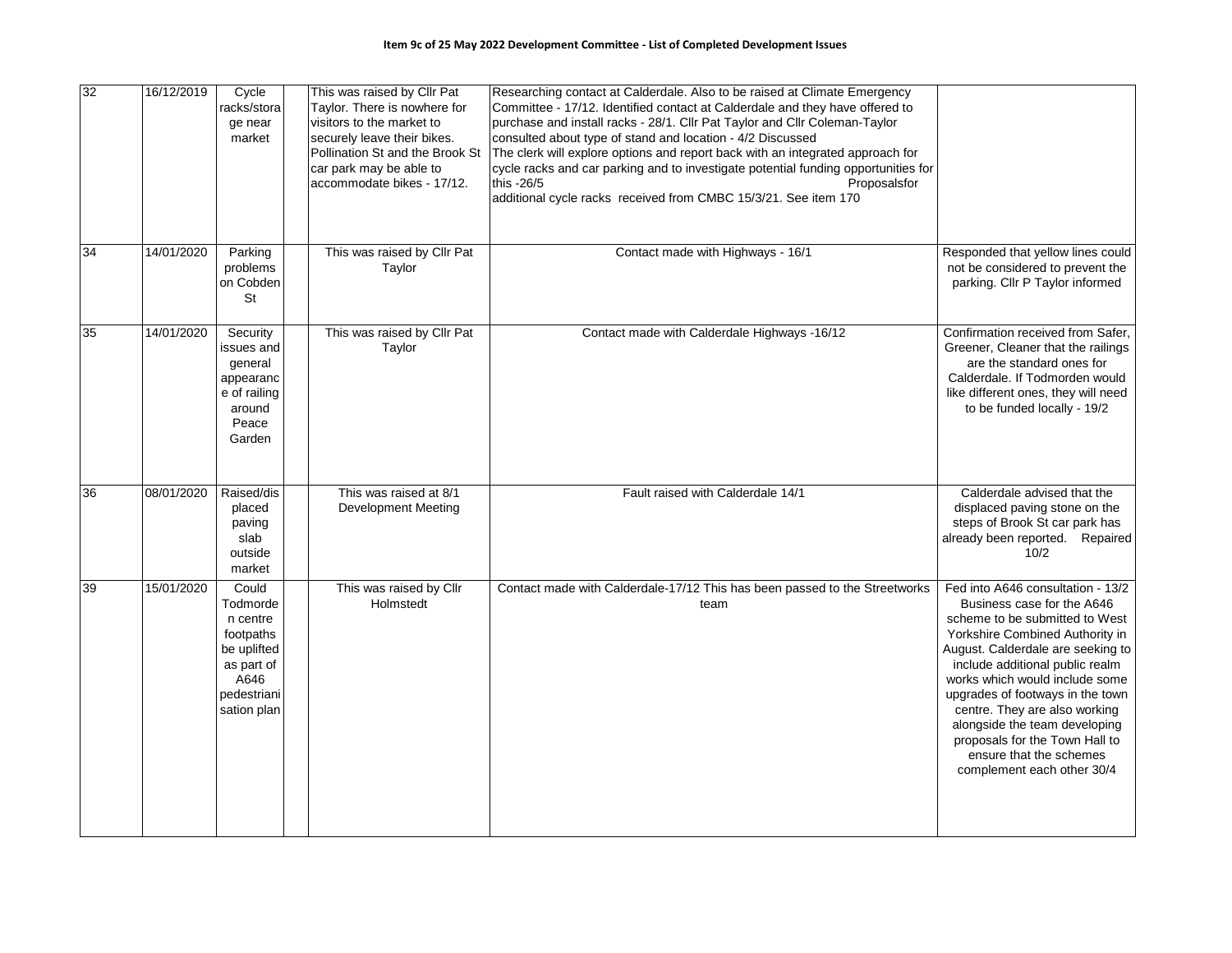| 40 | 15/01/2020 | Deep<br>floodwater<br>present in<br>Centre<br>Vale Park<br>near to the<br>2nd<br>Lodge.<br>Reported<br>by Cllr<br>Kent at the<br>Climate<br>Emergenc<br>у<br>Committee<br>$-15/1$ | The flooded area is around 6ft<br>deep and the fencing is falling<br>down.                                                                                                                                                                                                                                                                                                                    | Reported to Calderdale Customer First - 21/1 |                                                                                                                                                                                                         |
|----|------------|-----------------------------------------------------------------------------------------------------------------------------------------------------------------------------------|-----------------------------------------------------------------------------------------------------------------------------------------------------------------------------------------------------------------------------------------------------------------------------------------------------------------------------------------------------------------------------------------------|----------------------------------------------|---------------------------------------------------------------------------------------------------------------------------------------------------------------------------------------------------------|
| 40 | 27/01/2020 | <b>Blocked</b><br>road drain                                                                                                                                                      | Reported by Cllr Pat Taylor.<br>Blocked drains on Shaw Wood<br>Rd (Blocked with asphalt).<br>Blocked drain on Shaw Wood<br>Rd (blocked with asphalt).<br>'Having gone over the two<br>bridges from the main road,<br>river then canal, there is a very<br>sharp hairpin bend on your way<br>UP to the left. It is the first drain<br>on the left'. Also, several other<br>drains are blocked. | Reported to Calderdale - 27/1                |                                                                                                                                                                                                         |
| 41 | 27/01/2020 | Consultati<br>on about<br>proposed<br>removal of<br>2 phone<br>boxes                                                                                                              | Phone boxes outside post<br>office, St Petersgate in<br>Walsden and adjacent to<br>Longfield Way.<br>Consultation took place at 5/2<br>Development Committee<br>meeting                                                                                                                                                                                                                       | On 5/2/20 agenda of Development Committee    | Response to consultation sent to<br>Calderdale confirming that the<br>phone boxes concerned meet the<br>criteria for retention 18/2                                                                     |
| 42 | 29/01/2020 | Slip<br>hazard on<br>footpath<br>around the<br>Duke of<br>York pub<br>on Halifax<br>Rd.                                                                                           | The pub has two downspouts<br>(one to the side and one to the<br>front) which take rainwater from<br>the guttering to the pavement.<br>Where the water hits the<br>pavement, green slime has<br>accumulated and is a slip<br>hazard                                                                                                                                                           | Registered with Calderdale - 29/1            | Chasing email sent to Highways -<br>19/2<br>Chasing<br>email sent to Highways -9/3<br>Highways informed that Safer,<br>Cleaner, Greener completed the<br>power wash of this pavement on<br>$5/2 - 10/3$ |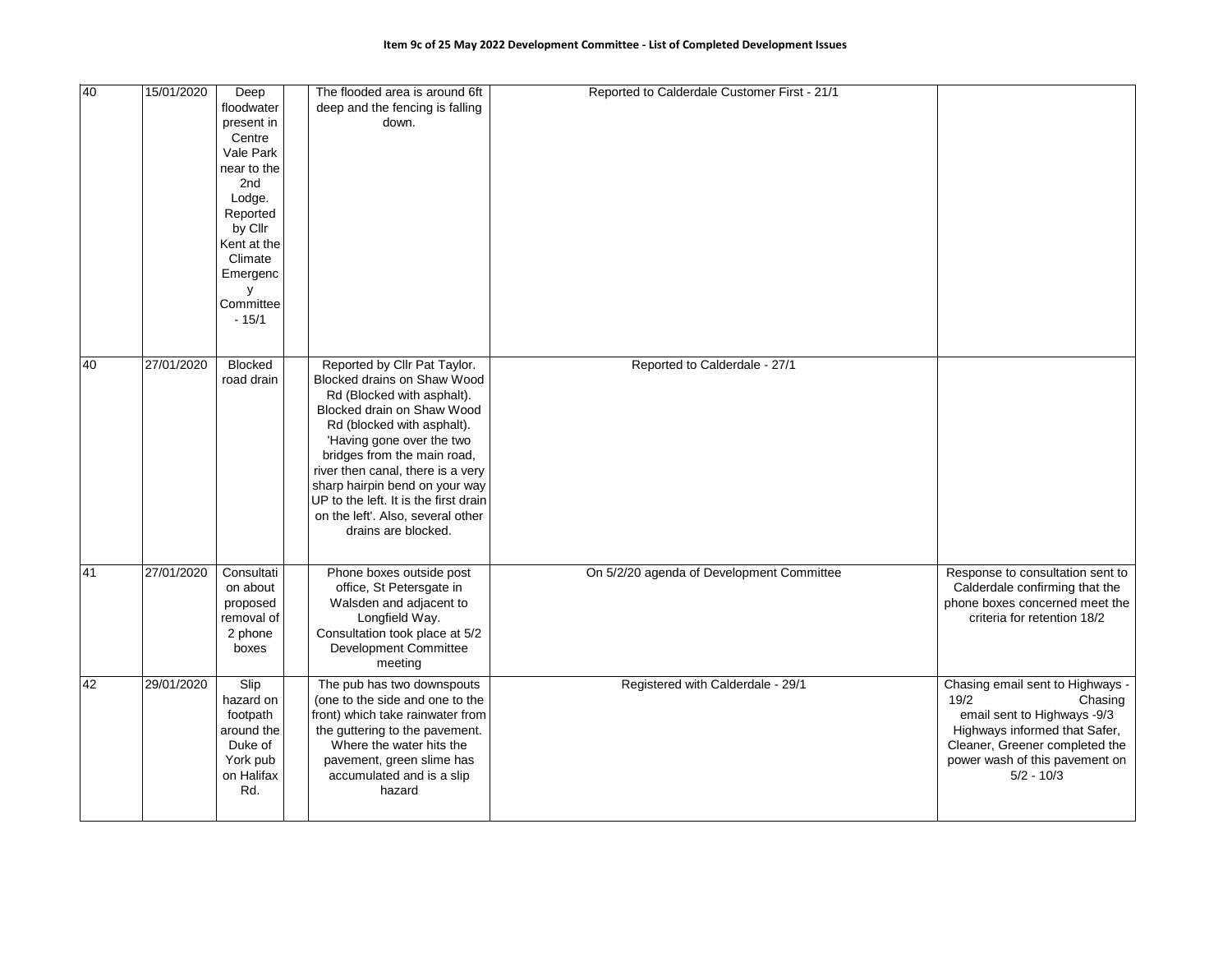| 44 |            | Canal<br>closed for<br>stretch<br>along<br>Shaw Rd                           | Closure of canal towpath                                                                                                                                                                                                                        | Rivers and Canals Trust contacted - 29/1                                                                                                                                                                                                                                                                                                                                                                                   |                                                                                                                                                                                                 |
|----|------------|------------------------------------------------------------------------------|-------------------------------------------------------------------------------------------------------------------------------------------------------------------------------------------------------------------------------------------------|----------------------------------------------------------------------------------------------------------------------------------------------------------------------------------------------------------------------------------------------------------------------------------------------------------------------------------------------------------------------------------------------------------------------------|-------------------------------------------------------------------------------------------------------------------------------------------------------------------------------------------------|
| 46 | 03/02/2020 | <b>Blocked</b><br>drains                                                     | Several gullies on Kilnhurst Rd<br>between Badger Wood and<br>canal bridge are completely<br>blocked causing rainwater to<br>flow down hill to the canal<br>bridge.                                                                             | Reported to Calderdale-3/2.                                                                                                                                                                                                                                                                                                                                                                                                | Chasing email sent to Highways -<br>19/2<br>Chasing email<br>sent to Highways - 9/3<br>Gullies cleansed, clear and<br>running (apart from 1 where was<br>car parked) on 2/3 - 10/3              |
| 50 | 27/01/2020 | Potentially<br>dangerous<br>scaffolding<br>on Water<br>St                    | Cllr White raised this issue with<br>the Town Clerk                                                                                                                                                                                             | Town Clerk raised this with Building Control and the site was inspected on 30/1.<br>The assessment was that neither the building nor the scaffolding pose an<br>immediate threat to the health and safety of the public. Advice was that this<br>issue is covered by the Health and Safety Executive. This information was<br>forwarded to Cllr White on 30/1                                                              | Scaffolding removed - 19/2                                                                                                                                                                      |
| 52 | 08/01/2020 | Opening of<br>Minor<br>Injuries<br>Unit at<br>Todmorde<br>n Health<br>Centre | Opening of Minor Injuries Unit<br>at Todmorden Health Centre                                                                                                                                                                                    | Letter sent 5/2<br>Response<br>chased 29/6 - reply will be received by 29/7                                                                                                                                                                                                                                                                                                                                                | Letter received from CCG that<br>there are no plans to open the<br>minor injuries clinic - September<br>2020                                                                                    |
| 53 | 05/02/2020 | Resident<br>of<br>Together<br>Housing<br>Ashenhurs<br>t Rd<br>bungalows      | Problem caused by sump<br>pumps                                                                                                                                                                                                                 | Write to Calderdale Environmental Health expressing concerns and requesting<br>risk assessment. 31/7 Mayor said he had seen the houses and a video was<br>handed to Town Clerk for copying. A joint letter be written by Calderdale Ward<br>Councillors, the MP and Todmorden Town Councillors to Calderdale Town<br>Council. An update from Environmental Health said specific addresses were<br>needed to progress this. | Update sought from<br>Highwaysthis is not part of their<br>responsibility-3/2                                                                                                                   |
| 55 | 06/02/2020 | Rubbish<br>dumped<br>on street                                               | Large amount of rubbish on<br>path on Gledhill St                                                                                                                                                                                               | Reported to Street Cleaning Team-11/2                                                                                                                                                                                                                                                                                                                                                                                      | Chasing email sent 9/3                                                                                                                                                                          |
| 57 | 10/02/2020 | Problem<br>with river<br>wall being<br>too high<br>causing<br>flooding       | Wall between the flood plain<br>and the Calder river by Orchan<br>Way is too high. Some of wall<br>knocked down by flood water<br>together with wall on Orchan<br>Rd cul de sac. Contributed to<br>flooding where there has been<br>none before | Reported to Calderdale-11/2                                                                                                                                                                                                                                                                                                                                                                                                | Problem is being dealt with by<br>Environmental Health team - 9/3<br>Environment Agency are clearing<br>the culvert at Stoney Royd Lane at<br>end Aug 2021 and work will take 3<br>weeks - 31/8 |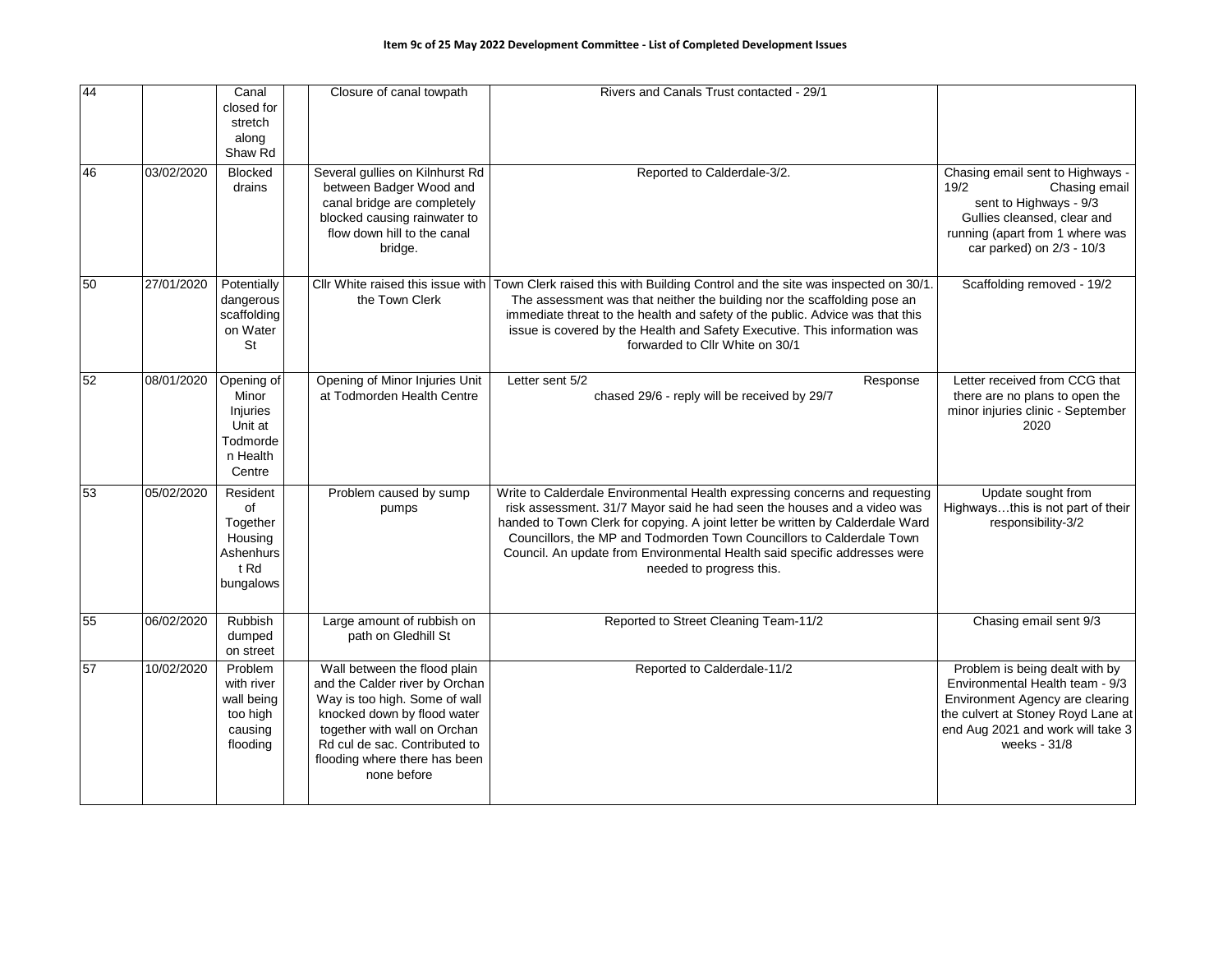| 60 | 08/02/2020 | Dangerous<br>barn at<br>Stoodley<br>Hall,<br>Stoodley<br>Lane OL14<br>6HA                                                                                                           | Reported by Cllr P Taylor who<br>is very concerned this barn roof<br>and gable end is unsafe<br>especially with the inclement<br>weather                                                                           | Reported to Building Control-12/2.                                                                                                                                                                                                                                                                                                                                              | Report back that owner has<br>arranged structural engineer<br>survey. In the meantime,<br>temporary barriers have been put<br>in place to protect the site -13/2                                                                                                                                                                                                                                            |
|----|------------|-------------------------------------------------------------------------------------------------------------------------------------------------------------------------------------|--------------------------------------------------------------------------------------------------------------------------------------------------------------------------------------------------------------------|---------------------------------------------------------------------------------------------------------------------------------------------------------------------------------------------------------------------------------------------------------------------------------------------------------------------------------------------------------------------------------|-------------------------------------------------------------------------------------------------------------------------------------------------------------------------------------------------------------------------------------------------------------------------------------------------------------------------------------------------------------------------------------------------------------|
| 61 | 05/02/2020 | <b>Rubbish</b><br>dumped<br>on Blind<br>street rear<br>Weavers<br>pub                                                                                                               | Reported at DC meeting.                                                                                                                                                                                            | Reported to Street Cleaning team-13/2 Report back was that this area has been<br>a problem for 18 months and the Environmental Health team are involved - 13/2                                                                                                                                                                                                                  |                                                                                                                                                                                                                                                                                                                                                                                                             |
| 62 | 13/02/2020 | Potentially<br>dangerous<br>bridge at<br>the back of<br>the market                                                                                                                  | Market Supervisor reported that<br>the bridge had been damaged<br>by the flood on 9/2 and pieces<br>of it had dropped into the river<br>and one piece is still hanging<br>off. They are concerned it is<br>unsafe. | Bridge reported to Building Control - 13/2 Surveyor reported that it is of concern<br>and are getting a bridge engineer to inspect. In the meantime, barriers have<br>been erected around it. Market Supervisor has been informed - 13/2                                                                                                                                        | <b>Building Control advised that</b><br>bridge is safe to use although<br>there are some cracks in the walls.<br>It will be repaired in due course<br>4/3                                                                                                                                                                                                                                                   |
| 63 | 13/02/2020 | Concern<br>expressed<br>by market<br>Supervisor<br>that there<br>is a<br>blocked<br>drain on<br><b>Brook St</b><br>by the<br>rebuilt<br>section of<br>the wall<br>onto the<br>river | Drain has been blocked since<br>the wall to the river was rebuilt<br>(around 9 years ago). This<br>adds to flooding risk.                                                                                          | Reported to Calderdale - 13/2                                                                                                                                                                                                                                                                                                                                                   | Chasing email sent 9/3<br>Highways report that Brook St is<br>not near the river - suggest its<br>either Pollination St or the Market<br>Car Park. Further email sent to<br>Highways to confirm location is<br>Brook St - 10/3Chasing email sent<br>9/3<br>that<br>this is Bramsch Square Car Park<br>and is unadopted/private. Further<br>email sent to Highways to confirm<br>location is Brook St - 10/3 |
| 66 | 13/02/2020 | Consultati<br>on A646                                                                                                                                                               | A646 initial Consultation                                                                                                                                                                                          | Discussed at Development Committee meeting on 5/2 and 11/2 where Steven<br>Lee presented.                                                                                                                                                                                                                                                                                       | Feedback into consultation 19/2                                                                                                                                                                                                                                                                                                                                                                             |
| 67 | 13/02/2002 | Early<br>consultatio<br>n with<br>Steven<br>Lee                                                                                                                                     | Consultation about the Local<br>Plan - addition of Rose St site                                                                                                                                                    | Discussed at Development Committee meeting on 5/2 and 11/2 where Steven<br>Lee presented generally about the Rose St area. Decision agreed that the<br>identification of the Rose St site was acceptable for a mixed use development.<br>Also to notify consultation that TTC is having a Housing Needs Assessment<br>undertaken and the report will be shared with Calderdale. | Feedback into consultation 19/2                                                                                                                                                                                                                                                                                                                                                                             |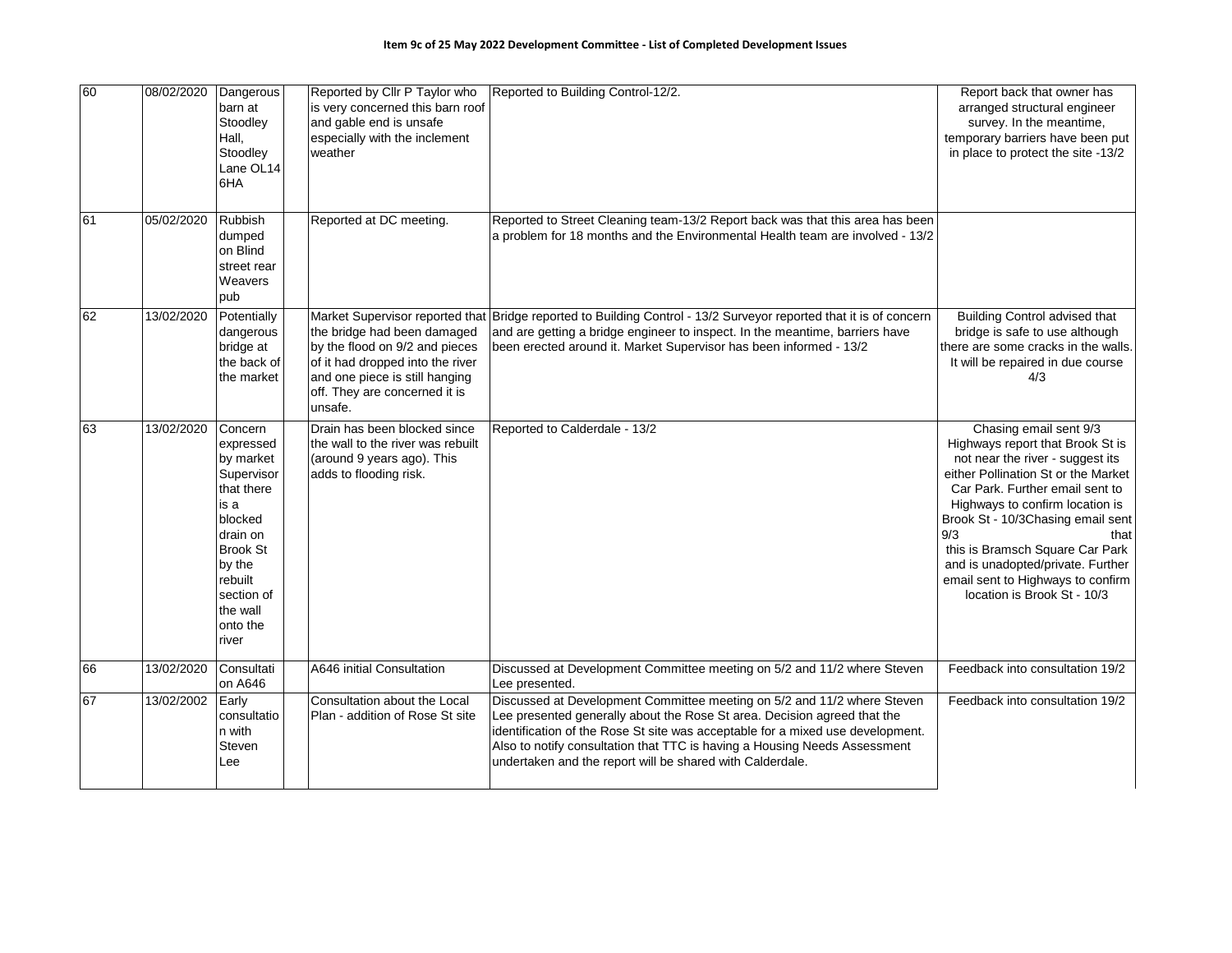| 68              | 15/02/2020 | Heavy<br>rainfall<br>causing<br>bank to<br>move<br>forward<br>and<br>damage<br>resident's<br>garden<br>wall | Heavy rainfall caused the land<br>above garden in Hallroyd<br>Crescent (SD 94177 24428) to<br>cause serious movement in<br>stone garden wall. | Raised with Network Rail (Asset Protection) - 17/2. Reported that the land is<br>owned by local investment company - 17/2. | Calderdale Council has repaired<br>the wall - $20/2$                                                                                                                                                                                                                                                                                                                                                                                                                                                               |
|-----------------|------------|-------------------------------------------------------------------------------------------------------------|-----------------------------------------------------------------------------------------------------------------------------------------------|----------------------------------------------------------------------------------------------------------------------------|--------------------------------------------------------------------------------------------------------------------------------------------------------------------------------------------------------------------------------------------------------------------------------------------------------------------------------------------------------------------------------------------------------------------------------------------------------------------------------------------------------------------|
| 71              | 27/02/2020 | Flooding<br>because of<br>blocked<br>culvert                                                                | Flooding at Robinwood Garage<br>as a result of overflowing<br>culvert 17/2 (Storm Denis)                                                      | Reported to Neighbourhood Flood Coordinator and Canals and Rivers Trust -<br>2/3                                           | Building Control visited the site,<br>fencing had been put up in 2018 to<br>prevent danger to life as a result of<br>a previous visit. Although it is an<br>eyesore it is not dangerous. Issue<br>referred to the Planning<br>Department - 4/3                                                                                                                                                                                                                                                                     |
| 74              | 04/03/2020 | Removal<br>of cobble<br>setts from<br>street near<br>to<br>Wetherspo<br>ons pub                             | Tarmac used to replace<br>cobbles on street near<br><b>Wetherspoons Pub</b>                                                                   | Reported to Highways - 4/3                                                                                                 |                                                                                                                                                                                                                                                                                                                                                                                                                                                                                                                    |
| $\overline{77}$ | 22/04/2020 | Issues<br>arising<br>from Aldi<br>constructio<br>n                                                          | Reports of traffic building up at<br>roundabout, dangerous parking,<br>lack of social distancing, dust<br>and noise                           | Email sent to Environmental Health - 22/4                                                                                  |                                                                                                                                                                                                                                                                                                                                                                                                                                                                                                                    |
| 80              | 08/05/2020 | Drain left<br>uncovered<br>on Stoney<br>Royd Lane<br>- Playing<br>Field                                     | Drain left uncovered on Stoney<br>Royd Lane - Playing Field                                                                                   | Emailed Highways and Engineering - 14/5.                                                                                   | Land Drainage Engineer has<br>surveyed this and maintenance<br>team will repair it - 10/6<br>Works to clear the pipe in the<br>playing field off Stoney Royd Lane<br>have been challenging and time<br>consuming but are almost<br>complete. Modifications have been<br>made to the manhole chamber in<br>the playing field to create a catch<br>pit and screen to prevent the pipe<br>from becoming blocked in future<br>and provide an access point to<br>clear material which has washed<br>down in heavy rain. |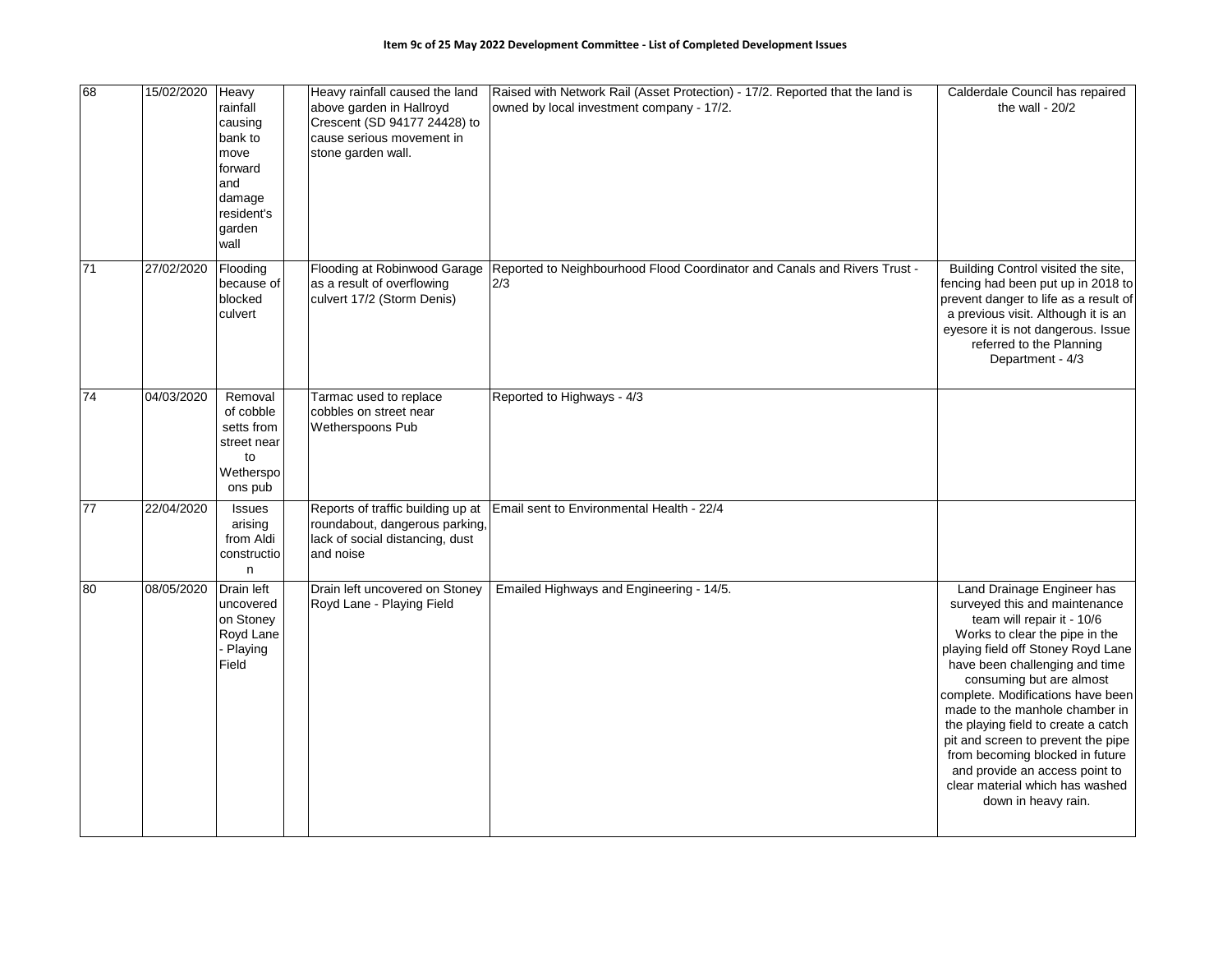| 82 | 14/05/2020 | Low water<br>level at<br>Lee Dam.                                                                                                                          | Water levels are quickly<br>reducing owing to potential<br>damage? Is urgent issue as it<br>will affect wildlife. Reported by<br>Cllr P Taylor | Reported to Calderdale and Canals and Rivers Trust 14/5                                                                                                                | Canals and Rivers Trust respond<br>that they have no responsibility<br>there, suggest approaching<br>Environment Agency - 26/5<br>Reported to Environment Agency -<br>28/5 Steven Lee emailed for<br>relevant contact - 28/5                                                                                                                                                                                                                                                                                                                                                                                                                                                                                                               |
|----|------------|------------------------------------------------------------------------------------------------------------------------------------------------------------|------------------------------------------------------------------------------------------------------------------------------------------------|------------------------------------------------------------------------------------------------------------------------------------------------------------------------|--------------------------------------------------------------------------------------------------------------------------------------------------------------------------------------------------------------------------------------------------------------------------------------------------------------------------------------------------------------------------------------------------------------------------------------------------------------------------------------------------------------------------------------------------------------------------------------------------------------------------------------------------------------------------------------------------------------------------------------------|
| 83 | 25/05/2020 | Parking on<br>double<br>vellow<br>lines on<br>road<br>between<br>Lumbutts<br>and<br>Walsden<br>(accessing<br>Gaddings<br>Dam)<br>during<br>good<br>weather | Parking on double yellow lines<br>on road between Lumbutts and<br>Walsden (accessing Gaddings<br>Dam) during good weather                      | Reported to Calderdale - 25/5                                                                                                                                          | Reported to local police for advice<br>and Todmorden Ward Councillors<br>28/5 Owner could be John Slater<br>(according to Gaddings Dam<br>website) Reported to Derek Benn,<br>Environmental Health - 28/5 Derek<br>Benn responded that the wardens<br>patrol the area regarding parking<br>and litter. - 28/5 meeting held with<br>CMBC, police and fire services<br>and Daddings Dam Preservation<br>Society on 16 June and a further<br>meeting scheduled for 7 July. A<br>further meeting was held on 3<br>August and agreement was<br>reached about communications to<br>be issued on the Police Alert<br>Network and other channels.<br>Agreement reached about signage<br>for Lumbutts Rd - 17/10<br>Enquiry whether speed limit can |
| 84 | 27/05/2020 | Proposed<br>demolition<br>of<br>Walsden<br>Library                                                                                                         | Proposed demolition of<br>by Cllr M Doyle                                                                                                      | Clerk wrote to Estates Officer at Calderdale advising that there has been a<br>Walsden Library. Initially raised proposal for the site to be a community garden - 28/5 | Clerk wrote to Estates Officer to<br>raise options and to<br>Neighbourhood Watch Group to<br>find out their objectives and<br>constitution - 16/6 Clerk is working<br>as 'critical friend' with the group to<br>help them develop their proposal -<br>17/8                                                                                                                                                                                                                                                                                                                                                                                                                                                                                 |
| 85 | 01/06/2020 | Pest<br>infestation                                                                                                                                        | reported by Cllr Skelton                                                                                                                       | Rats seen at Patmos Gardens - Reported to Environmental Health team - 01/06                                                                                            | Calderdale do not deal with<br>directly with pests, advise contact<br>Yorkshire Water. They can for a<br>fee, treat the pest. Household<br>waste deal with this, not<br>Environmental Health. Asked if<br>they can provide service? - 8/6<br>Reported to Yorkshire Water- 4/6<br>Chased Yorkshire Water 10/8                                                                                                                                                                                                                                                                                                                                                                                                                               |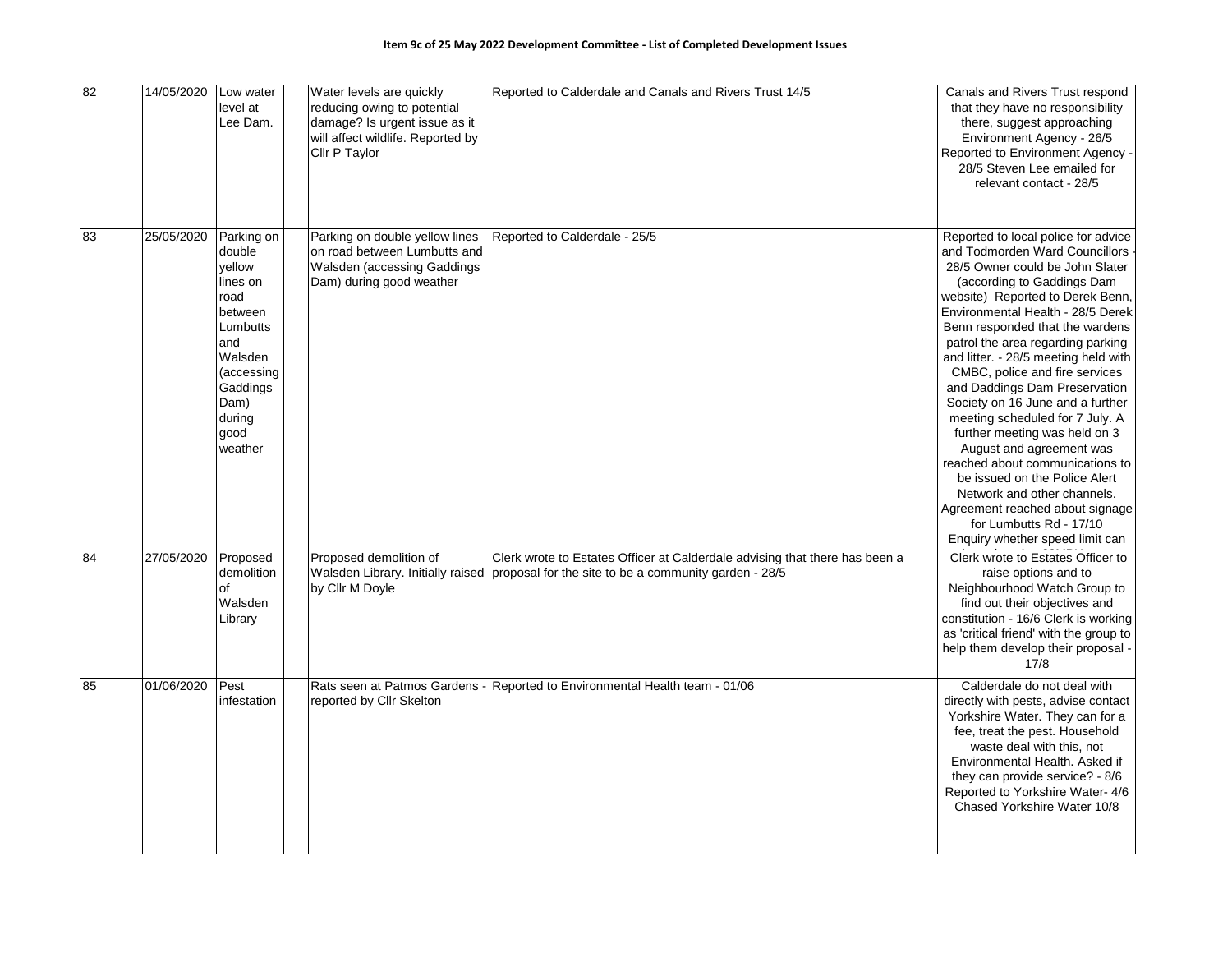| 86 | 01/06/2020 Potholes |                                                                     | Potholes in Burnley Rd -<br>reported by Cllr M Taylor                                                                                                                                                                                                                                                    | Reported to Highways - 01/06                                                                                                                                                                                                                                                                                                                                                                                  |                                                                                                                                                                                                                                                                      |
|----|---------------------|---------------------------------------------------------------------|----------------------------------------------------------------------------------------------------------------------------------------------------------------------------------------------------------------------------------------------------------------------------------------------------------|---------------------------------------------------------------------------------------------------------------------------------------------------------------------------------------------------------------------------------------------------------------------------------------------------------------------------------------------------------------------------------------------------------------|----------------------------------------------------------------------------------------------------------------------------------------------------------------------------------------------------------------------------------------------------------------------|
| 87 | 01/06/2020          | Proposed<br>traveller<br>site                                       | Rossendale consulted on the<br>proposed site at Sharneyford                                                                                                                                                                                                                                              | Clerk responded to consultation - Dec 2019.                                                                                                                                                                                                                                                                                                                                                                   | Site is to be on agenda for<br>videoconference with Planning<br>Inspector on 17 June 2020 - 1/6                                                                                                                                                                      |
| 88 | 03/06/2020          | Potential<br>danger on<br>building<br>site                          | There is a large pile of earth<br>with a digger on the top that<br>looks dangerous. Reported by<br>Cllr the Revd G Kent                                                                                                                                                                                  | Reported to Building Control - 4/6                                                                                                                                                                                                                                                                                                                                                                            | Dangerous parking issue reported<br>to Customer First (for Highways) -<br>4/6<br>Advised to report to HSE, done<br>9/6                                                                                                                                               |
| 89 | 01/06/2020          | Boots<br>Pharmacy<br>(Lower<br>George St)<br>closed to<br>customers | Customers inconvenienced<br>because Boots not open during<br>scheduled opening times due to<br>staff shortages and lack of<br>management back up.<br>Reported by Cllr M Taylor                                                                                                                           | Reported to Boots Customer Service - 3/6                                                                                                                                                                                                                                                                                                                                                                      | Response received from<br>Customer Services that the local<br>manager has been asked to<br>respond - 16/6 No reply received -<br>2/12                                                                                                                                |
| 90 | 15/06/2020          | Noise<br>pollution                                                  | Resident complained about<br>noise pollution from Physique<br>Gym, Walsden. Reported by<br>Cllr M Taylor                                                                                                                                                                                                 | Reported by Cllr M Taylor and Assistant Town Clerk to Calderdale Council 15/6<br>Issue raised with Head of Environmental Health - 29/6.<br>Response received from senior Environmental Health Officer. The situation has<br>been investigated, site visits have taken place. There is no issues to answer -<br>13/7                                                                                           |                                                                                                                                                                                                                                                                      |
| 92 | 26/05/2020          | Purchase<br>of trees<br>under Buy<br>a Tree<br>Scheme               | TTC had purchased 3 trees in<br>the Buy-a-tree scheme Autumn<br>2019.It was noted that the<br>arrangements for the planting<br>of trees purchased from<br>Calderdale's Buy-a-Tree<br>scheme had not gone to plan.<br>Todmorden in Bloom had<br>agreed to plant two of the trees<br>at Lobb Mill instead. | Further trees to be purchased through this scheme later in 2020 when the<br>scheme is open.                                                                                                                                                                                                                                                                                                                   | The Sweet Chestnut should be<br>F.O.C. Two Silver Birch will also<br>be purchased (as requested by the<br>Friends of Centre Vale Park- 26/5<br>Email sent to Calderdale to place<br>order for 2020/21 as above - 22/9<br>Confirmation trees are available -<br>24/11 |
| 94 | 22/06/2020          | Designatio<br>n of green<br>space in<br>Neighbour<br>hood Plan      | Agreement to include Denis'<br>Field in NP as designated<br>green space                                                                                                                                                                                                                                  | Notification included in CMBC consultation for Local Plan - 02/20<br>Notification received from CMBC that Denis' Field has been nominated as an<br>Asset of Community Value - 22/6<br>Email sent to CMBC to clarify process for Denis' Field becoming an Asset of<br>Community Value and the benefits that come with this - 22/6 Response was<br>that Denis' Field had protection for the next 5 Years - 10/8 |                                                                                                                                                                                                                                                                      |
| 95 | 29.06.20            | Provision<br>of<br>recycling<br>bins                                | Resident in Walsden has<br>requested 2nd recycling bin but<br>has been refused. Issue raised<br>by Cllr M Taylor - 29/6                                                                                                                                                                                  | Email sent to manager of household waste team - 29/6                                                                                                                                                                                                                                                                                                                                                          | Issue resolved - 3/7                                                                                                                                                                                                                                                 |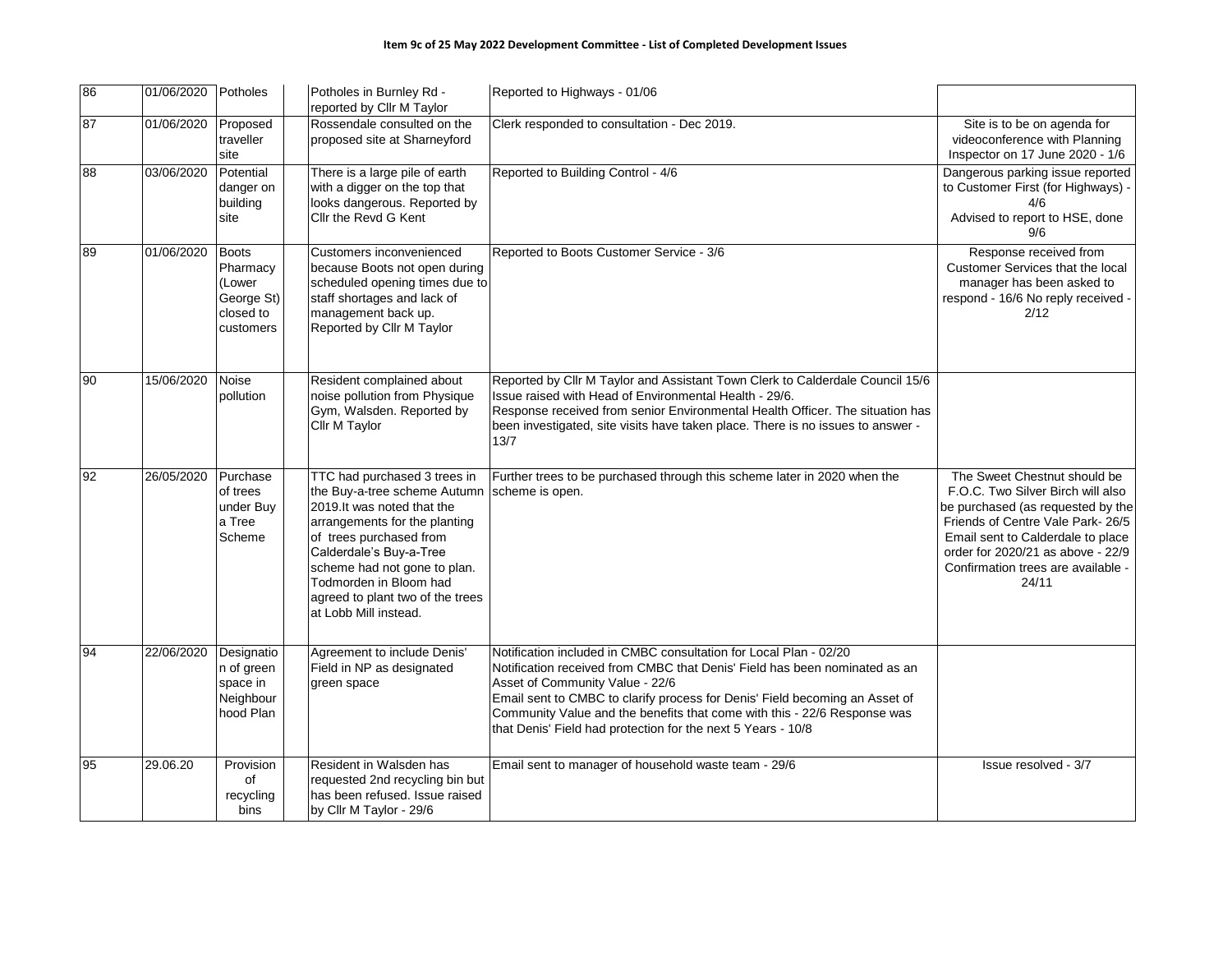| 96  | 01.07.20               | Resident<br>issue with<br>flood gates                                                                    | Reported by Cllr P Taylor                                                                                                                       | Resident issue with flood gates. Spoke to Cllrs T Greenwood and K White. Emailed Daisy Wilde and she is<br>going to resolve with the SCG team and liaise with resident direct about solution<br>- 2/7 SCG are going to liaise with landlord to pay for new flood gates - 2/7 |                                                                                                                                                                                                                                                                                                                             |
|-----|------------------------|----------------------------------------------------------------------------------------------------------|-------------------------------------------------------------------------------------------------------------------------------------------------|------------------------------------------------------------------------------------------------------------------------------------------------------------------------------------------------------------------------------------------------------------------------------|-----------------------------------------------------------------------------------------------------------------------------------------------------------------------------------------------------------------------------------------------------------------------------------------------------------------------------|
| 97  | 07/07/2020             | Installation<br>of beer<br>garden                                                                        | Resident in Walsden reported<br>that the Wagon and Horses<br>pub has created a beer garden<br>with covered area. Reported by<br>Cllr M Carrigan | Discussed with planning officer and online report made - 8/7<br>Chased 22/9                                                                                                                                                                                                  | Email received from Enforcement<br>Team that no action will be taken<br>as there are more serious issues<br>to pursue. Also received email<br>from new Enforcement Officer<br>requesting photos -<br>15/10 Photos sent 19/10<br>Enforcement Officer responded<br>that issue not serious enough to<br>warrant action - 26/10 |
| 98  | 02.07.20               | <b>Issue with</b><br>removal of<br>flood gates                                                           | Shop owner had problem with<br>flood gates removed during<br>Storm Ciara                                                                        | Investigated and reported to Upper Calder Valley coordinator - 6/7                                                                                                                                                                                                           | Issue resolved - 6/7                                                                                                                                                                                                                                                                                                        |
| 100 | 27/07/2020 Fly tipping |                                                                                                          | Fly tipping on waste ground<br>(asbestos?) on Woodhouse<br>Grove                                                                                | Reported to Calderdale 27/7 Spoke to SCG - they will involve asbestos sub-<br>contractors if necessary and will generally clean the area - 17/8<br>Chased with SCG - 22/9                                                                                                    | Work completed - confirmed<br>September 2020                                                                                                                                                                                                                                                                                |
| 102 | 10/08/2020             | Sharps<br>and<br>syringes<br>outside<br>Town Hall.                                                       | When Tod in Bloom weeded<br>outside at the Town Hall over<br>the weekend they found sharps<br>and syringes.                                     | Clerk reported this to Upper Valley coordinator and she reported this to Safer,<br>Cleaner, Greener - 10/8 SCG reported that sharps had been removed - 17/8                                                                                                                  |                                                                                                                                                                                                                                                                                                                             |
| 103 | 12/08/2020             | Bags left<br>outside<br>Sue Ryder<br>shop on<br><b>Bramsche</b><br>Square                                | Reported by Cllr C Potter                                                                                                                       | Reported to SCG 12/8. Removed 13/8                                                                                                                                                                                                                                           |                                                                                                                                                                                                                                                                                                                             |
| 104 | 05/08/2020             | Report<br>from Tod<br>in Bloom<br>that a<br>rough<br>sleeper<br>was<br>sleeping<br>on Town<br>Hall steps | Reported by Clerk to Upper<br>Valley Coordinator                                                                                                | PCSOs advised through online contact - 17/8<br>Upper Valley coordinator<br>reported that they had advised PCSOs and local support teams about the rough<br>sleeper - 17/8                                                                                                    |                                                                                                                                                                                                                                                                                                                             |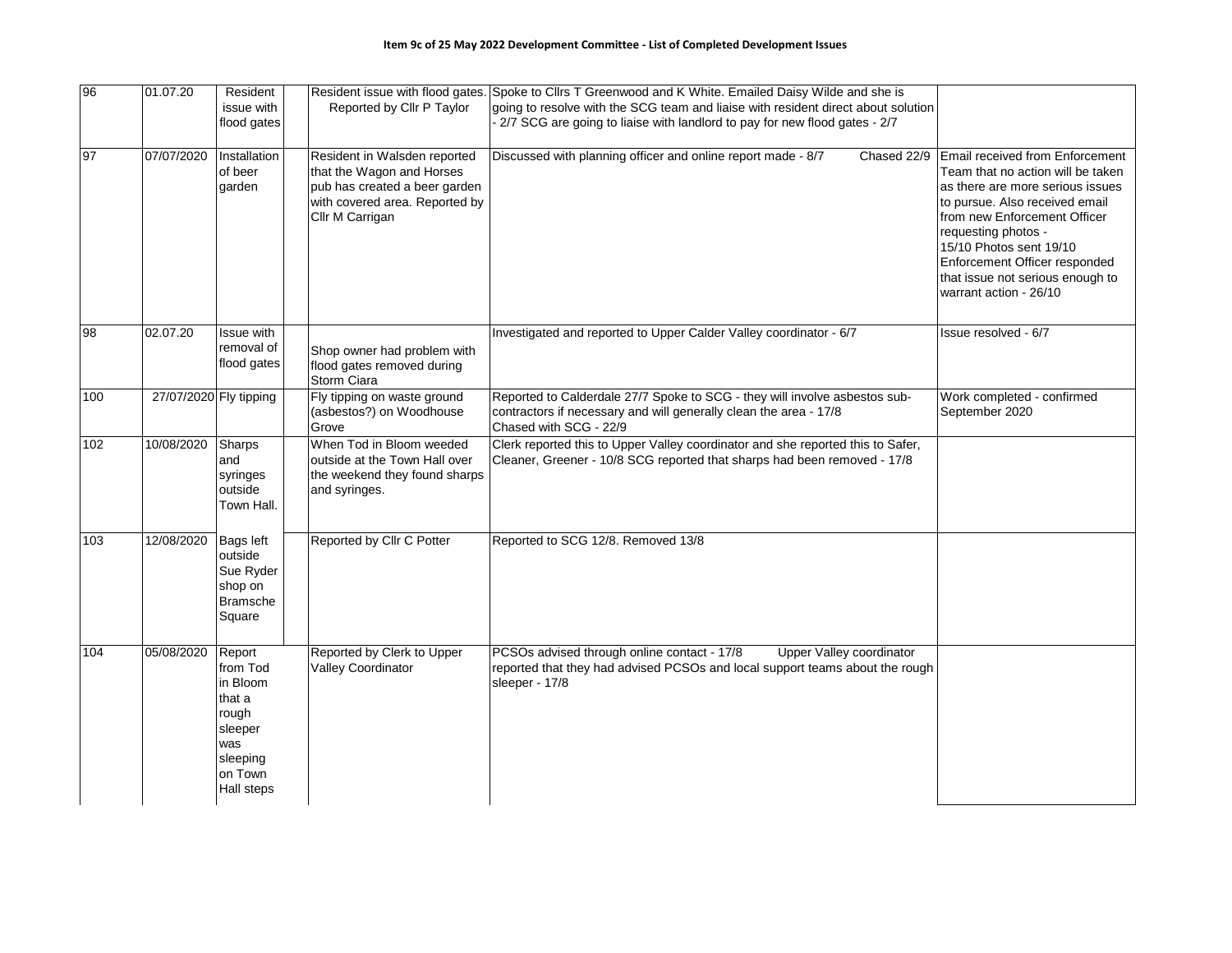| 105 | 12/08/2020 | Poor state<br>of road on<br>Stoodley<br>Lane                                                                           | Poor state of road on Stoodley<br>Lane. Reported by resident.                                                                                    | Assistant Town Clerk visited and took photos and submitted to Calderdale. The<br>road is not adopted but it seems Calderdale did repair the mouth of the road<br>around 10 years ago and installed a speed bump.- 17/8<br>Response received from Calderdale that the Rights of Way Officer will make a<br>site visit - 19/8<br>Right of way officer inspected this. As the road is unadopted the maintenance of<br>the road is the responsibility of residents. Resident informed - 8/9 |                                                                                                                                                                                                                                                                                                                         |
|-----|------------|------------------------------------------------------------------------------------------------------------------------|--------------------------------------------------------------------------------------------------------------------------------------------------|-----------------------------------------------------------------------------------------------------------------------------------------------------------------------------------------------------------------------------------------------------------------------------------------------------------------------------------------------------------------------------------------------------------------------------------------------------------------------------------------|-------------------------------------------------------------------------------------------------------------------------------------------------------------------------------------------------------------------------------------------------------------------------------------------------------------------------|
| 106 | 17/08/2020 | Bin<br>collection<br>issues                                                                                            | Resident reported having<br>problems with bin collection<br>supplies-17/8                                                                        | Contacted Home Collection Team - 17/8 Passed response on to resident - 18/8                                                                                                                                                                                                                                                                                                                                                                                                             |                                                                                                                                                                                                                                                                                                                         |
| 107 | 18/08/2020 | Possibility<br>of block<br>paving<br>being<br>replaced<br>with<br>tarmac.<br>Reported<br>by Cllr P<br>Taylor -<br>18/8 | Resident reported issues as<br>Yorkshire Water have said they<br>wish to replace the block<br>paving on Stonemere Avenue<br>with tarmac.         | Email sent to Highways and Engineering to establish facts - 18/8                                                                                                                                                                                                                                                                                                                                                                                                                        | Response from Highways - they<br>have not received request from<br>Yorkshire Water - 19/8<br>Email sent to Highways and<br>Engineering to ask how they would<br>deal with such a request if they<br>receive one - 19/8                                                                                                  |
| 110 | 26/08/2020 | Overgrown<br>trees by<br>Shade<br>playground<br>on<br>Knowlwoo<br>d Rd                                                 | Overgrown trees by Shade<br>playground on Knowlwood Rd.<br>Reported by a resident to Cllr M<br>Carrigan                                          | Reported to Philip Johnson at Calderdale - 26/8                                                                                                                                                                                                                                                                                                                                                                                                                                         | Response from Richard Robertson<br>- the trees were trimmed earlier in<br>the year but only enough for health<br>and safety not for light/views. One<br>option is for the residents to fund<br>the trimming to hedge height and<br>Calderdale will maintain this - 2/9                                                  |
| 111 | 25/08/2020 | Damaged<br>wall and<br>deposits of<br>boulders in<br>garden of<br>resident                                             | Damaged wall and deposits of<br>boulders in garden of resident<br>since 2018                                                                     | Reported to Calderdale - 26/8<br>Calderdale advised that the moorland behind the property is in private<br>ownership and therefore not the rersponsibility of the Council - 8/9                                                                                                                                                                                                                                                                                                         | Chasing email sent to Highways -<br>19/2<br>Chasing email sent to Highways -<br>9/3<br>Response said<br>that this had been passed to a<br>contractor for hand cleansing on<br>4/2. It should have been<br>completed but the system has not<br>been updated yet due to<br>workloads after the recent flooding<br>$-10/3$ |
| 112 | 01/09/2020 | <b>Blocked</b><br>drains                                                                                               | Blocked drain outside 38<br>Kilnhurst Rd is flooding.<br>Reported by Cllr Levick. Also<br>drain outside 29 Kilnhirst Rd<br>blocked with asphalt. | Reported to Calderdale 1/9                                                                                                                                                                                                                                                                                                                                                                                                                                                              | Drains repaired May 2021                                                                                                                                                                                                                                                                                                |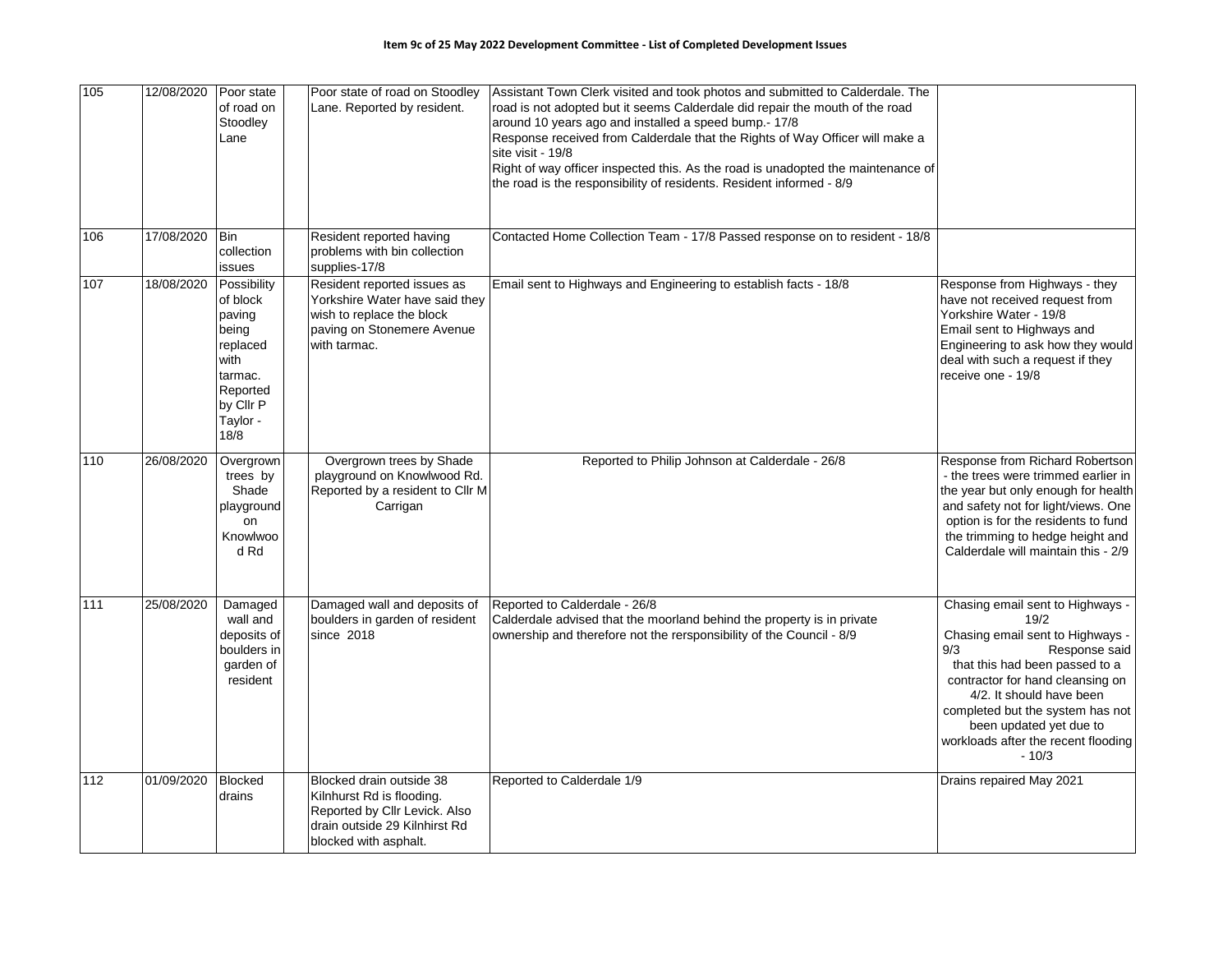| 113 | 08/09/2020 | Storm<br>drains in<br>Cornholme<br>Reported<br>by Cllr T<br>Greenwoo                                                              | Resident concerns about<br>capacity of storm drains off<br>Burnley Rd, Pudsey Rd and<br>Lincoln St - 8/9 | Reported to Calderdale for cleaning. Also emailed Highways and Engineering to After various generic emails<br>request copy of inspection and cleaning schedule -8/9 | received, emailed individuals with<br>specific responsibility - 23/9 |
|-----|------------|-----------------------------------------------------------------------------------------------------------------------------------|----------------------------------------------------------------------------------------------------------|---------------------------------------------------------------------------------------------------------------------------------------------------------------------|----------------------------------------------------------------------|
| 114 | 08/09/2020 | Bacup Rd<br>is full of<br>potholes<br>and needs<br>remaking.<br>Reported<br>by Cllr M<br>Taylor                                   | needs remaking                                                                                           | Bacup Rd is full of potholes and Site visit to take photos and reported to Calderdale - 8/9 Work underway until<br>23/10/20                                         |                                                                      |
| 116 | 08/09/2020 | Paint dried<br>on surface<br>of St<br>Peter's<br>Gate,<br>Dampier<br>Street and<br>Knowsley<br>Avenue.<br>Reported<br>by resident | Paint dropped from skip onto<br>road surface                                                             | Reported to Calderdale - 9/9                                                                                                                                        | Street Team cleaned the paint<br>10/9                                |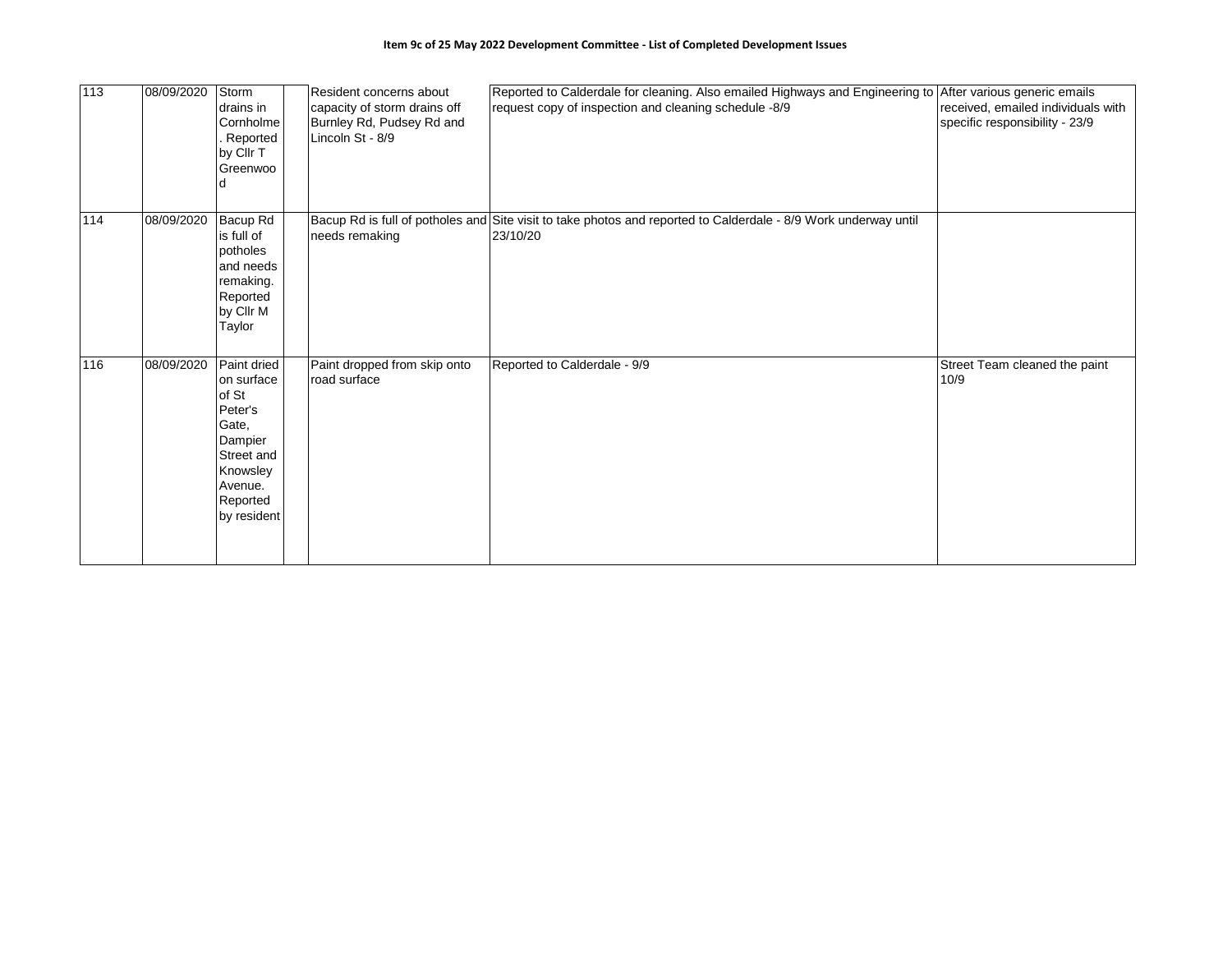| 117 | 16/09/2020 | Parking at<br>bottom of<br>Knotts<br>Rd/Right<br>side of<br><b>Burnley Rd</b><br>ıs<br>preventing<br>waste<br>removal<br>and<br>access of<br>emergency<br>vehicles to<br>the road -<br>reported<br>by Cllr T<br>Greenwoo | Parking at bottom of Knotts<br>Rd/Right side of Burnley Rd is<br>preventing waste removal and<br>access of emergency vehicles<br>to the road - reported by Cllr T<br>Greenwood | Email to Customer First - 17/9<br>Email sent to Waste Manager to check issue - 22/9<br>Feedback received<br>from Waste Manager that waste and recycling vans have not had a problem<br>accessing Knotts Rd - 25/9                                            | Problem alleviated (email from Cllr<br>T Greenwood) - 9/2                                                                                                                                                                                                                                                                                                                                                                                                  |
|-----|------------|--------------------------------------------------------------------------------------------------------------------------------------------------------------------------------------------------------------------------|--------------------------------------------------------------------------------------------------------------------------------------------------------------------------------|--------------------------------------------------------------------------------------------------------------------------------------------------------------------------------------------------------------------------------------------------------------|------------------------------------------------------------------------------------------------------------------------------------------------------------------------------------------------------------------------------------------------------------------------------------------------------------------------------------------------------------------------------------------------------------------------------------------------------------|
| 118 | 16/09/2020 | Concrete<br>posts and<br>wire fence<br>on Knotts<br>Rd                                                                                                                                                                   | Concrete post is issue on<br>Knotts Rd - could belong to<br>Network Rail. Reported by Cllr<br>T Greenwood                                                                      | Email to Network Rail - 17/9 Further email sent to Network Rail as fence is<br>potentially unsafe and cars could skid down the banking in icy weather - 11/11<br>Advised by NR to liaise with their contact centre and send photos. This was<br>done - 11/11 | Further email sent to Network Rail<br>as fence is potentially unsafe and<br>cars could skid down the banking<br>in icy weather - 11/11 Advised by<br>NR to liaise with their contact<br>centre and send photos. This was<br>done - 11/11NR has written to<br>Northern Rail to ask them to do<br>any necessary work as they lease<br>the land - 16/11<br>Issue has been referred to the<br>Station manager (Northern Rail) at<br>Walsden for action - 16/11 |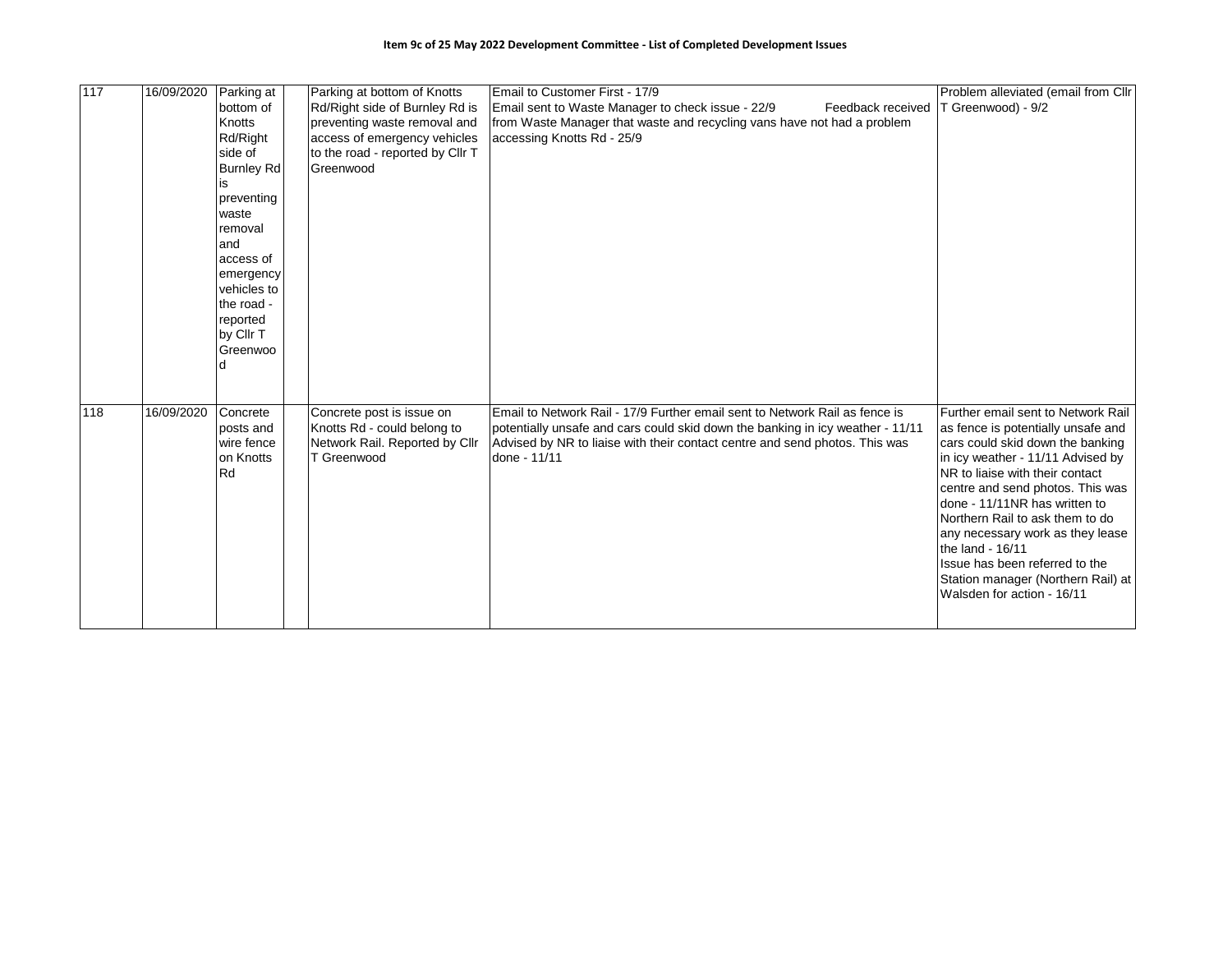| 120   | 11/09/2020 | Storm<br>drain<br>issues on<br><b>Burnley</b><br>Rd,<br>Lincoln St<br>and<br>Pudsey Rd<br>Cornholme | T Greenwood                                                                                                                                                         | Storm drain issues on Burnley   Email to Highways and Engineering to ask for a responsible manager to contact<br>Rd Cornholme- reported by Cllr about this - 11/9 No response received, tried Customer First - no alternative<br>contact - 11/9 Emailed individual in Highways asking for contact - 14/9.<br>Spoke to Cllr P Ripley - the resident at 733 Burnley Rd permanently has flood<br>gate in pace because of concerns as his front door is low to the pavement. The<br>flood drain is partially blocked. Cars seldom park there so cleaning is not<br>prevented - 21/9<br>Email sent to Highways named individuals for drains and flooding - 22/9<br>Cllr P Ripley has approached Cllr S Press for support also - 22/9<br>Email sent to engineer for Strategic Infrastructure - 4/11 Response received that<br>contact has no involvement in this area and can give no contacts - therefore to<br>contact Customer First again - 4/11<br>Email sent to Customer First, Highways and Engineering, Francis Gorman,<br>Mohammid Adjid to ask for a response to the several emails - 4/11<br>Response from Highways was that: Burnley Road is cleansed every 6 months<br>and the gullies are clear and running. Pudsey Road was inspected by our<br>Drainage Superintendent (Fran Gorman) again a few weeks ago and the gullies<br>are fine, although the road is tree lined so it was pointed out leaves would<br>become an issue. Lincoln Street, we tried to do twice to inspect and a car was<br>parked on the gully but it was last cleansed 21/07/2020, so will still be clear and<br>running as long as residents have not put anything down it. Burnley Road, |  |
|-------|------------|-----------------------------------------------------------------------------------------------------|---------------------------------------------------------------------------------------------------------------------------------------------------------------------|----------------------------------------------------------------------------------------------------------------------------------------------------------------------------------------------------------------------------------------------------------------------------------------------------------------------------------------------------------------------------------------------------------------------------------------------------------------------------------------------------------------------------------------------------------------------------------------------------------------------------------------------------------------------------------------------------------------------------------------------------------------------------------------------------------------------------------------------------------------------------------------------------------------------------------------------------------------------------------------------------------------------------------------------------------------------------------------------------------------------------------------------------------------------------------------------------------------------------------------------------------------------------------------------------------------------------------------------------------------------------------------------------------------------------------------------------------------------------------------------------------------------------------------------------------------------------------------------------------------------------------------------------------------------------|--|
| $121$ | 23/09/2020 | Fly tipping                                                                                         | Fly tipping' arrangement of<br>bath, toilet, sink flower 'planters' shows this land is not owned.<br>on Lee Bottom Rd/Harvelin<br>Park. Reported by Cllr P Taylor   | Fly tipping reported to Calderdale - 23/9<br><b>Land Registry</b><br>Email sent to Calderdale to see if they will adopt it - 5/11                                                                                                                                                                                                                                                                                                                                                                                                                                                                                                                                                                                                                                                                                                                                                                                                                                                                                                                                                                                                                                                                                                                                                                                                                                                                                                                                                                                                                                                                                                                                          |  |
| 122   | 18/09/2020 | Problems<br>with<br>parking on<br>Knott Rd<br>and<br><b>Burnley Rd</b>                              | wagon /other emergency<br>vehicles accessing Knott Rd.<br>Reported by Cllr T Greenwood                                                                              | Parking is preventing the waste Reported to Calderdale and Waste Management teams - 18/9 Feedback from<br>Waste Team is that they have no reported access problems from the waste<br>wagons and that access has been ok - 13/10                                                                                                                                                                                                                                                                                                                                                                                                                                                                                                                                                                                                                                                                                                                                                                                                                                                                                                                                                                                                                                                                                                                                                                                                                                                                                                                                                                                                                                            |  |
| 124   | 20/10/2020 | Road<br>closure                                                                                     | Bridge, Calder and Water St<br>(Halifax Rd entrance) have<br>been closed - is this part of the<br>work under the A646<br>consultation? Reported by Cllr<br>C Potter | Email sent to Steven Lee - 20/10<br>Funding is<br>still being sought for the proposed A646 plans. The road closures are measures<br>to alleviate Covid19 by closing narrow roads to allow more space for<br>pedestrians                                                                                                                                                                                                                                                                                                                                                                                                                                                                                                                                                                                                                                                                                                                                                                                                                                                                                                                                                                                                                                                                                                                                                                                                                                                                                                                                                                                                                                                    |  |
| $125$ | 20/10/2020 | <b>Blocked</b><br>drain/floodi<br>ng                                                                | Blocked drain outside side<br>entrance to the indoor market<br>(Rose St) When it rains the<br>drain floods. Reported by CII C<br>Potter                             | Reported to Calderdale - 20/10                                                                                                                                                                                                                                                                                                                                                                                                                                                                                                                                                                                                                                                                                                                                                                                                                                                                                                                                                                                                                                                                                                                                                                                                                                                                                                                                                                                                                                                                                                                                                                                                                                             |  |
| 126   | 30/09/2020 | Speeding<br>on<br>Lumbutts<br>Rd                                                                    | Speeding on Lumbutts Rd<br>raised by Cllr P Taylor.<br>Suggestion that 20MPH<br>restriction be applied                                                              | Reported to Calderdale - 18/10<br>Response received that only in priority areas in busy roads with a high casualty<br>rate are considered for 20 MPH restrictions. The scheme is only a sign-only<br>scheme and Calderdale had no enforcement powers. It will be referred to WY<br>Police though for action - 20/10                                                                                                                                                                                                                                                                                                                                                                                                                                                                                                                                                                                                                                                                                                                                                                                                                                                                                                                                                                                                                                                                                                                                                                                                                                                                                                                                                        |  |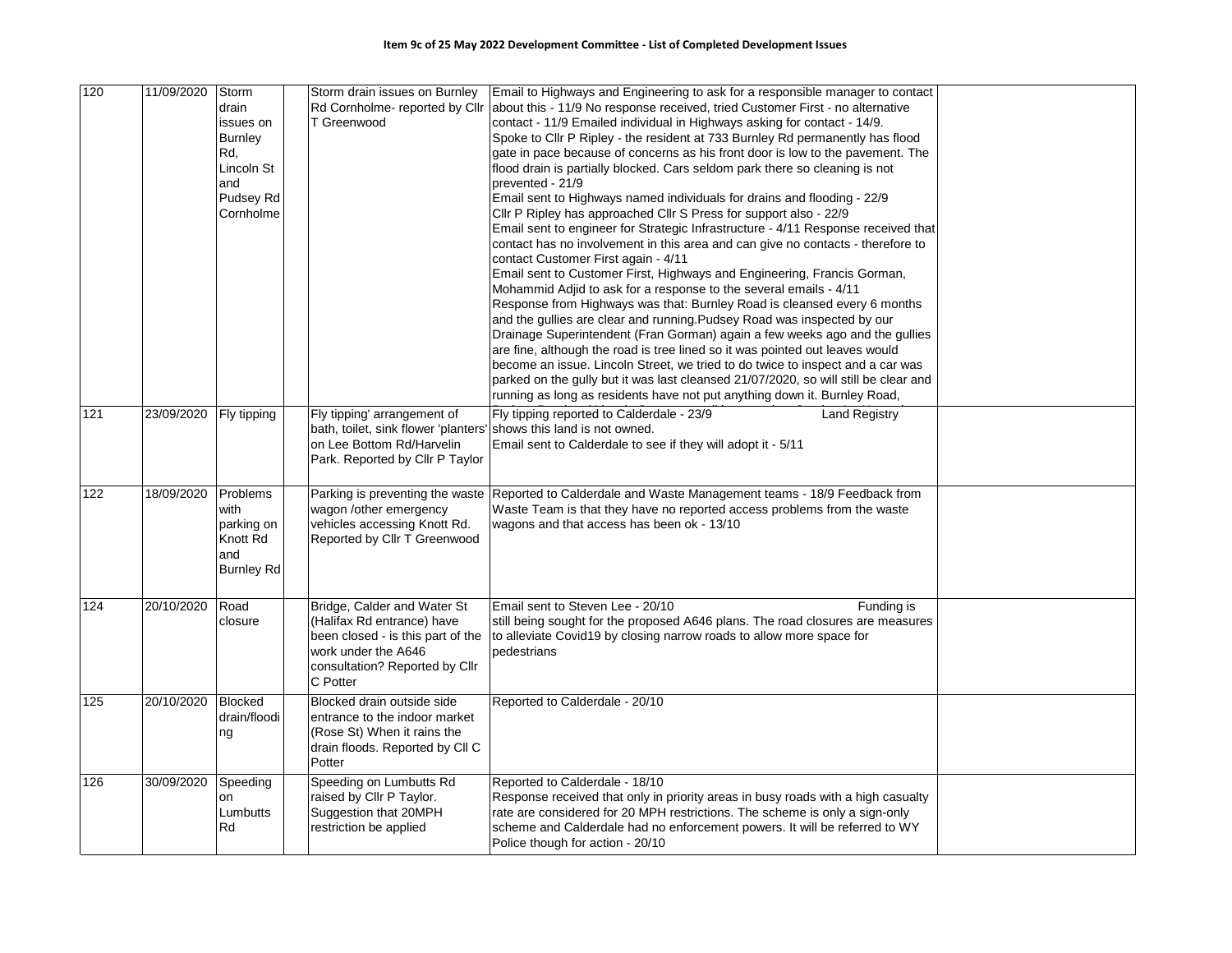| 127 | 20/10/2020 | Japanese<br>knotweed                                                                     | There is Japanese Knotweed<br>on Woodhouse Rd. Reported<br>by Cllr P Taylor. It is on the<br>land between the football field<br>at Woodhouse Road and the<br>track leading to Brookfield<br>Farm. | Reported to Calderdale - 20/10<br>Reported to<br>Environment Agency at suggestion of CMBC - 26/10<br>Environment Agency state it is not their responsibility but that it is that of the<br>local authority if the weed is on public land. Email sent to Cllr P Taylor for<br>clarification - 3/11 Contacted the Environment Agency - it is not their<br>responsibility. They advised that Local Authorities are responsible if the weed is<br>Emailed<br>on public land. - 16/11<br>Calderdale with updated information about the location of the Japanese<br>Knotweed - 16/11 |                                                                                                                                              |
|-----|------------|------------------------------------------------------------------------------------------|---------------------------------------------------------------------------------------------------------------------------------------------------------------------------------------------------|--------------------------------------------------------------------------------------------------------------------------------------------------------------------------------------------------------------------------------------------------------------------------------------------------------------------------------------------------------------------------------------------------------------------------------------------------------------------------------------------------------------------------------------------------------------------------------|----------------------------------------------------------------------------------------------------------------------------------------------|
| 128 | 26/10/2020 | Collapsed<br>wall                                                                        | Shaw Wood Rd. Reported by<br>Cllr P Taylor                                                                                                                                                        | Wall has collapsed at the top of Reported to Calderdale - 26/10                                                                                                                                                                                                                                                                                                                                                                                                                                                                                                                |                                                                                                                                              |
| 130 | 26/10/2020 | Closure of<br>Rochdale<br>Rd                                                             | Closure of Rochdale Rd to<br>enable demolition of Shade<br>Chapel. Reported by Cllr. P<br>Taylor                                                                                                  | Emailed Steven Lee - 26/10                                                                                                                                                                                                                                                                                                                                                                                                                                                                                                                                                     | Timetable still being developed.<br>The road will be closed for one<br>weekend, the rest it will be subject<br>to traffic management - 26/10 |
| 131 | 29/10/2020 | Does<br><b>CMBC</b><br>own<br>grassy<br>strip on<br>Lee<br>Bottom Rd                     | Does CMBC own grassy strip<br>on Lee Bottom Rd. Reported by<br>Cllr P Taylor                                                                                                                      | Emailed Highways at CMBC - 29/10                                                                                                                                                                                                                                                                                                                                                                                                                                                                                                                                               |                                                                                                                                              |
| 132 | 29/10/2020 | <b>Blocked</b><br>drains                                                                 | Blocked drains on Shaw Wood<br>Rd. Reported by Cllr P Taylor                                                                                                                                      | Reported to Calderdale - 29/10                                                                                                                                                                                                                                                                                                                                                                                                                                                                                                                                                 |                                                                                                                                              |
| 133 | 26/10/2020 | Graffiti                                                                                 | Graffiti reported in several<br>locations in town: in the park<br>near the bandstand, on the<br>factory shop, B&M, Side of<br>Market Hall, Oddfellows Hall,<br>Dale Street, and Union Street.     | Emailed Streetcleaning team manager - 26/10 Manager Street Cleaning team<br>said that graffiti had been removed from the factory shop and other locations.<br>Unfortunately the result is not always perfect. They will deal with graffiti near the<br>bandstand when there is a dry day - 5/11                                                                                                                                                                                                                                                                                |                                                                                                                                              |
| 134 | 03/11/2020 | Closure<br>and<br>demolition<br>of care<br>home/vand<br>alisation of<br>derelicy<br>site | Ferney Lee Care Home to be<br>be built?                                                                                                                                                           | Town Clerk email to Calderdale CAFM - 3/11<br>No reply received<br>closed - will another care home from CAFM though resident has complained of vandalism and people stealing<br>trees/plants. The deadline for the completion of the demolition is end of June -<br>24/3                                                                                                                                                                                                                                                                                                       |                                                                                                                                              |
| 135 | 11/11/2020 | Obstructed<br>pavement                                                                   | Glen View St has pavement<br>obstructed with fly tipping and<br>unsightly plant pots making it<br>difficult to access                                                                             | Emailed Calderdale - 11/11<br>Asked<br>to report as litter incident online on CMBC website.<br>This done 16/11                                                                                                                                                                                                                                                                                                                                                                                                                                                                 |                                                                                                                                              |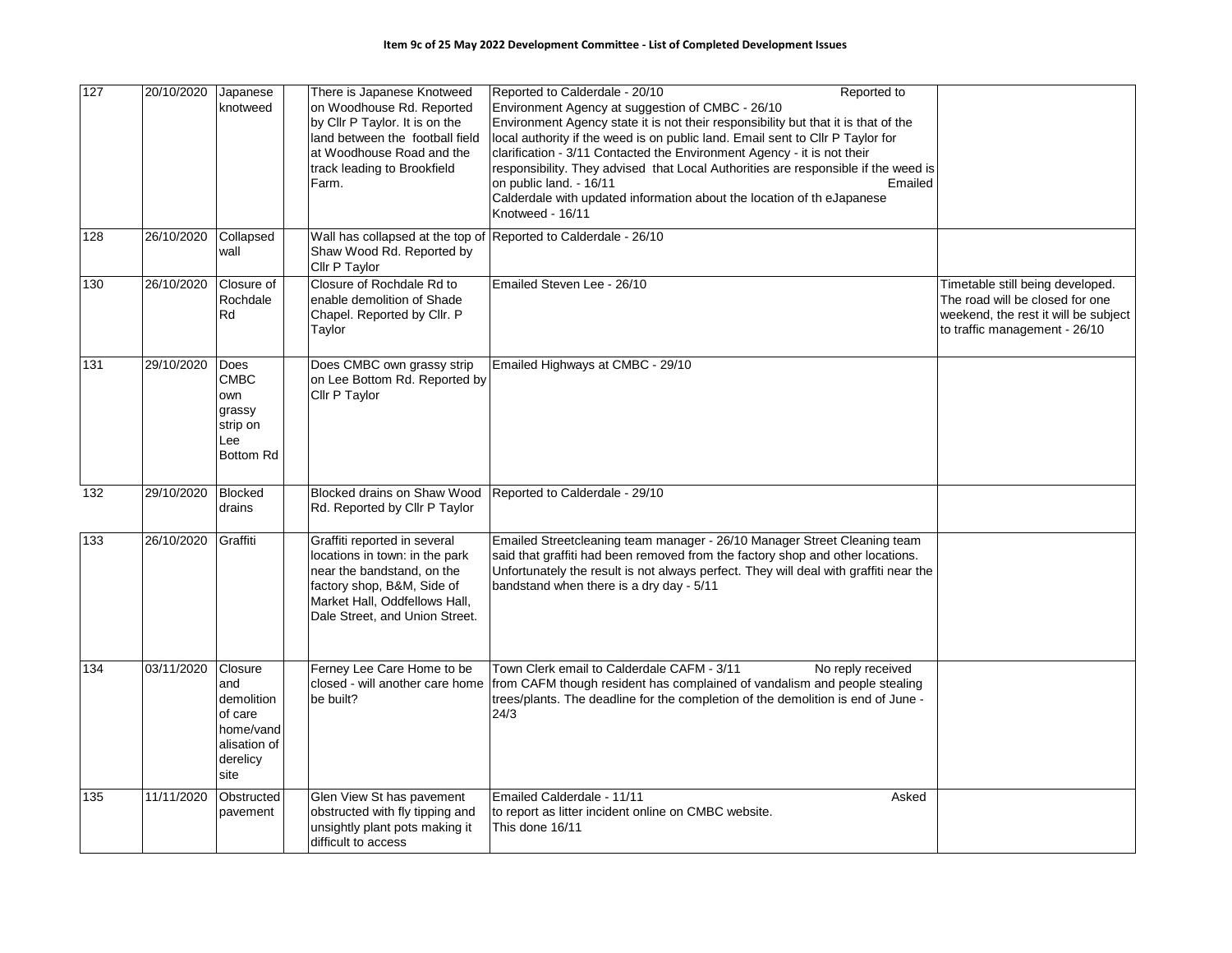| 136 | 23/11/2020 | Leaking<br>sewage<br>drain                                  | Leaking sewage drain on Lee<br>Bottom Rd. The grass banking<br>running alongside of Manor<br>close has a large drain, which<br>overflows when there is a large<br>amount of rainfall. This<br>overflows with sewage which in<br>turn flows down across Lee<br>Bottom Rd and down the lane<br>and wood to a private large<br>pond Reported by Cllr P Taylor | Emailed Calderdale and requested urgent action 23/11<br>CMBC said Yorkshire Water are responsible.<br>Reported to Yorkshire Water Leak Helpline - ref: U054778 - 24/11 |                                                                                                                                                                                                                                                                                                                                     |
|-----|------------|-------------------------------------------------------------|------------------------------------------------------------------------------------------------------------------------------------------------------------------------------------------------------------------------------------------------------------------------------------------------------------------------------------------------------------|------------------------------------------------------------------------------------------------------------------------------------------------------------------------|-------------------------------------------------------------------------------------------------------------------------------------------------------------------------------------------------------------------------------------------------------------------------------------------------------------------------------------|
| 137 | 24/11/2020 | Parking<br>spaces at<br>Aldi                                | The installation of a zebra<br>crossing on Burnley Rd means<br>2/3 parking spaces will be lost.<br>Will Aldi permit residents to<br>park in Aldi whether they plan<br>to shop there or not. Brought up<br>at Town Council meeting 18/11                                                                                                                    | Email to Aldi customer service - 24/11. Planning ref: 15/01647/FUL<br>Letter written to building section of Aldi - 2/12                                                |                                                                                                                                                                                                                                                                                                                                     |
| 138 | 24/11/2020 | Outside<br>gym at<br>Centre<br>Vale Park                    | Many of the pieces of<br>equipment have seized up and<br>need<br>servicing/repairing/replacing.<br>Reported by Cllr C Potter                                                                                                                                                                                                                               | Email to Calderdale Customer First - 24/11                                                                                                                             | SCG informed that lubrication has<br>been applied to equipment and<br>some minor repairs to prevent<br>squeaking have been made - 1/12                                                                                                                                                                                              |
| 139 | 24/11/2020 | Closure on<br>bridge over<br>pond in<br>Centre<br>Vale Park | Bridge is currently closed off -<br>because of Covid19? Reported<br>by Cllr C Potter                                                                                                                                                                                                                                                                       | Email to calderdale Customer First - 24/11                                                                                                                             | SCG informed that bridge has<br>been closed because a rotten<br>section has been vandalised. Will<br>be repaired when resources allow -<br>1/12                                                                                                                                                                                     |
| 140 | 01/12/2020 | Graffiti                                                    | Graffiti on front of bandstand in<br>Centre Vale park. Reported by<br>Cllr P Taylor                                                                                                                                                                                                                                                                        | Reported to Calderdale - 1/12                                                                                                                                          | SCG informed that graffitti to be<br>removed 1/12                                                                                                                                                                                                                                                                                   |
| 141 | 01/12/2020 | Domestic<br>waste<br>collection                             | A resident in Cornholme hasn't<br>had collection for 3 weeks. Also<br>potential 'fly tipping incident'.<br>Reported by Cllr P Taylor<br>Also reported by Cllr T<br>Greenwood - 9/12                                                                                                                                                                        | Reported to Calderdale - 1/12                                                                                                                                          | Spoke to manager of Street<br>Cleaning team about fly tipping.<br>He said it is likely it has been<br>forwarded to Environmental Health<br>for enforcement action to be<br>considered. The wardens are likely<br>to get involved too - 9/12<br>Waste team responded that street<br>collection done 30/11 and next will<br>be 14/12. |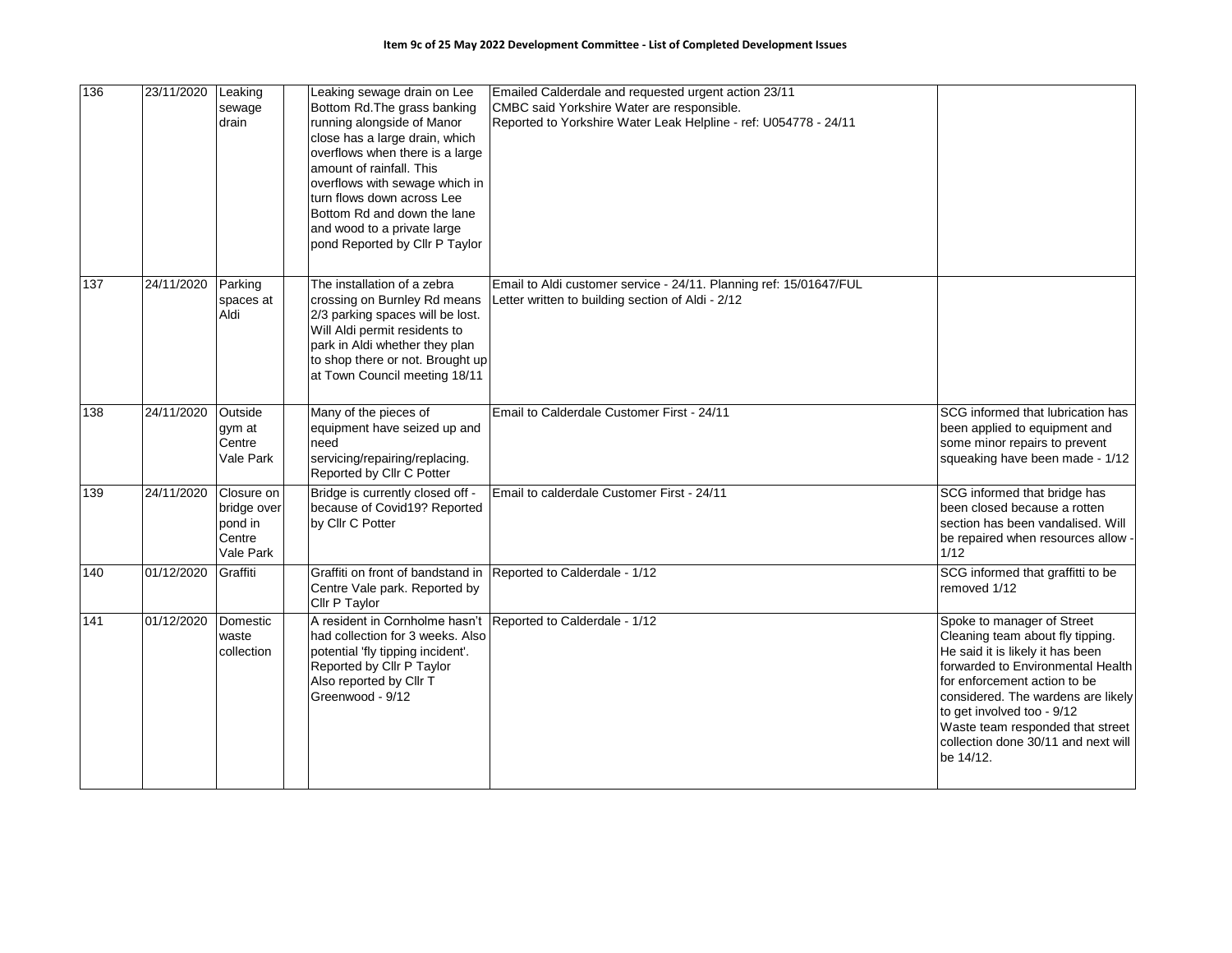| 143 | 08/12/2020 | Gridlock of<br>roads in<br>Todmorde<br>n.causing<br>issues for<br>shops and<br>cancelled/<br>modified<br>bus<br>services<br>Raised by<br>Cllr K<br>White | Gridlock of roads in<br>Todmorden.causing issues for<br>shops and cancelled/modified<br>bus services                                              | Email sent to Steven Lee and Alison Stoutt, Calderdale MBC - 8/12                                                                                                                                                                                                                                                                                                                                                                    |                                                                                                                                                                                                                                                                                                                                                                                                                                                                                                                                                                                    |
|-----|------------|----------------------------------------------------------------------------------------------------------------------------------------------------------|---------------------------------------------------------------------------------------------------------------------------------------------------|--------------------------------------------------------------------------------------------------------------------------------------------------------------------------------------------------------------------------------------------------------------------------------------------------------------------------------------------------------------------------------------------------------------------------------------|------------------------------------------------------------------------------------------------------------------------------------------------------------------------------------------------------------------------------------------------------------------------------------------------------------------------------------------------------------------------------------------------------------------------------------------------------------------------------------------------------------------------------------------------------------------------------------|
| 144 | 09/12/2020 | Slippy<br>stones on<br>Todmorde<br>n Market                                                                                                              | Resident slipped on stones<br>covered with algae) at market.<br>Raised by Cllr P Taylor                                                           | Clerk contacted John Walker, market manager) at Calderdale. He advised that<br>the market will be hosed down on Monday to remove algae. He is trying to<br>establish whether land owned by market or Oddfellows Hall - 9/12                                                                                                                                                                                                          |                                                                                                                                                                                                                                                                                                                                                                                                                                                                                                                                                                                    |
| 147 | 09/12/2020 | Gridlocked<br>roads in<br>central<br>Todmorde<br>n                                                                                                       | Roads have been gridlocked<br>because of the work on the<br>Shade Chapel culvert as well<br>as Northern Power is various<br>sites in Rochdale Rd. | Reported to Steven Lee and Alison Stoutt - 9/12. Some minor changes made to<br>Rochdale Rd traffic lights to accommodate school pick up times when most of<br>the traffic build up seems to be taking place - 11/12<br>Email from Town Clerk to Alison Stoutt - works relate to 5G it seems - could<br>these be postponed as causing severe problems for town centre. Also, there<br>are queues outside school pick up times - 15/12 | Alison Stout reported that they had<br>no information about 5G work but<br>councils are expected to<br>cooperate with speedy rollout. The<br>EA work at Shade Chapel will take<br>20-26 weeks and is essential to<br>make the site safe and prevent<br>flooding. Traffic control will be<br>removed over Christmas period<br>but will be there again in January.<br>Work on road outside Aldi to start<br>January 4th. - 15/12.<br>Town Clerk responded that would<br>appreciate a holistic approach in<br>the town centre in future<br>(especially in run up to Xmas). -<br>15/12 |
| 148 | 14/12/2021 | <b>Blocked</b><br>drain on<br>Upper<br>Shaw<br>Wood Rd                                                                                                   | Drain next to sign on Upper<br>Shaw Wood Rd is blocked.<br>Reported by Cllr P Taylor                                                              | Reported on online contact form - 14/12<br>Feedback from Calderdale<br>that this will be done over the next few weeks - 24/12                                                                                                                                                                                                                                                                                                        |                                                                                                                                                                                                                                                                                                                                                                                                                                                                                                                                                                                    |
| 149 | 14/12/2020 | Parking<br>near Aldi                                                                                                                                     | 2 free parking spaces are to be<br>lost with building of new<br>crossing near Aldi.                                                               | Wrote to Aldi to find out if shoppers not using Aldi could park in Aldi to<br>compensate for lost spaces - 14/12                                                                                                                                                                                                                                                                                                                     | Aldi responded that customers can<br>park for up to 90 minutes - 4/1/21                                                                                                                                                                                                                                                                                                                                                                                                                                                                                                            |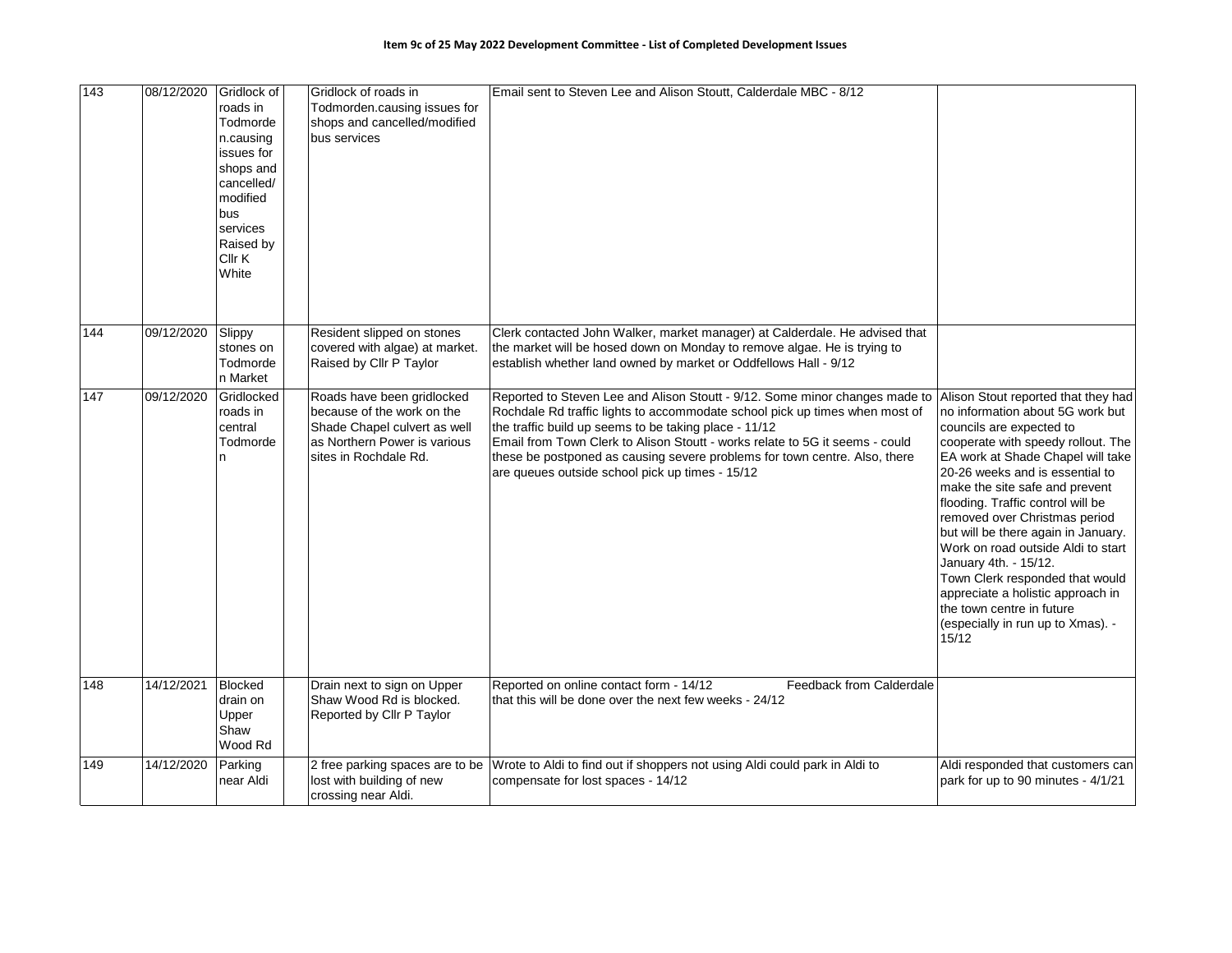| 151 | 16/12/2020 | Faulty<br>street light                           |                                                        | Faulty street light in Mount<br>Place, Walsden (opposite 165<br>Hollins Rd). Reported by Cllr.M<br>Doyle                                                                                                                                                                                            | Reported to Calderdale - 16/12.                                                                                                                                                         | Calderdale requested lamp<br>number but there is none.<br>Calderdale informed - 15/12                                                   |
|-----|------------|--------------------------------------------------|--------------------------------------------------------|-----------------------------------------------------------------------------------------------------------------------------------------------------------------------------------------------------------------------------------------------------------------------------------------------------|-----------------------------------------------------------------------------------------------------------------------------------------------------------------------------------------|-----------------------------------------------------------------------------------------------------------------------------------------|
| 152 | 16/12/2021 | <b>Blocked</b><br>drains                         |                                                        | Various blocked drains on<br>Burnley Rd.<br>1. Opposite National School<br>2. By the police station<br>3. By Patmos<br>GardensReported by Cllr D<br>Skelton                                                                                                                                         | Reported to Calderdale and Cllr S Dacre                                                                                                                                                 |                                                                                                                                         |
| 153 | 04/01/2021 | Recycling<br>not<br>collected<br>as<br>scheduled |                                                        | Recycling on Lee Bottom Rd<br>not done as scheduled.<br>Reported by Cllr P Taylor                                                                                                                                                                                                                   | Reported to Calderdale - 4/1                                                                                                                                                            |                                                                                                                                         |
| 156 | 11.01.2021 | Provision<br>of grit bin                         |                                                        | Request from resident at<br>Harvelin Park for grit bin to be<br>reinstated. Reported by Clr P<br>Taylor                                                                                                                                                                                             | Reported to Calderdale - 11/1                                                                                                                                                           |                                                                                                                                         |
| 157 | 20.01.2021 | <b>Blocked</b><br>drains                         |                                                        | Resident reported oveflowing<br>drain on Heatherbank.<br>Henshaw Rd, Wlasden                                                                                                                                                                                                                        | Reported to Calderdale and Todmorden Flood Group - 20/1                                                                                                                                 |                                                                                                                                         |
| 158 | 154        | 04.01.202<br>1                                   | Lar<br>ge<br>ite<br>m<br>no<br>n<br>coll<br>ecti<br>on |                                                                                                                                                                                                                                                                                                     | Large items reported for collection to Calderdale but not collected. Reported by<br>Cllr P Taylor                                                                                       | Reported to Manager, Sreet<br>Cleansing - 6/1                                                                                           |
| 159 | 03.02.2021 | <b>Blocked</b><br>drain                          |                                                        | Drain below bridleway between<br>Incredible Farm and Lumbutts<br>Rd. Reported by Cllr P Taylor                                                                                                                                                                                                      | Reported to Customer First - 3/2                                                                                                                                                        |                                                                                                                                         |
| 160 | 09.02.2021 | Damaged/<br>blocked<br>land drains               |                                                        | Various blocked/damaged land<br>drains at Lumbutts on New Rd<br>flowing on to Broad Gate just<br>on from Upper Shaw wood<br>Road.etc contributing to surface<br>water flooding. Reported bt Cllr<br>P Taylor<br>Further blocked drains on<br>Rough Side Rd highlighted by<br>Cllr J Williams - 22/2 | Reported to Customer First, Todmorden Flood Gp and Calderdale Flood Team<br>9/2<br>Issue with Rough Side<br>Lane also reported to Customer First and Calderdale Flood Management - 23/2 | Response received from<br>Calderdale Flood Management<br>Team - the issue has been logged<br>and an engineer will investigate -<br>16/2 |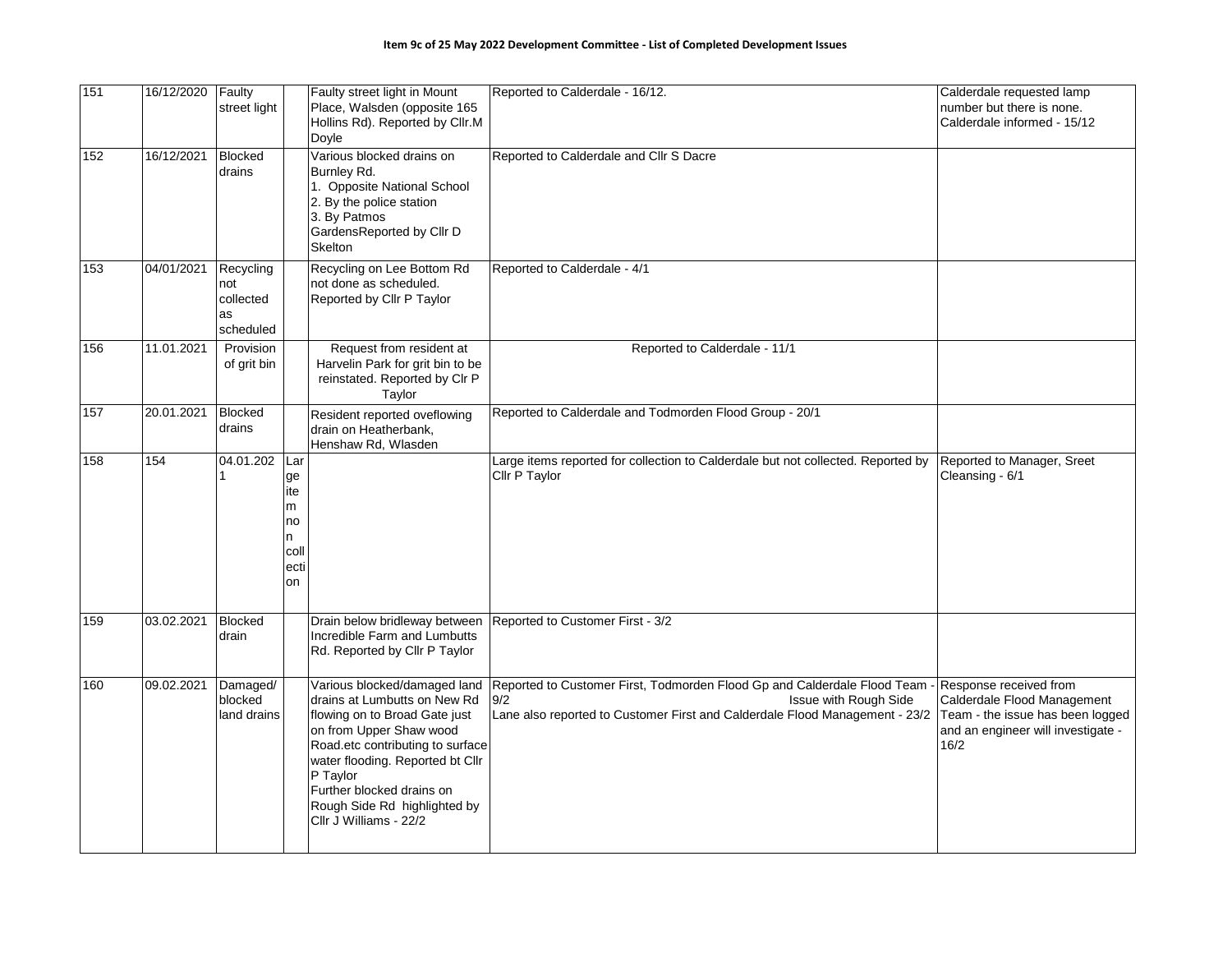| 161 | 09.02.2021 | Recycling<br>not<br>collected<br>as<br>scheduled                         | Recycling on Maitland St<br>Walsden has not been<br>collected as scheduled.<br>Reported by Cllr M Taylor                                     | Email sent to manager Waste Cleaning team - 9/2 Monitoring Oficer will visit<br>this week to identify issues (probably the weather) - 16/2 |                                                                                                                                 |
|-----|------------|--------------------------------------------------------------------------|----------------------------------------------------------------------------------------------------------------------------------------------|--------------------------------------------------------------------------------------------------------------------------------------------|---------------------------------------------------------------------------------------------------------------------------------|
| 161 | 09.02.2021 | Roaming<br>dogs and<br>dog fouling<br>on Gled<br>View St.<br>Cornholme   | There is a significant problem<br>on Glen View St. Reported by<br>Cllr T Greenwood - 9/2                                                     | Email sent to Environmental Health - 9/2                                                                                                   | Task has been allocated to the<br>Community Protection team and<br>has been given to the wardens as<br>an action - 25/2         |
| 162 | 16.02.2021 | <b>Blocked</b><br>public<br>pathway.                                     | Blocked public pathway from<br>Burnley Rd to Sourhall and<br>Flowerscar. Reported by a<br>member of the public through<br>the Town Clerk.    | Reported to Calderdale - 16/2                                                                                                              | Job has been allocated to the<br>Rights of Way Team - 2/3                                                                       |
| 163 | 17/02/2021 | Speed limit<br>on Cross<br>Stone/Hey<br>Head Rd                          | Speeding happens because of<br>national speed limit on narrow<br>road. Raised at DC meeting 3/2                                              | Reported to Highways - 17/2                                                                                                                | Response received from Traffic<br>Officer that review of current<br>signage is underway-22/2                                    |
| 164 | 17/02/2021 | Flooding to<br>properties<br>on Wardell<br>Rd from<br>wasteland<br>above | Flooding causes problems.<br>Reported bt Cllr L Needham                                                                                      | Reported to Flood Management Team Calderdale - 17/2                                                                                        | Reponse that issue logged and will<br>be investigated by engineers -<br>22/2 SR 374027 is now with the<br>Flood Risk Team - 9/3 |
| 165 | 02.02.2021 | State of<br>towpath<br>between<br>Todmorde<br>n and<br>Littleborou<br>gh | Towpath between Library Lock<br>Todmorden and Littleborough is<br>very muddy making it difficult to<br>walk on. Reported by Cllr P<br>Ripley | Reported to Canals and Rivers Trust - 2/2                                                                                                  | Response from CRT - they have<br>bid for funds to upgrade the<br>towpath between Todmorden and<br>Warland - 2/2                 |
| 166 | 03/03/2021 | Request<br>for<br>additional<br>litter bin                               | been done at the car park on<br>Haugh Rd residents have<br>requested a litter bin. Reported<br>by Cllr L Needham                             | Since improvement works have Reported to Street Cleaning manager - 3/3                                                                     | Advised that Street Cleaning<br>advised that this is an issue for<br>Canal and River Trust - 25/3<br>Email sent to CRT - 20/4   |
| 167 | 44249      | Fuel<br>spillage<br>into Folly<br>Dame                                   | Roadworks on Woodhouse Rd<br>has led to a fuel spill that has<br>leaked into Folly Dam. Cllr P<br>Taylor reported.                           | Reported to Calderdale Council - 23/2                                                                                                      | Calderdale reported that many<br>people had reported this and it is<br>being dealt with - 24/2                                  |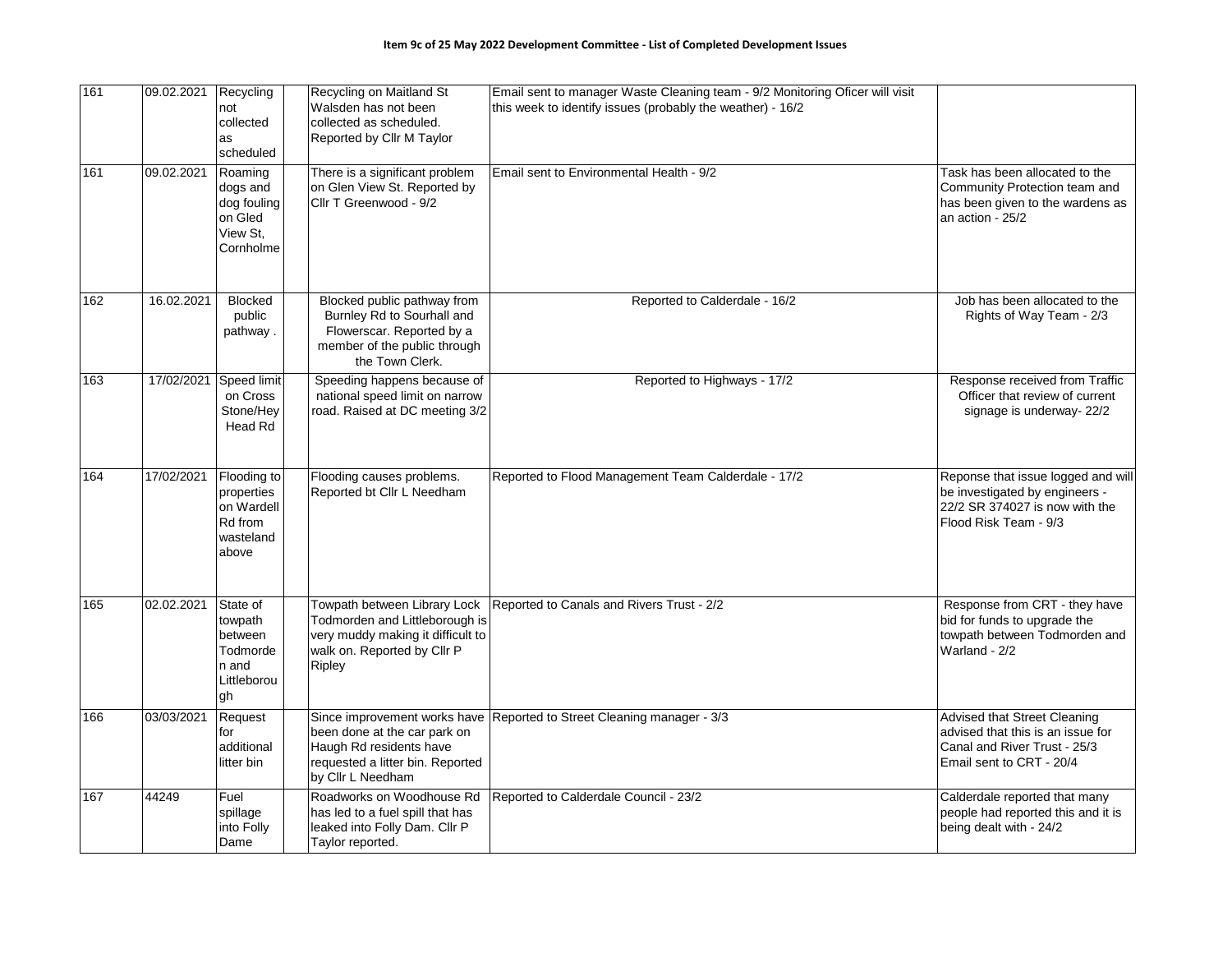| 168             | 09.03.2021 | Rats near<br>626<br>Rochdale<br>Rd and<br>chapel                                                  | Reports of rats near properties<br>on Rochdale Rd. Reported by<br>Cllr M Doyle.                                                                                                                                       | Email sent to Environmental Health - 9/3                                                                                                                                                                                                                                                                                                                                                                          | Email received, the owners of the<br>property and chapel will be<br>identified by the Community<br>Safety Team and they will be<br>asked to lay vermin bait - 10/3                                                                                                                                                                                                                 |
|-----------------|------------|---------------------------------------------------------------------------------------------------|-----------------------------------------------------------------------------------------------------------------------------------------------------------------------------------------------------------------------|-------------------------------------------------------------------------------------------------------------------------------------------------------------------------------------------------------------------------------------------------------------------------------------------------------------------------------------------------------------------------------------------------------------------|------------------------------------------------------------------------------------------------------------------------------------------------------------------------------------------------------------------------------------------------------------------------------------------------------------------------------------------------------------------------------------|
| 169             | 09.03.2021 | Faulty<br>drain on<br>corner of<br>Rochdale<br>Rd and<br>Salford by<br>Woodland<br>s Care<br>home | Drain overflowing. Reported by<br>Cllr C Potter                                                                                                                                                                       | Email sent to Customer First - 9/3                                                                                                                                                                                                                                                                                                                                                                                |                                                                                                                                                                                                                                                                                                                                                                                    |
| 170             | 09.03.2021 | Additional<br>cycle racks<br>for<br>Todmorde                                                      | Over a year has elapsed since<br>initial contact with CMBC when<br>especially for the market area                                                                                                                     | Several emails sent to CMBC. Chasing email sent March 2021. A site survey is<br>to be done over the next week or so and the list of proposed additional racks will 2021. Email received to say that<br>additional racks were requested be sent to TTC by the end of March 2021 - 9/3<br>Proposals received from CMBC 15/3 Walk rounds with plans in March with<br>expectation work will be completed by June 2021 | Updated proposal received - April<br>owners of land/property affected<br>are being consulted and that the<br>work in Todmorden would be done<br>in Pase 2 of the project - May<br>2021 Final proposals received<br>from CMBC September 2021                                                                                                                                        |
| $\frac{1}{172}$ | 09.03.2021 | 2 faulty<br>drains on<br>Woodland<br>s Avenue<br>Lane                                             | Drain outside 2 Woodlands<br>Avenue has a slat missing<br>which could be dangerous.<br>Further down the road the drain<br>is constantly flooding down the<br>road and into the playground.<br>Reported by Cllr G Kent | Email sent to Customer First - 9/3                                                                                                                                                                                                                                                                                                                                                                                | Response was that drains are not<br>owned by Calderdale MBC but are<br>privately owned - 9/3 Admin<br>Officer asked to consult Land<br>Registry for ownership - 9/3<br>Drains are privately owned - 15/3<br>Issue resolved - 7/10                                                                                                                                                  |
| 173             | 12.03.2021 | Speed<br>issues on<br><b>Cross</b><br>Stone Rd                                                    | Cross Stone Rd and Hey Head<br>Rds are narrow, steep and<br>winding and there are problems<br>with the current speed limits.<br>Reported by Cllr A Hollis                                                             | Reported to Road Safety Officer again - 12/3                                                                                                                                                                                                                                                                                                                                                                      | Response received from Road<br>Safety Officer stating that survey<br>had not been done yet and<br>acknowledging that electric<br>vehicles could be problematic.<br>another response sent - 12/5<br>Development Committee<br>considered issue and are<br>considering traffic calming<br>measure - 28/4 SID speed checks<br>done - speed below national<br>speed limit - August 2021 |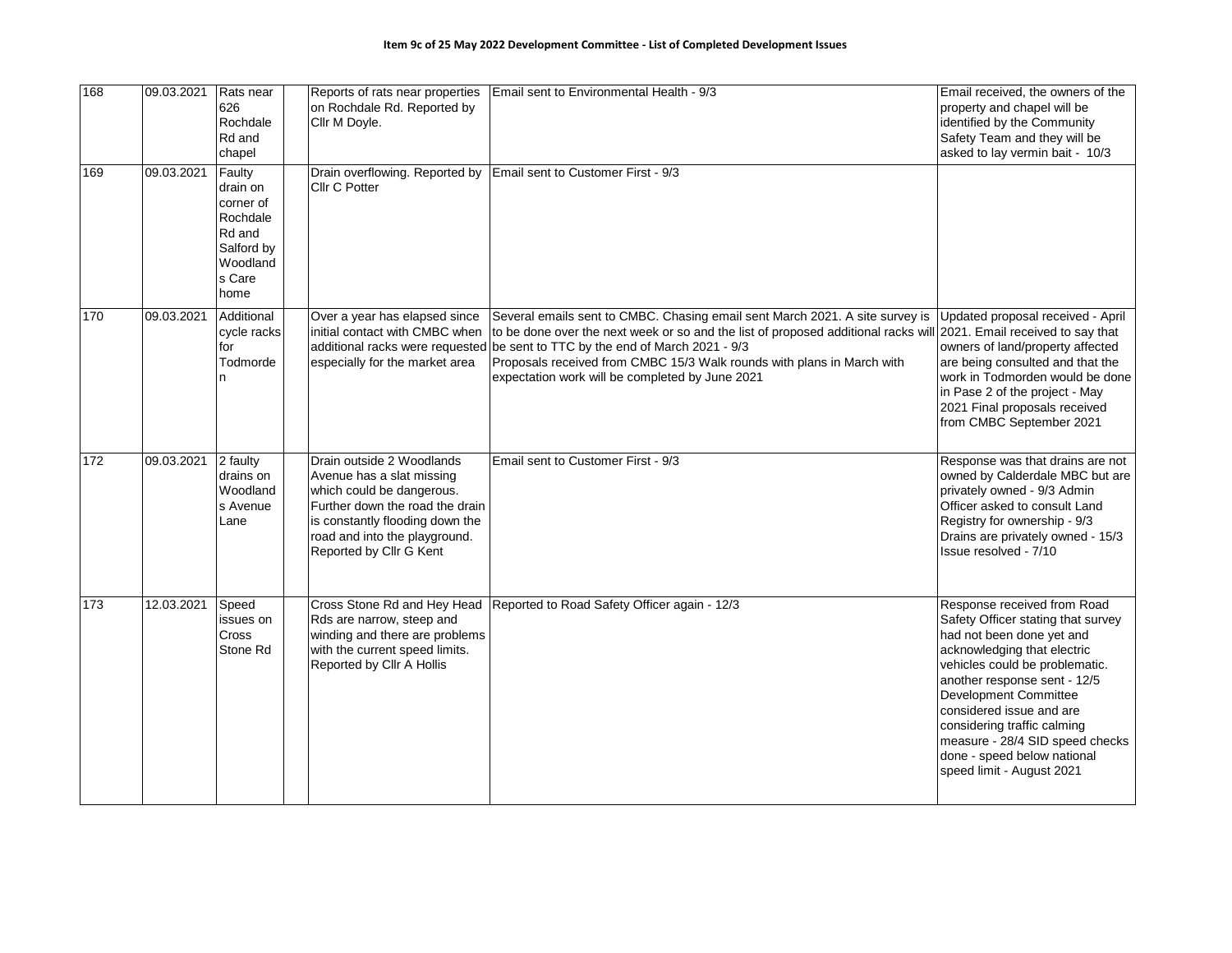| 174 |            | 23.03.2021 Damage to<br>footpaths<br>on<br>moorland<br>and public<br>behaviour | Resident reported damage<br>being caused to moorland<br>footapaths caused by riders<br>and loose dogs                                              | Reported to Customer First - 23/3<br>Reported to the Rights of<br>Response copied to Clerk at Blackshaw Head - 23/3<br>Way team -23/3<br>CMBC has sent report to Rights of Way, Countryside and Enforcement<br>Blackshaw Head Parish Council has met and<br>Sections - 25/3<br>is setting up 2 working groups (carrot and stick) to look at how to educate<br>cyclists and to consider putting stiles in on paths - 30/3 |                                                                                                                                                                                                                                                                                                                                                                                                                                                                                 |
|-----|------------|--------------------------------------------------------------------------------|----------------------------------------------------------------------------------------------------------------------------------------------------|--------------------------------------------------------------------------------------------------------------------------------------------------------------------------------------------------------------------------------------------------------------------------------------------------------------------------------------------------------------------------------------------------------------------------|---------------------------------------------------------------------------------------------------------------------------------------------------------------------------------------------------------------------------------------------------------------------------------------------------------------------------------------------------------------------------------------------------------------------------------------------------------------------------------|
| 175 | 11.03.2021 | <b>Blocked</b><br>drain                                                        | Blocked drain on junction of<br>Kilnhurst Rd and Beaconsfield<br>St                                                                                | Reported to Customer First - 11/3                                                                                                                                                                                                                                                                                                                                                                                        |                                                                                                                                                                                                                                                                                                                                                                                                                                                                                 |
| 177 | 01.04.2021 | Damaged<br>and<br>uneven<br>pavement                                           | The pavement outside Grasso<br>café on Rochdale Rd is<br>dangerous. Reported by Cllr P<br>Taylor                                                   | Reported to Calderdale - 1/4                                                                                                                                                                                                                                                                                                                                                                                             | Job has been submitted to<br>Highways for action - 7/4                                                                                                                                                                                                                                                                                                                                                                                                                          |
| 178 | 01.04.2021 | Problem<br>with drain<br>behind<br>Ashenhurs<br>t Close                        | The drain is flooding and<br>waterlogging the garden of at<br>least one resident and soaking<br>the wall of another. Reported<br>via Admin Officer | Reported to Calderdale and Flood Management team - 1/4                                                                                                                                                                                                                                                                                                                                                                   | Resident contact as no action has<br>been taken so far - 20/4<br>Contacted Calderdale by phone.<br>They could not find the report even<br>though it had been reported to<br>Customer First and Flood Team.<br>Emailed all the details again and<br>requested an urgent response. -<br>20/4<br>Requested details of resident so<br>drainage engineer can speak to<br>her. There will be a site visit on<br>Friday - 20/4 Resident re[ported<br>that action is being taken - 17/5 |
| 179 |            | 01.04.2021 Water leak<br>in BT point                                           | A BT point at Lee Bottom Rd<br>OL14 6HF Opposite Fielden<br>House is being impacted by a<br>water leak. Reported by Cllr P<br>Taylor               | Reported to Calderdale and BT - 1/4                                                                                                                                                                                                                                                                                                                                                                                      | Advised to report to Yorkshire<br>Water - ref: U209586 - 6/4<br>Reported to BT - 7/4<br>No action taken - reported to<br><b>Openreach Network Operations-</b><br>25/5<br>Issue resolved -<br>31/5                                                                                                                                                                                                                                                                               |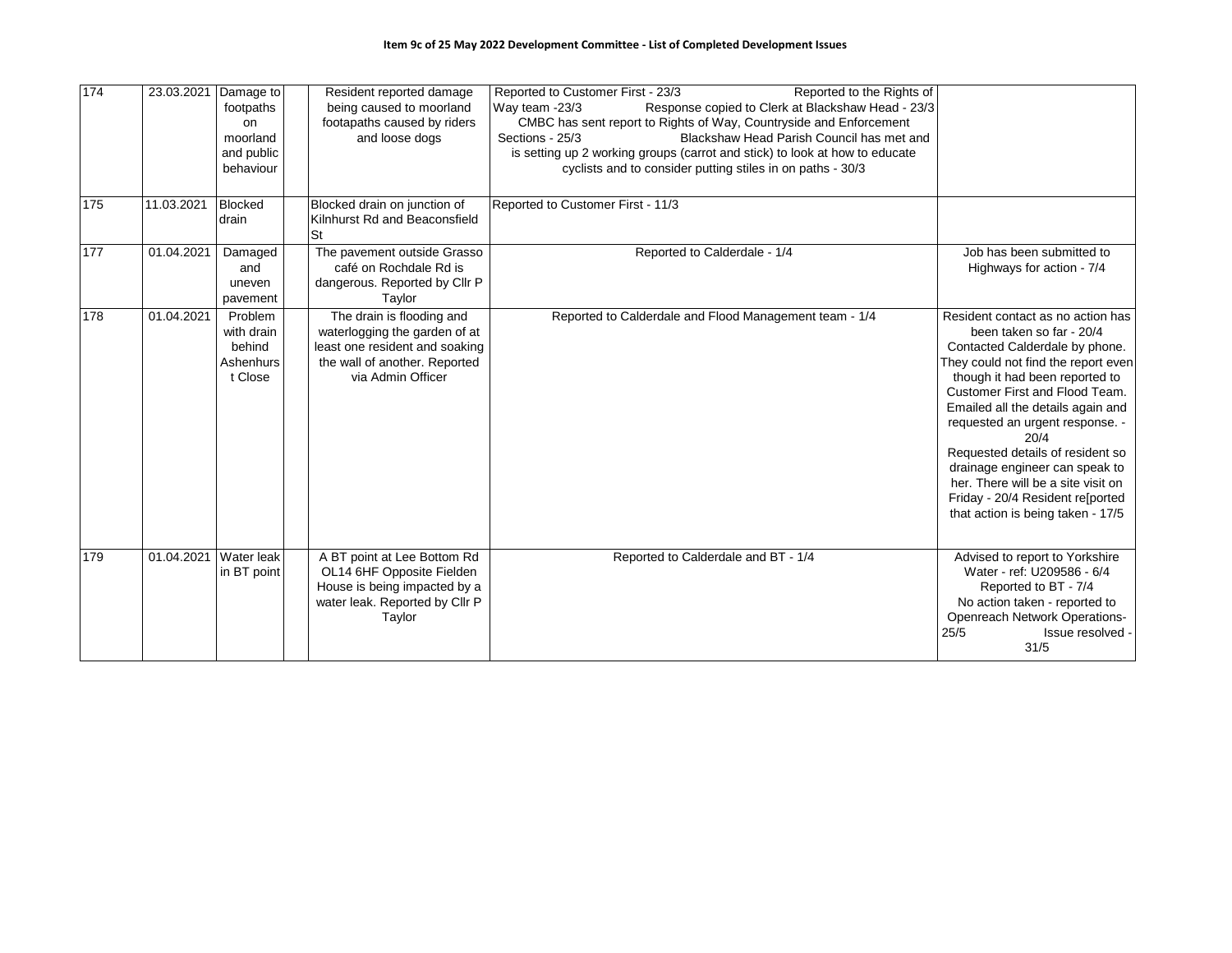| 181 | 13.04.2021 | Sewage      | Sewage flowing from manhole      | Reported to Yorkshire Water - 13/4                                                  | YW reported that they are aware                 |
|-----|------------|-------------|----------------------------------|-------------------------------------------------------------------------------------|-------------------------------------------------|
|     |            | flowing     | in road on New Rd/upper part     |                                                                                     | and are planning out of hours                   |
|     |            | from        | of Shaw Wood Rd near the         |                                                                                     | desilting job to resolve the                    |
|     |            | manhole in  | farm. Grid 70a Reported by Cllr  |                                                                                     | problem (case no: U206383-2)-                   |
|     |            | road on     | P Taylor                         |                                                                                     | 13/4                                            |
|     |            | upper part  |                                  |                                                                                     | Rang Yorkshire Water for update -               |
|     |            | of Shaw     |                                  |                                                                                     | new case number - U234739 - 8/6                 |
|     |            | Wood Rd     |                                  |                                                                                     | Phone call from Yorkshire Water -               |
|     |            | near the    |                                  |                                                                                     | this job has waited because there               |
|     |            | farm        |                                  |                                                                                     | is a need to close the road as it is            |
|     |            |             |                                  |                                                                                     | busy. TTC will be informed when                 |
|     |            |             |                                  |                                                                                     | the job is to be done - 9/6                     |
|     |            |             |                                  |                                                                                     | YW have vistied site and have                   |
|     |            |             |                                  |                                                                                     | marked the area for the remedial<br>work - 10/6 |
|     |            |             |                                  |                                                                                     | YW have cleared the blockage of                 |
|     |            |             |                                  |                                                                                     | rubble in the drain. However,                   |
|     |            |             |                                  |                                                                                     | repair work is required to the drain            |
|     |            |             |                                  |                                                                                     | itself so YW will need to request a             |
|     |            |             |                                  |                                                                                     | traffic management scheme from                  |
|     |            |             |                                  |                                                                                     | Calderdale to do the rpair - 28/6               |
| 182 | 13.04.2021 | Wheelie     | Resident has been at address     | Reported to Customer First requesting they contact the resident - 13/4              | Advised CMBC that link does not                 |
|     |            | bin         | in Cornholme for 10 years        | Customer First provided link to ordering page on website - 13/4.                    | work and suggested that the                     |
|     |            | requested.  | without a wheelie bin. Reported  |                                                                                     | website should be updated with                  |
|     |            | Also        | by Cllr. P Taylor                |                                                                                     | the latest information to save                  |
|     |            | problems    |                                  |                                                                                     | frustration. This is being fed back             |
|     |            | with CMBC   |                                  |                                                                                     | to relevant team. - 15/4                        |
|     |            | website     |                                  |                                                                                     |                                                 |
|     |            | ordering    |                                  |                                                                                     |                                                 |
|     |            |             |                                  |                                                                                     |                                                 |
| 183 | 13.04.2021 | Derelict    |                                  | What are the plans for this site? Reported to Calderdale Planning Department - 13/4 | Spoke to Planning Department.                   |
|     |            | mill        | What is being done to ensure     |                                                                                     | There are no plans at present                   |
|     |            |             | the health and safety of the     |                                                                                     | although the possibility of using               |
|     |            |             | public whilst it is up for sale? |                                                                                     | the mill for storage was discussed              |
|     |            |             | Reported by Cllr T Greenwood     |                                                                                     | at one point. - 15/4                            |
|     |            |             | 13/4                             |                                                                                     |                                                 |
| 184 | 16.04.2021 | Landslip    |                                  | Todmorden in Bloom reported a Reported to Building Control - 16/4                   | Response that path has been                     |
|     |            | on banking  | landslip above the gardens they  |                                                                                     | taped off. Problem caused by                    |
|     |            | near        | maintain near the Golden Lion    |                                                                                     | member of the public on                         |
|     |            | Golden      |                                  |                                                                                     | Calderdale land Todmorden in                    |
|     |            | Lion        |                                  |                                                                                     | Bloom advised not to work on the                |
|     |            |             |                                  |                                                                                     | flower beds immediately below the               |
|     |            |             |                                  |                                                                                     | path for the time being-20/4                    |
|     |            |             |                                  |                                                                                     |                                                 |
| 185 | 20.04.21   | Missing     | Woodhouse Grove street sign      | Rang Customer First as this issue was reported several months ago and the           | New sign erected end May/Early                  |
|     |            | street sign | is missing. Reported by CIr L    | sign was removed fromt eh site. It has been reported to Highways to chase           | June 2021-                                      |
|     |            |             | Levick - 20/4                    | action - $20/4$                                                                     |                                                 |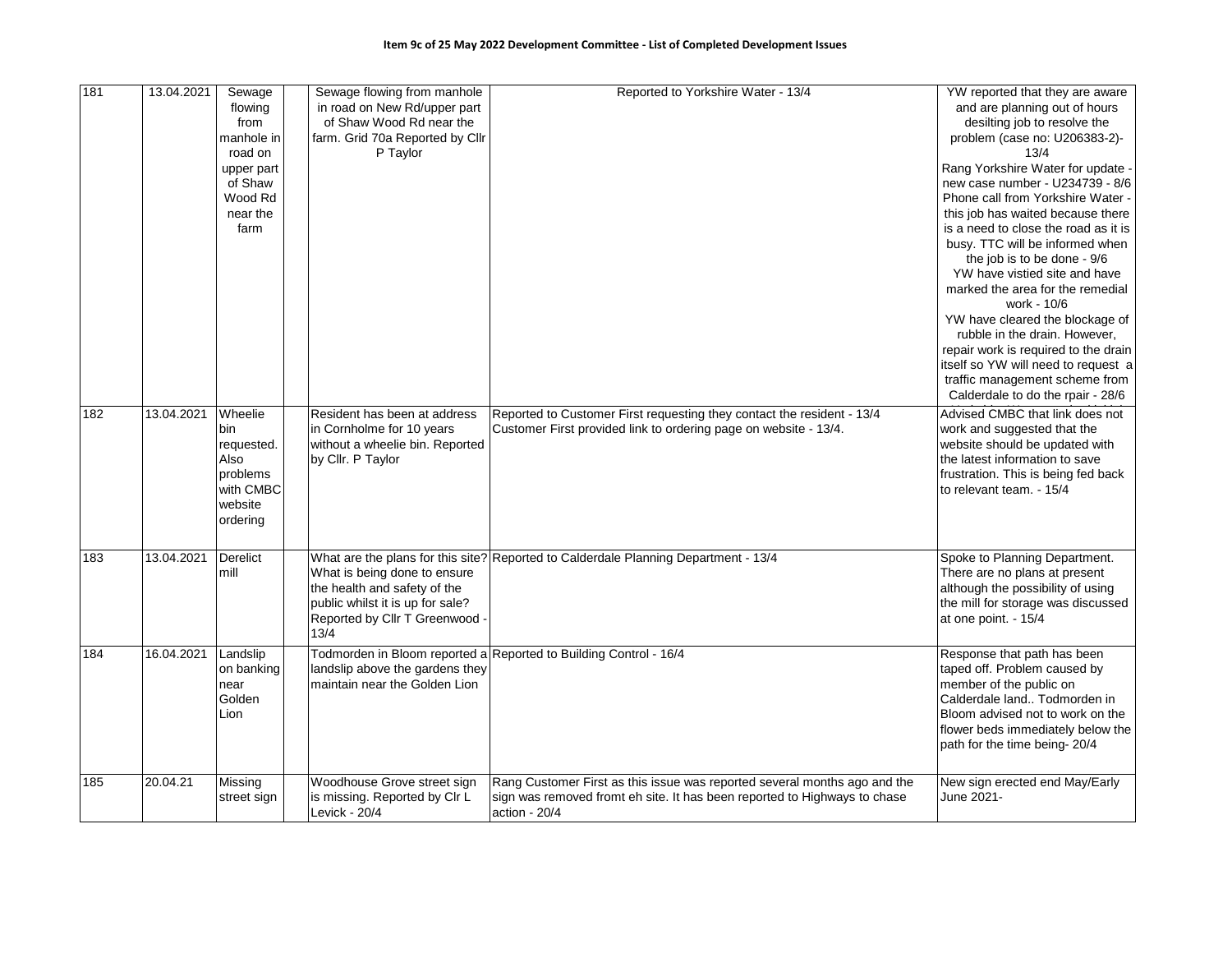| 185 | 22.04.2021 | Repair of<br>bridge in<br>park                           | The bridge over the pond is<br>broken. Reported by Cllr. L<br>Needham on behalf of Friends<br>of Centre Vale Park | Reported to manager of Street Cleaning - 22/4 |                                                                                                                                                                                                                                                                                                                                                                                                                                                                                                                                                                                                                                              |
|-----|------------|----------------------------------------------------------|-------------------------------------------------------------------------------------------------------------------|-----------------------------------------------|----------------------------------------------------------------------------------------------------------------------------------------------------------------------------------------------------------------------------------------------------------------------------------------------------------------------------------------------------------------------------------------------------------------------------------------------------------------------------------------------------------------------------------------------------------------------------------------------------------------------------------------------|
| 186 | 29.04.2021 | Damage to<br>road                                        | Damage has been done to<br>Kilnhurst Rd because of<br>longstanding overflowing drain                              | Reported to Customer First 29/4               | Referred to Highways ref: 210430-<br>000125 - 30/4                                                                                                                                                                                                                                                                                                                                                                                                                                                                                                                                                                                           |
| 187 | 22.04.2021 | Frostholm<br>e Mill -<br>derelict<br>site                | Frostholme Mill - derelict site                                                                                   | Reported to Calderdale - 4/5                  | Response from Calderdale that a<br>substantive response will be<br>available next week - 4/5<br>Response clarified the<br>responsibilities of CMBC and the<br>owner. Satted that the site is kept<br>secure but that burglars have<br>broke in on occasions and that this<br>is a matter for the police. CMBC is<br>aware that the main mill building<br>would be left standing and just the<br>single storey building demolished -<br>11/5<br>Request to Admin Officer to<br>establish owner on Land Registry -<br>11/5 Freedom of Information<br>request made with Calderdale by<br>Cllr T Greenwood about ownership<br>of the mill - 17/5 |
| 188 | 04/05/2021 | Rights of<br>way/chang<br>e of use<br>issue for<br>house | Rights of way/change of use<br>issue for house. Reported by<br>resident to admin officer                          | Reported to Planning Office - 4/5             | Planning Office recommend<br>contacting Highways about rights<br>of way issue and Enforcement<br>Team about change of use.<br>Emails sent - 6/5 Highway state<br>that path is not public right of way -<br>6/5<br>Letter to be sent, on behalf of<br>residents requesting that residents<br>Ican still use access route - 11/5                                                                                                                                                                                                                                                                                                               |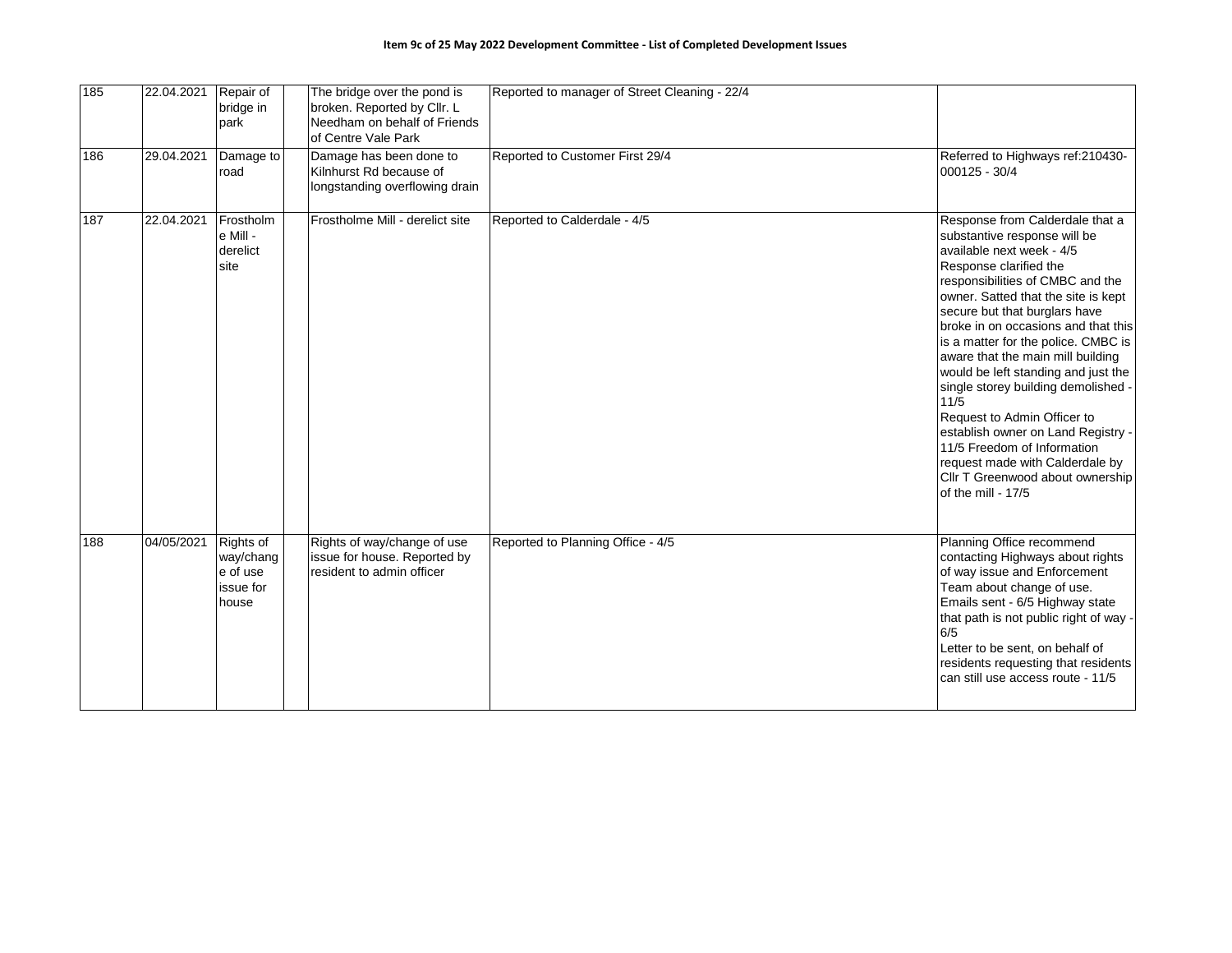| 189 | 11/05/2021 | Flooding<br>from<br>building<br>site          | site into gardens below.                                                                                                   | Flooding from Mons Rd building Admin officer reported this to Building Control.             | Reported to Planning Services,<br>Planning Enforcement and<br>Flooding Team - 11/5 Video sent<br>to the Flooding Team and<br>Planning Enforcement - 11/5<br>Contact details for resident sent to<br>Flooding Team with request that<br>the Flood Team contact them -<br>13/5 Response received from<br>Flooding Team - they will contact<br>the resident - 17/5 |
|-----|------------|-----------------------------------------------|----------------------------------------------------------------------------------------------------------------------------|---------------------------------------------------------------------------------------------|-----------------------------------------------------------------------------------------------------------------------------------------------------------------------------------------------------------------------------------------------------------------------------------------------------------------------------------------------------------------|
| 190 | 12/05/2021 | Nuisace<br>from birds                         | Resident complaint about birds<br>damage and noise. Reported<br>by Cllr R Coleman-Taylor and<br>supported by Cllr P Taylor | Resident contacted for further information and email sent to Environmental<br>Health - 13/5 | Spoke to Environmental Health<br>Enforcement - they will contact the<br>resident today - 18/5<br>Calderdale are pursuing the issue<br>of noise and have written to the<br>owner of the birds. Much of the<br>legislation covering the issue<br>shows DEFRA as the responsible<br>body. - 8/6                                                                    |
| 191 | 17/05/2021 | Tipping in<br>Cornholme                       | Large amount of material tipped Reported to Calderdale - 17/5<br>on Station Approach. Reported<br>by Cllr M Taylor         |                                                                                             | Incident number - 210517-000404<br>25/5 - Response received that the<br>land does not belong to<br>Calderdale and so no action can<br>be taken - 22/7 Admin Officer to<br>investigate who onws the land -<br>26/7                                                                                                                                               |
| 193 | 25/05/2021 | Potentially<br>dangerous<br>stacks of<br>logs | Logs stacked up on bridleway<br>near the Incredible Farm in<br>Mankinholes. Reported by Cllr<br>P Taylor                   | Reported to Building Control - 26/5                                                         | Response - issue forwarded to the<br>Rights of Way Team - 27/5                                                                                                                                                                                                                                                                                                  |
| 194 | 18/05/2021 | Closed<br>cycling<br>path                     | Closure of cycling path behind<br>Centre Vale Park - reported by<br>member of Round Table                                  | Reported to Calderdale - 18/5                                                               | Highways requeste more detail.<br>Information requested from<br>reportee - 25/5<br>Details of blocked path sent to<br>Calderdale - REF 210608-000313<br>8/6 Reported that the path<br>@Lovers Path' has been repaired<br>and is now accessible - 10/8                                                                                                           |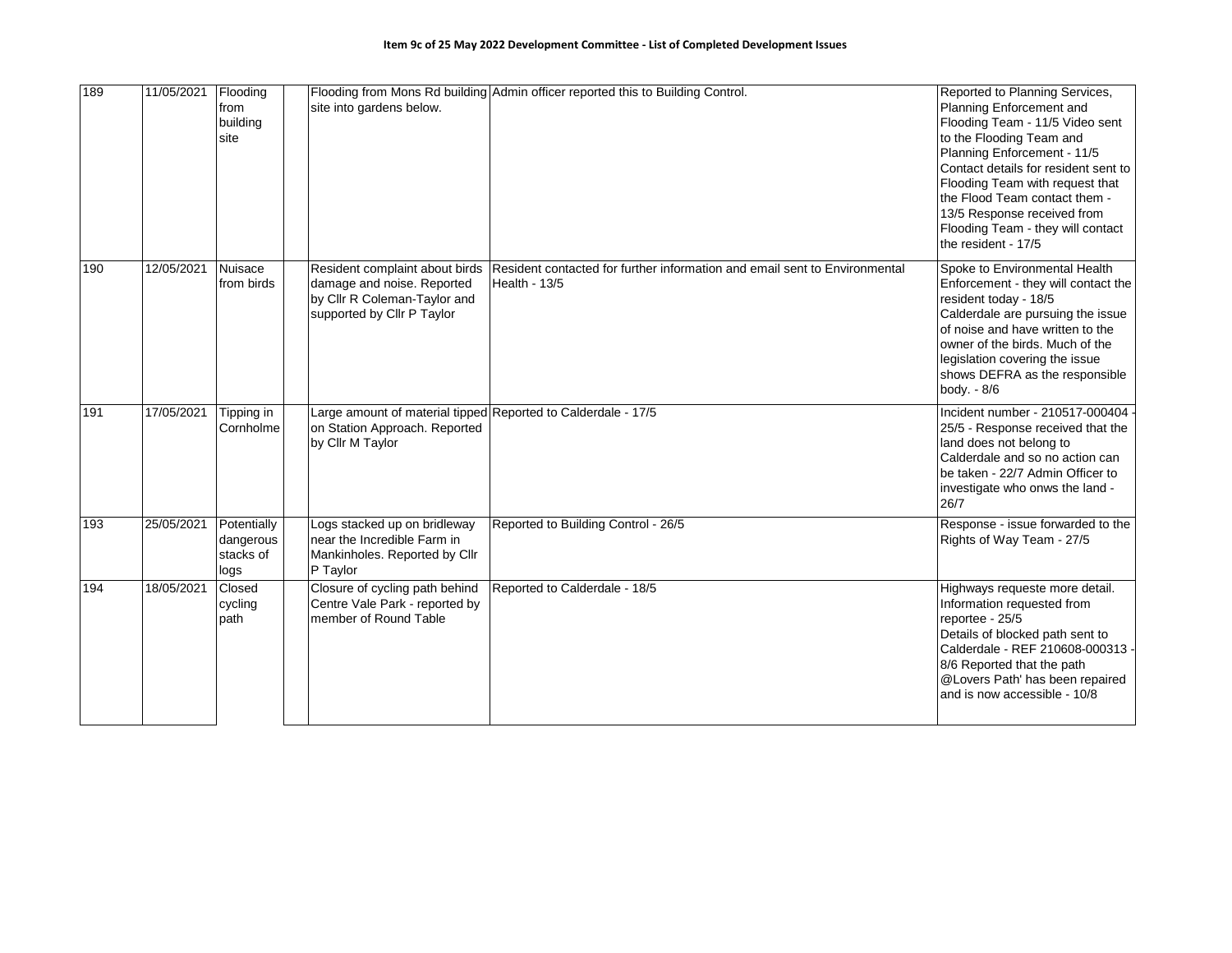| 195 | 08/06/2021 | Land Grab                                                                    | Land grab of land between<br>Gledhill St and Victoria Rd.<br>Reported by Cllr L Needham                                    | Reported to Calderdale Planning Enforcement Dept - 8/6                                                                   | Planning Enforcement responded<br>that no powers are available under<br>the Town and Countryside<br>Planning Act to help. - 22/6<br><b>Contacted Environmental Health</b><br>and Daisy Wilde to see if they can<br>offer support - 22/6 The issue has<br>been reported to the Community<br>Safety Team, and Age Concern.<br>Also, one of the local wardens will<br>visit when they are able to.-29/6 |
|-----|------------|------------------------------------------------------------------------------|----------------------------------------------------------------------------------------------------------------------------|--------------------------------------------------------------------------------------------------------------------------|------------------------------------------------------------------------------------------------------------------------------------------------------------------------------------------------------------------------------------------------------------------------------------------------------------------------------------------------------------------------------------------------------|
| 196 | 09.06.2021 | Bus stop<br>on<br>Rochdale<br>Rd<br>outside<br>Walsden<br>rialway<br>station | The bus stop has been<br>removed although there are still<br>markings on the road. Reported<br>by Cllr M Taylor            | Reported to WYCA case no FS340842913 - 9/6                                                                               | Metro forwarded issue to metro<br>Customer Feedback team ref. CF-<br>006028-21 - 9/6<br>Response - shelter scheduled for<br>installation on 2 July 2021 - 15/6                                                                                                                                                                                                                                       |
| 197 | 09/06/2021 | Flood<br>lights on<br>Town Hall                                              | Feedback received that the<br>floodlights on the Town Hall are<br>on during the day. Reported by<br>Cllr M Doyle.          | Reported to CAFM - 9/6                                                                                                   | CAFM will reset the timer - 9/6                                                                                                                                                                                                                                                                                                                                                                      |
| 198 | 15.06.2021 | Permitted<br>vehicle<br>parking on<br>residential<br>streets                 | Permitted vehicle parking on<br>residential streets/residential<br>permit parking schemes.<br>Reported by Cllr T Greenwood | Email sent to Highways and Engineering - 15/6                                                                            | Issue has been referred to the<br>Traffic Team - 15/6 Chased as no<br>reply received - 26/7 Traffic<br>Liaison Officer response received<br>about parking and residential<br>parking schemes - 10/8                                                                                                                                                                                                  |
| 203 | 16.06.21   | Planning<br>Issues<br><b>Hollins Mill</b>                                    | Planning Issues Hollins Mill.<br>Reported by Cllr M Doyle                                                                  | Meeting of interested parties scheduled for 28 June- 16/6<br>Issue to be raised at Development Committee on 21 July 2021 | Duplicate                                                                                                                                                                                                                                                                                                                                                                                            |
| 204 | 28.06.21   | Delay in<br>alchohol<br>premises<br>license                                  | Delay in alchohol premises<br>license approval. Reported by<br>Cllr P Taylor                                               | Reported to Calderdale - 28/6                                                                                            | Response received that applicant<br>would be offered support - 28/6                                                                                                                                                                                                                                                                                                                                  |
| 205 | 19.06.21   | Fair has<br>left large<br>ruts in<br>grass at<br>Cente Vale<br>Park          | Damage to ground at Centre<br>Vale Park. Reorted by Cllr P<br>Taylor                                                       | Reported to Customer First and Upper Valley Coordiinator -19/7                                                           | Licensing Officer will take up issue<br>with fair officials-20/7                                                                                                                                                                                                                                                                                                                                     |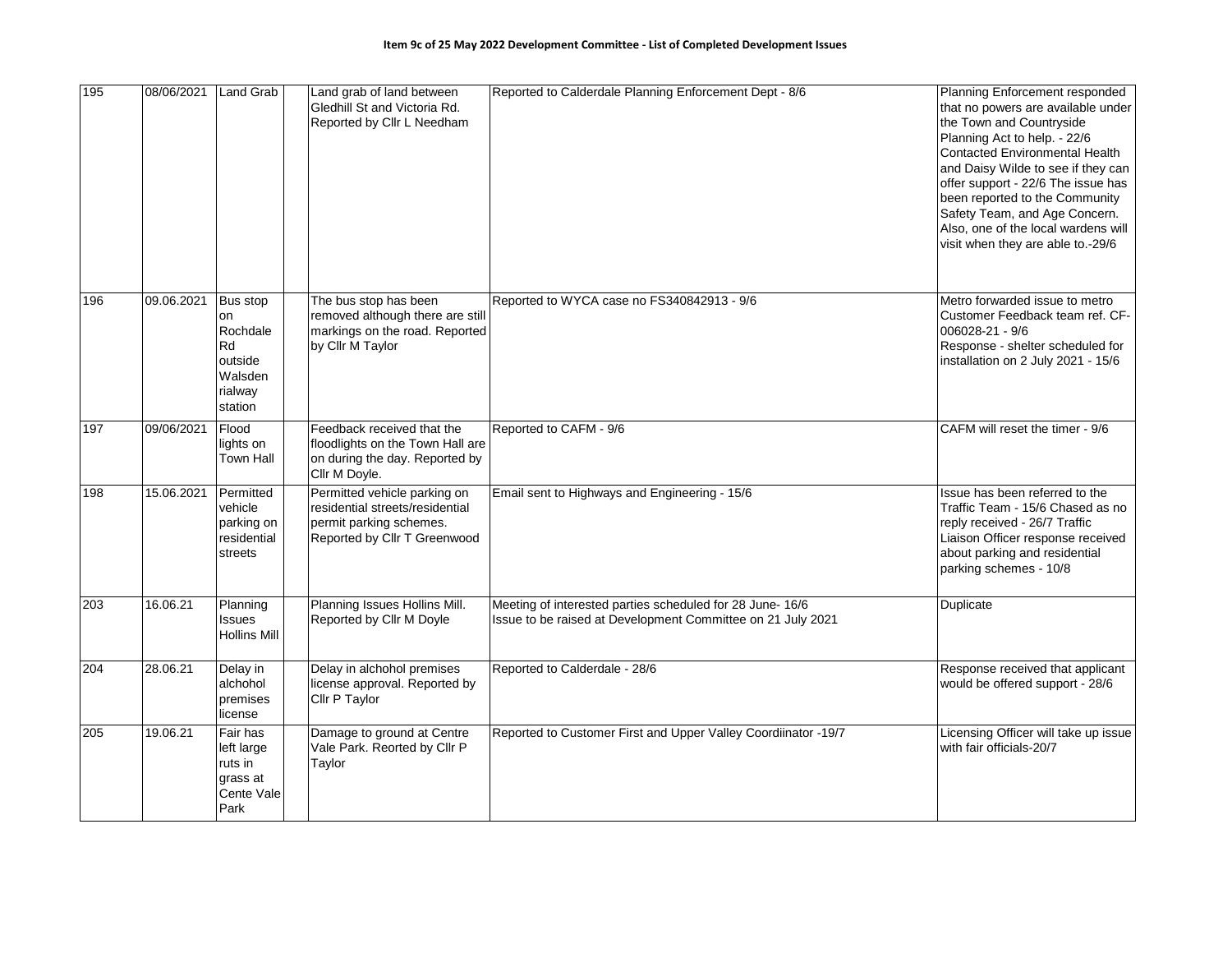| 206 | 21.07.21   | Noise from<br>Physique<br>Gym                                                                                                                      | Unacceptable Levels of Noise<br>From Physique Gym, Hollins<br>Mill, Walsden. Reported by Cllr<br>M Doyle                                                               | Reported to Environmental Health - 21/7                                                                                                                                                                                                  |                                                                                                                                                                                                     |
|-----|------------|----------------------------------------------------------------------------------------------------------------------------------------------------|------------------------------------------------------------------------------------------------------------------------------------------------------------------------|------------------------------------------------------------------------------------------------------------------------------------------------------------------------------------------------------------------------------------------|-----------------------------------------------------------------------------------------------------------------------------------------------------------------------------------------------------|
| 208 | 21.06.21   | <b>ASB</b>                                                                                                                                         | ASB Victoria Rd area. Reported Reported to Calderdale<br>by Cllr L Needham                                                                                             |                                                                                                                                                                                                                                          | Issue noted by Community Safety<br>Team, local wardens and Age<br>Concern                                                                                                                           |
| 209 | 19.07.21   | Deep ruts<br>in Centre<br>Vale Park<br>caused by<br>fair HGVs                                                                                      | Deep ruts in Centre Vale Park<br>caused by fair HGVs. Also<br>concern about possible<br>damage to pipe and structures<br>under the grass. Reported by<br>Cllr P Taylor | Reported to Customer First - 19/7                                                                                                                                                                                                        | Calderdale are taking up with<br>contractor involved 25/7                                                                                                                                           |
| 210 | 27/07/2021 | Stability of<br>houses in<br>Halifax Rd<br>area                                                                                                    | area. Reported by a resident                                                                                                                                           | Stability of houses in Halifax Rd Scheduled for discussion at 18/8 DC meeting                                                                                                                                                            | Referred to Highways. Duplicated                                                                                                                                                                    |
| 211 | 26.07.21   | <b>Town Hall</b><br>lights on<br>throughout<br>day and<br>night                                                                                    | The timer for the Town hall<br>lights is faulty as lights are on<br>during the day and night.<br>Reported by Cllr M Dotle and a<br>resident                            | Reported to CAFM - 26/7                                                                                                                                                                                                                  | CAFM will re-check the timer for<br>the lights. When it was reported<br>last time no problem was found. -<br>26/7 Reported again - 14/9                                                             |
| 212 | 10/08/2020 | Handling<br>of water<br>outtage by<br>Yorkshire<br>Water                                                                                           | Handling of water outtage by<br>Yorkshire Water - reported by<br>Cllr. P Taylor                                                                                        | Agenda item Development Committee Meeting 18 August.                                                                                                                                                                                     | <b>Contacted Yorkshire Water</b><br>through online contact form.<br>Phone call received from<br>Yorkshire Water - they have<br>committed to respond by 2pm<br>Wednesday 8/9 - ref: U384123 -<br>7/9 |
| 214 | 02/08/2021 | Theft of<br>wall<br>capping<br>stones<br>from Lee<br><b>Bottom</b><br>Road and<br>the night<br>time<br>shooting of<br>wild<br>animals<br>(lamping) | Theft of wall capping stones<br>from Lee Bottom Road and the<br>night time shooting of wild<br>animals (lamping). Reported by   issue.<br>Cllr. P Taylor               | Town Clerk reported this to police - 2/8. Residents urged by police to report<br>theft and night time shooting of animals particularly where this involves<br>dogs/badgers. This is so that appropriate resource can be allocated to the |                                                                                                                                                                                                     |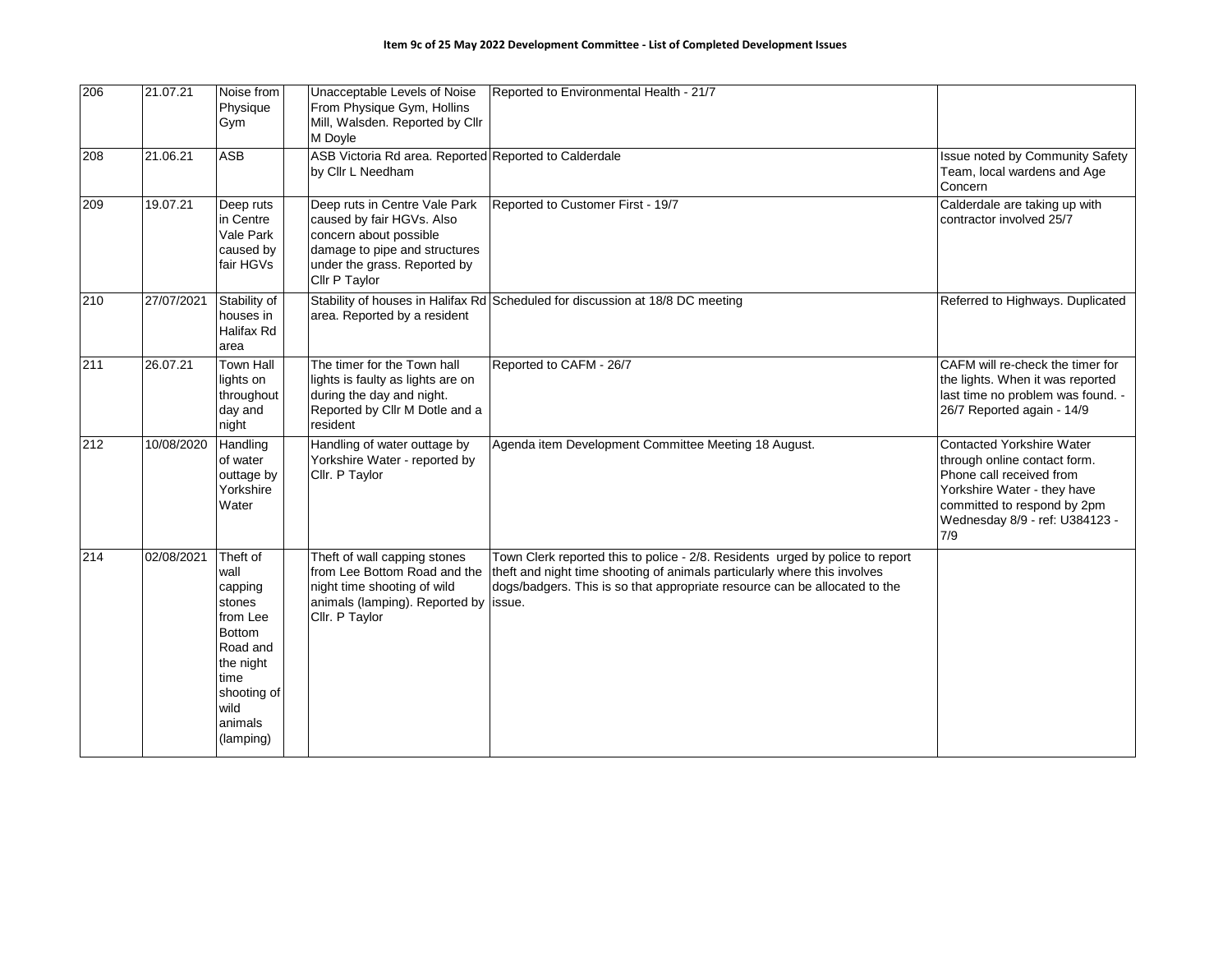| 217 | 10.8.21    | Speeding<br>on Burnley<br>Rd at<br>Lydgate                | Speeding on Burnley Rd at<br>Lydgate. Reported by Cllr. L<br>Needham     | Emailed Upper Valley Coordinator and Calderdale Traffic Officer - 10/8                                                                                       | Traffic Officer replied that speed<br>checks were done in 2007 and<br>more recently and the speeds<br>recorded do not meet the criteria<br>for speed cameras. He has<br>requested that the Upper Valley<br>Coordinator consider doing SID<br>checks on this stretch of road -<br>10/8<br>Email to Traffic Officer to enquire<br>if other forms of traffic calming can<br>be considered - 12/8<br>Traffic Officer advised that<br>resources for traffic calming are<br>prioritised for locations with high<br>accident statistics - 12/8 |
|-----|------------|-----------------------------------------------------------|--------------------------------------------------------------------------|--------------------------------------------------------------------------------------------------------------------------------------------------------------|-----------------------------------------------------------------------------------------------------------------------------------------------------------------------------------------------------------------------------------------------------------------------------------------------------------------------------------------------------------------------------------------------------------------------------------------------------------------------------------------------------------------------------------------|
| 218 | 25/08/2021 | Overgrown<br>verges and<br>trees                          | Overgrown verges and trees on<br>Oak St and others                       | Town Clerk reported this to Manager of Street Cleaning and provided specific<br>contact for individual streets-16/8                                          | Admin Officer reported this to<br>contact point - 26/8 Assistant<br>Town Clerk reported tree issue to<br>Tree Officer - 31/8<br>Tree Officer advised that trees<br>belong to Togetehr Housing - 31/8<br>Standard statement provided<br>about cutting of verges -31/8 Tree<br>officer will inspect the trees when<br>in the area - 1/9 Tree officer will<br>arrange for tree to be trimmed -<br>14/9                                                                                                                                     |
| 219 | 31/08/2021 | Request<br>for green<br>bin                               | New customers are not being<br>accepted. Reported by Town<br>Clerk.      | Emailed Waste Manager -31/8                                                                                                                                  | Resident has been put on waiting<br>list as currently there is no<br>capacity to collect from him - 1/9                                                                                                                                                                                                                                                                                                                                                                                                                                 |
| 220 | 23/08/2021 | <b>Disabled</b><br>toilets near<br>market are<br>not open | not open. Reported by Cllr. P<br>Taylor                                  | Disabled toilets near market are Admin Officre emailed Calderdale about this -23/8                                                                           | Response received from<br>Calderdale that service has been<br>affected by high levels of waste,<br>Covid-19 and problems recruiting<br>HGV drivers - 14/9                                                                                                                                                                                                                                                                                                                                                                               |
| 221 | 18/08/2021 | Speeding<br>on Lee<br>Bottom Rd                           | Speeding on Lee Bottom Rd.<br>Reported by Cllr P Taylor                  | Cllr P Taylor had previously reported this to the police. Email to Upper Valley<br>Coordinators to have this included on list of roads for SID checks - 31/8 | Upper Valley wardens have SID<br>checked - 16/9                                                                                                                                                                                                                                                                                                                                                                                                                                                                                         |
| 222 | 31/08/2021 | Listed<br>building -<br>issue<br>about<br>ventilation     | Listed building -issue about<br>ventilation. Reported by Clr P<br>Taylor | Email sent to Conservation Officer - 31/8                                                                                                                    | Conservation advised it is<br>possible. Information passed to<br>business concerned - 16/9                                                                                                                                                                                                                                                                                                                                                                                                                                              |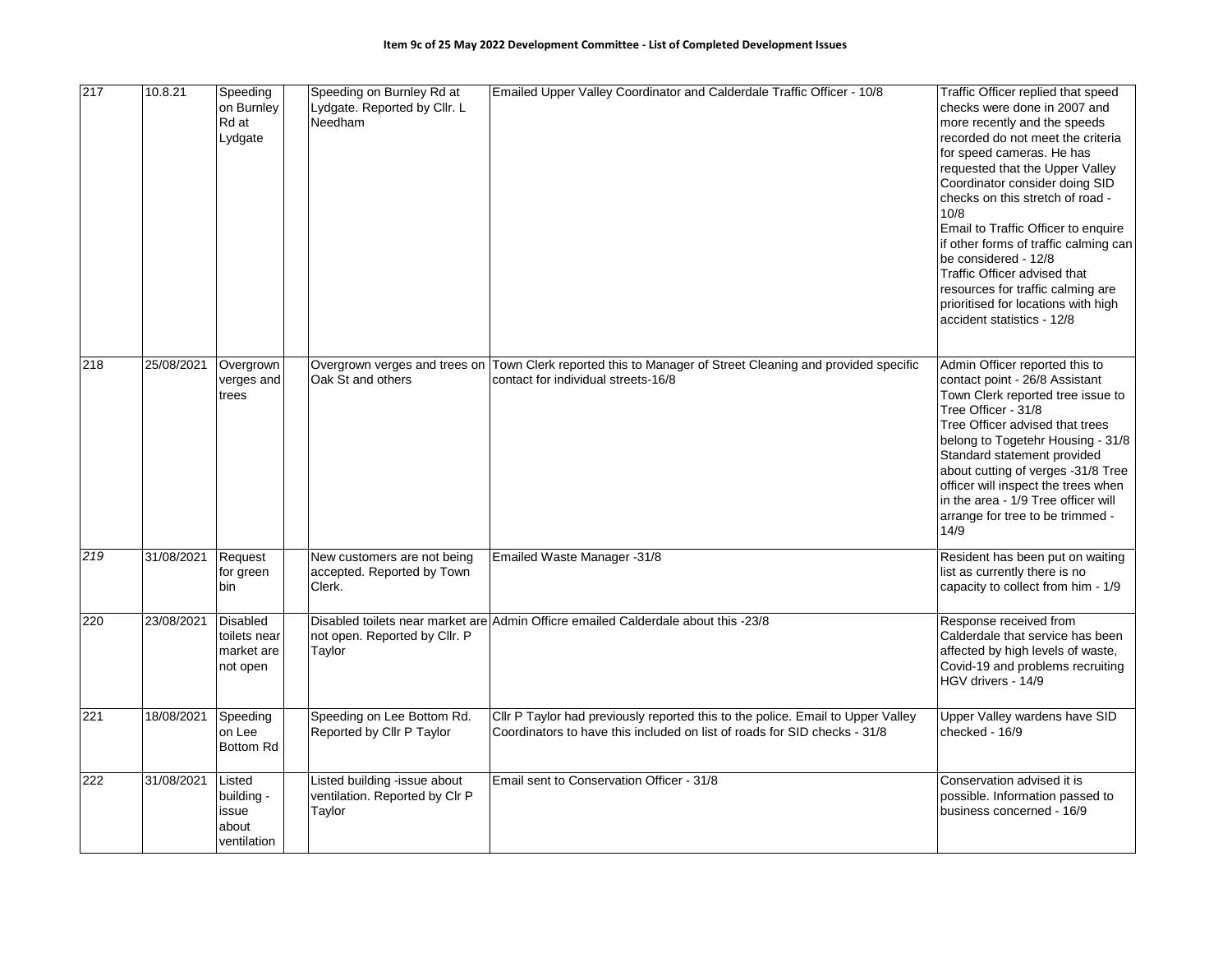| 223 | 18/08/2021 | <b>Blocked</b><br>footpath<br>(vegetation<br>between<br>Stoney<br>Royd Lane<br>and Higher<br>Ashenhurs                                                        | Blocked footpath (vegetation)<br>between Stoney Royd Lane<br>and Higher Ashenhurst.<br>Reported by Cllr. M Taylor                                                     | Email sent to manager of street cleaning - 9/9                   |                                                                                                                                             |
|-----|------------|---------------------------------------------------------------------------------------------------------------------------------------------------------------|-----------------------------------------------------------------------------------------------------------------------------------------------------------------------|------------------------------------------------------------------|---------------------------------------------------------------------------------------------------------------------------------------------|
| 226 | 08/09/2021 | Overgrown<br>vegetation                                                                                                                                       | Overgrown vegetation on Back<br>Ridge St. Reported by Town<br><b>Clerk</b>                                                                                            | Town Clerk emailed Street Cleaning team - 8/9                    | Done 8/9                                                                                                                                    |
| 228 | 08/09/2021 | Public<br>toilets<br>closed on<br>Monday 7<br>September                                                                                                       | Public toilets closed on Monday Email to Customer First - 9/9<br>7 September. Raised by Cllr P<br><b>Ripley at Resources Committee</b><br>Meeting on 8/9              |                                                                  | Response received from<br>Calderdale with Centre Vale toilets<br>open 10am-4pm Monday to<br>Sunday and Brook St Tuesday to<br>Sunday - 14/9 |
| 229 | 15/09/2021 | Rubbish<br>on steps<br>and on sub-<br>ground<br>level at<br><b>Town Hall</b>                                                                                  | Rubbish on steps and on sub-<br>ground level at Town Hall.<br>Reported by Cllr M Doyle                                                                                | Email TH caretaker and supervisor of street cleaning team - 16/9 | Cleaned 16 September and will be<br>checked regularly - 16/9                                                                                |
| 243 | 05/10/2021 | Recycling<br>not<br>collected                                                                                                                                 | Not collected on Fern Valley<br>Chase. Repoirted by Cllr L<br>Thorpe                                                                                                  | Cllr reported to Calderdale                                      | There are issues currently with<br>HGV drivers etc.                                                                                         |
| 247 | 14/12/2021 | Overseas<br>visitor<br>commente<br>d about<br>the very<br>poor state<br>of<br>Todmorde<br>n with<br>slippery<br>leaves on<br>road and<br>pavement<br>surfaces | Overseas visitor commented<br>about the very poor state of<br>Todmorden with slippery leaves<br>on road and pavement<br>surfaces. Reported by email to<br>TTC website | Reported to Customer First - 14/12                               | Item closed as insuffficient<br>information - 18/12                                                                                         |